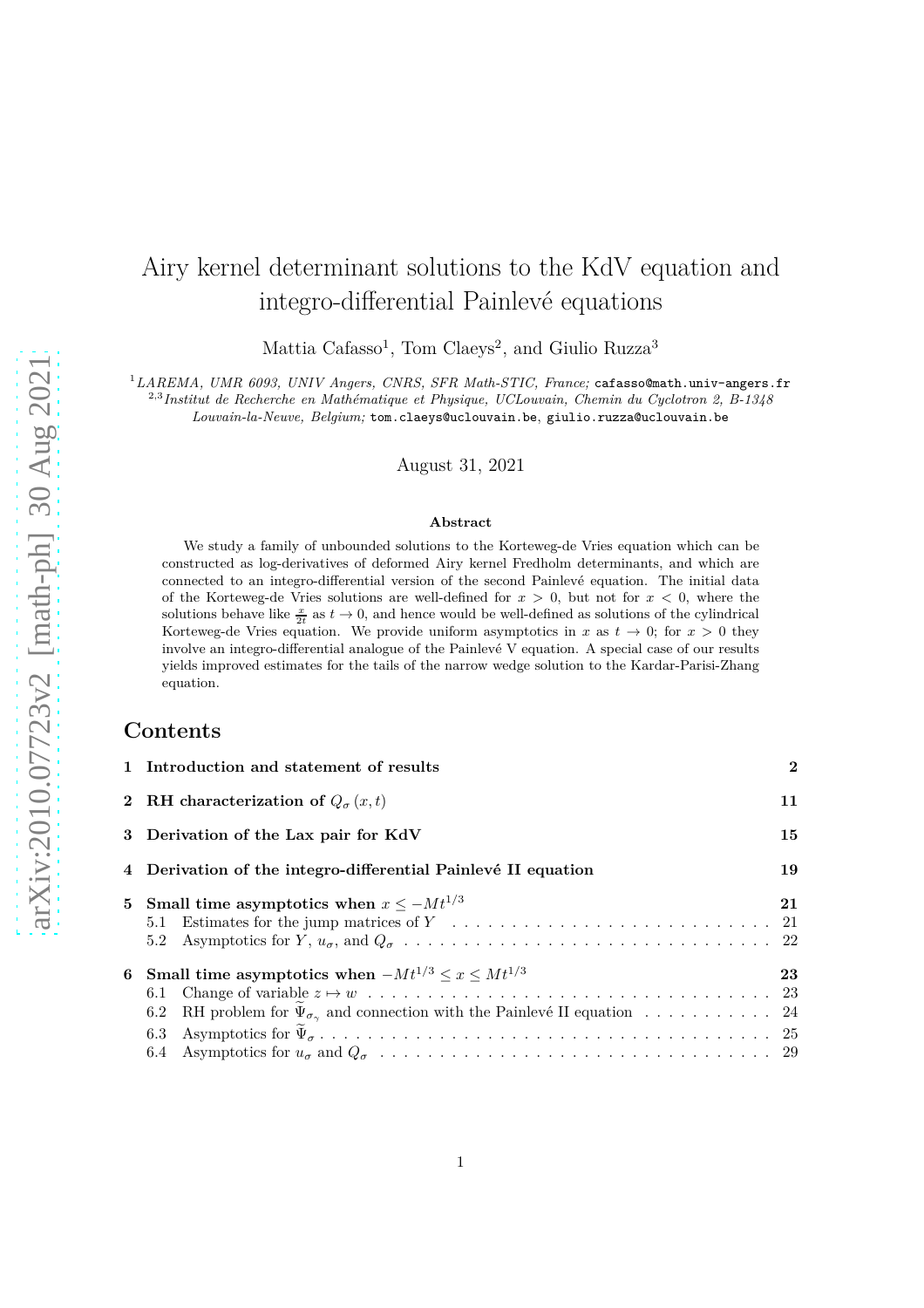| 7 Small time asymptotics when $Mt^{1/3} < x < K$ |  |                                                           |    |
|--------------------------------------------------|--|-----------------------------------------------------------|----|
|                                                  |  |                                                           |    |
|                                                  |  |                                                           |    |
|                                                  |  |                                                           |    |
|                                                  |  |                                                           |    |
|                                                  |  |                                                           |    |
|                                                  |  |                                                           |    |
|                                                  |  | A Solvability of the model RH problem for $\Phi_{\sigma}$ | 39 |

# <span id="page-1-0"></span>**1 Introduction and statement of results**

The Airy kernel is defined as

$$
K^{Ai}(u, v) = \frac{Ai(u)Ai'(v) - Ai'(u)Ai(v)}{u - v},
$$
\n(1.1)

where Ai is the Airy function. It is the correlation kernel characterizing the Airy point process, which is a determinantal point process on the real line, whose random point configurations almost surely are infinite and have a largest particle. Denoting  $\zeta_1 > \zeta_2 > \ldots > \zeta_k > \ldots$  for the points in the configuration, averages of multiplicative statistics are Fredholm determinants: for a large class of functions *φ*, we have [\[34,](#page-42-0) [39,](#page-42-1) [40,](#page-42-2) [41,](#page-42-3) [50\]](#page-42-4)

<span id="page-1-1"></span>
$$
\mathbb{E}_{\mathrm{Ai}}\left[\prod_{j=1}^{\infty} \left(1 - \phi\left(\zeta_{j}\right)\right)\right] = \det\left(1 - \mathbb{K}_{\phi}^{\mathrm{Ai}}\right),\tag{1.2}
$$

where the right hand side is the Fredholm determinant of the identity operator minus the integral operator acting on  $L^2(\mathbb{R})$  with kernel  $\sqrt{\phi(u)}K^{\mathop{\rm Ai}}(u, v)\sqrt{\phi(v)}$ ,

$$
\det (1 - \mathbb{K}_{\phi}^{\mathcal{A}i}) = \sum_{k=0}^{\infty} \frac{(-1)^k}{k!} \int_{\mathbb{R}^k} \det (\phi(u_i) K^{\mathcal{A}i}(u_i, u_j))_{i,j=1}^k du_1 \dots du_k.
$$
 (1.3)

In order to gain some intuition about the behavior of  $(1.2)$ , it is worth mentioning that the average number of particles larger than *x* in the Airy point process is equal to  $\int_x^{+\infty} K^{Ai}(u, u) du$ , and by the properties of the Airy function this integral behaves like  $\frac{2}{3\pi}|x|^{3/2}$  as  $x \to -\infty$ , see e.g. [\[50\]](#page-42-4).

In this paper, we will study a specific type of averages of the form  $(1.2)$ . Given a piecewise smooth weakly increasing function  $\sigma : \mathbb{R} \longrightarrow [0,1]$  satisfying Assumptions [1.1](#page-2-0) below, we define for any  $x \in \mathbb{R}$ and  $t > 0$ ,  $\overline{a}$ 

<span id="page-1-2"></span>
$$
Q_{\sigma}\left(x,t\right) := \mathbb{E}_{\mathrm{Ai}}\left[\prod_{j=1}^{\infty} \left(1 - \sigma\left(t^{-2/3}\zeta_j + x/t\right)\right)\right] = \det\left(1 - \mathbb{K}^{\mathrm{Ai}}_{\sigma,x,t}\right),\tag{1.4}
$$

where  $\mathbb{K}_{\sigma,x,t}^{\mathbf{Ai}}$  is the integral operator with kernel

<span id="page-1-3"></span>
$$
K_{\sigma,x,t}(u,v) = \sqrt{\sigma \left( t^{-2/3}u + x/t \right)} K^{\text{Ai}}(u,v) \sqrt{\sigma \left( t^{-2/3}v + x/t \right)}. \tag{1.5}
$$

We will show that  $u(x,t) = \partial_x^2 \log Q_\sigma(x,t) + \frac{x}{2t}$  solves the Korteweg-de Vries (KdV) equation

$$
u_t + 2uu_x + \frac{1}{6}u_{xxx} = 0,
$$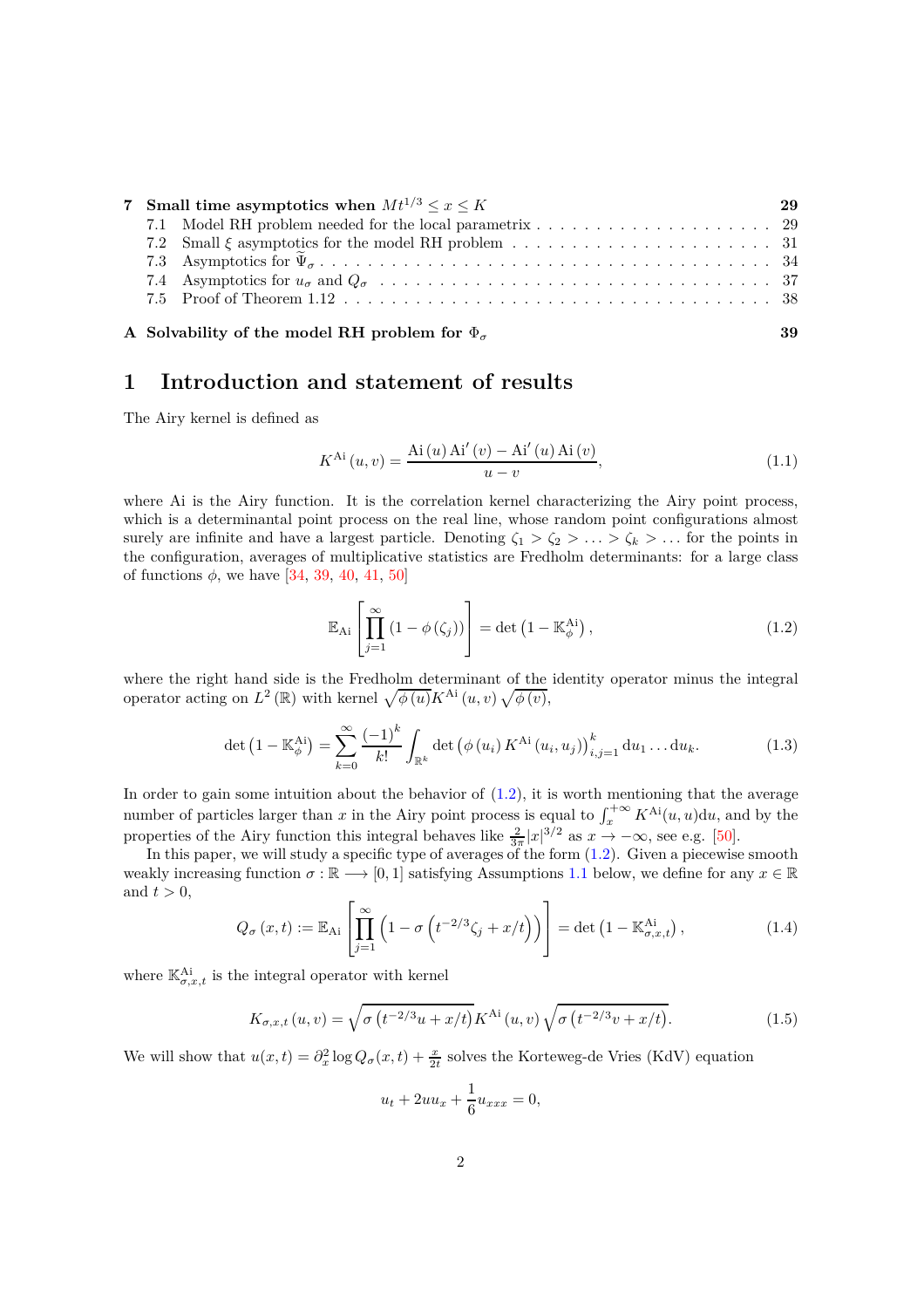and we will study the small *t* asymptotics of these solutions. Moreover, a Riemann-Hilbert (RH) characterization of this family of KdV solutions will reveal a connection with the integro-differential Painlevé II equations introduced by Amir, Corwin, and Quastel in [\[3\]](#page-40-0).

The function  $\sigma$  needs to satisfy the following assumptions:

#### <span id="page-2-0"></span>**Assumptions 1.1.**

- *1.*  $\sigma : \mathbb{R} \to [0,1]$  *is non-decreasing and it is*  $C^{\infty}$  *except possibly at a finite number of points*  $r_1, \ldots, r_k$ *; we denote*  $\gamma = \lim_{r \to +\infty} \sigma(r) \in [0, 1]$ *,*
- 2. the left and right limits of  $\sigma$  and of all of its derivatives exist at the points  $r_1, \ldots, r_k$  but are in *general not the same,*
- 3. the function  $r \mapsto r^2 \sigma(r)$  is in  $L^2(\mathbb{R}^-, dr)$ .

<span id="page-2-1"></span>**Remark 1.2.** *Since*  $\sigma(r) \leq 1$ *, the third condition is nothing more than a decay condition for*  $\sigma(r)$  $as\ r \to -\infty$ , satisfied if, for some  $\epsilon > 0$ ,  $\sigma(r) = \mathcal{O}\left(|r|^{-5/2-\epsilon}\right)$  as  $r \to -\infty$ . This condition implies *in particular that for any*  $x \in \mathbb{R}$ ,  $t > 0$ ,  $\sigma(t^{-2/3}u + x/t) K^{Ai}(u, u) \in L^1(\mathbb{R}, du)$  and hence that the *(non-negative) operator*  $\mathbb{K}_{\sigma,x,t}^{\mathcal{A}i}$  *is trace-class, such that*  $\hat{Q}_{\sigma}(x,t)$  *is defined for any*  $x \in \mathbb{R}$  *and*  $t > 0$ *. Indeed, this follows from the inequalities*

$$
\begin{split} \left\| \sigma \left( t^{-2/3} u+x/t \right) K^{\mathrm{Ai}}\left( u,u \right) \right\|_{L^{1}(\mathbb{R},\mathrm{d}u)} &\leq c \left( \left\| \sigma \left( t^{-2/3} u+x/t \right) (|u|+1)^{1/2} \right\|_{L^{1}(\mathbb{R}^{-},\mathrm{d}u)} +1 \right) \\ &\leq \widehat{c}(x,t) \left( \left\| r^{2} \sigma(r) \right\|_{L^{2}(\mathbb{R}^{-},\mathrm{d}r)} \cdot \left\| (|u|+1)^{-3/2} \right\|_{L^{2}(\mathbb{R}^{-},\mathrm{d}u)} +1 \right), \end{split}
$$

*for large enough*  $c, \hat{c}(x, t) > 0$ , where we used first the  $u \to \pm \infty$  asymptotics of  $K^{Ai}(u, u)$  and then *the Cauchy-Schwarz inequality.*

*Moreover, assumptions* [1.1](#page-2-0) *imply the strict inequality*  $Q_{\sigma}(x,t) > 0$  *for any*  $x \in \mathbb{R}$ ,  $t > 0$ *. To see this, choose*  $r \in \mathbb{R}$  *small enough such that*  $\sigma(t^{-2/3}r + x/t) \leq \frac{1}{2}$ *, and let*  $\chi_{(-\infty,r]}$  *be the indicator function of*  $(-\infty, r]$ *. We temporarily denote, for*  $\{\zeta_j, j \ge 0\}$  *points of the Airy process,*  $\tilde{\zeta}_j :=$  $t^{-2/3}\zeta_j + x/t$ *. Observe that* 

$$
\det (1 - \mathbb{K}^{Ai}_{\sigma,x,t}) \ge \det (1 - \chi_{(-\infty,r]} \mathbb{K}^{Ai}_{\sigma,x,t}) = \mathbb{E}_{Ai} \exp \left[ \sum_{j=1}^{\infty} \log \left( 1 - \left( \chi_{(-\infty,r]} \sigma \right) \left( \tilde{\zeta}_j \right) \right) \right]
$$
  

$$
\ge \exp \left[ \mathbb{E}_{Ai} \sum_{j=1}^{\infty} \log \left( 1 - \left( \chi_{(-\infty,r]} \sigma \right) \left( \tilde{\zeta}_j \right) \right) \right],
$$

*where we used Jensen's inequality. Hence, to see that*  $Q_{\sigma}(x,t) > 0$ , *it suffices to prove that*  $\mathbb{E}_{\mathrm{Ai}}\sum_{j=1}^{\infty}\log\left(1-\left(\chi_{(-\infty,r]}\sigma\right)\left(\widetilde{\zeta}_j\right)\right) > -\infty$ . Since  $\chi_{(-\infty,r]}\sigma\left(t^{-2/3}\zeta+x/t\right) \in [0,1/2]$  for all  $\zeta$ , we *have*

$$
\log\left(1 - \left(\chi_{(-\infty,r]}\sigma\right)\left(\widetilde{\zeta}_j\right)\right) \geq -2\left(\chi_{(-\infty,r]}\sigma\right)\left(\widetilde{\zeta}_j\right).
$$

*Using this inequality and a general property of determinantal point processes, we obtain*

$$
\mathbb{E}_{\mathrm{Ai}} \sum_{j=1}^{\infty} \log \left( 1 - \left( \chi_{(-\infty,r]} \sigma \right) \left( \widetilde{\zeta}_j \right) \right) \ge -2 \mathbb{E}_{\mathrm{Ai}} \sum_{j=1}^{\infty} \left( \chi_{(-\infty,r]} \sigma \right) \left( \widetilde{\zeta}_j \right)
$$
  
= 
$$
-2 \int_{-\infty}^{r} \sigma \left( t^{-2/3} u + x/t \right) K^{\mathrm{Ai}} \left( u, u \right) \mathrm{d}u,
$$

*which is finite by the third assumption above.*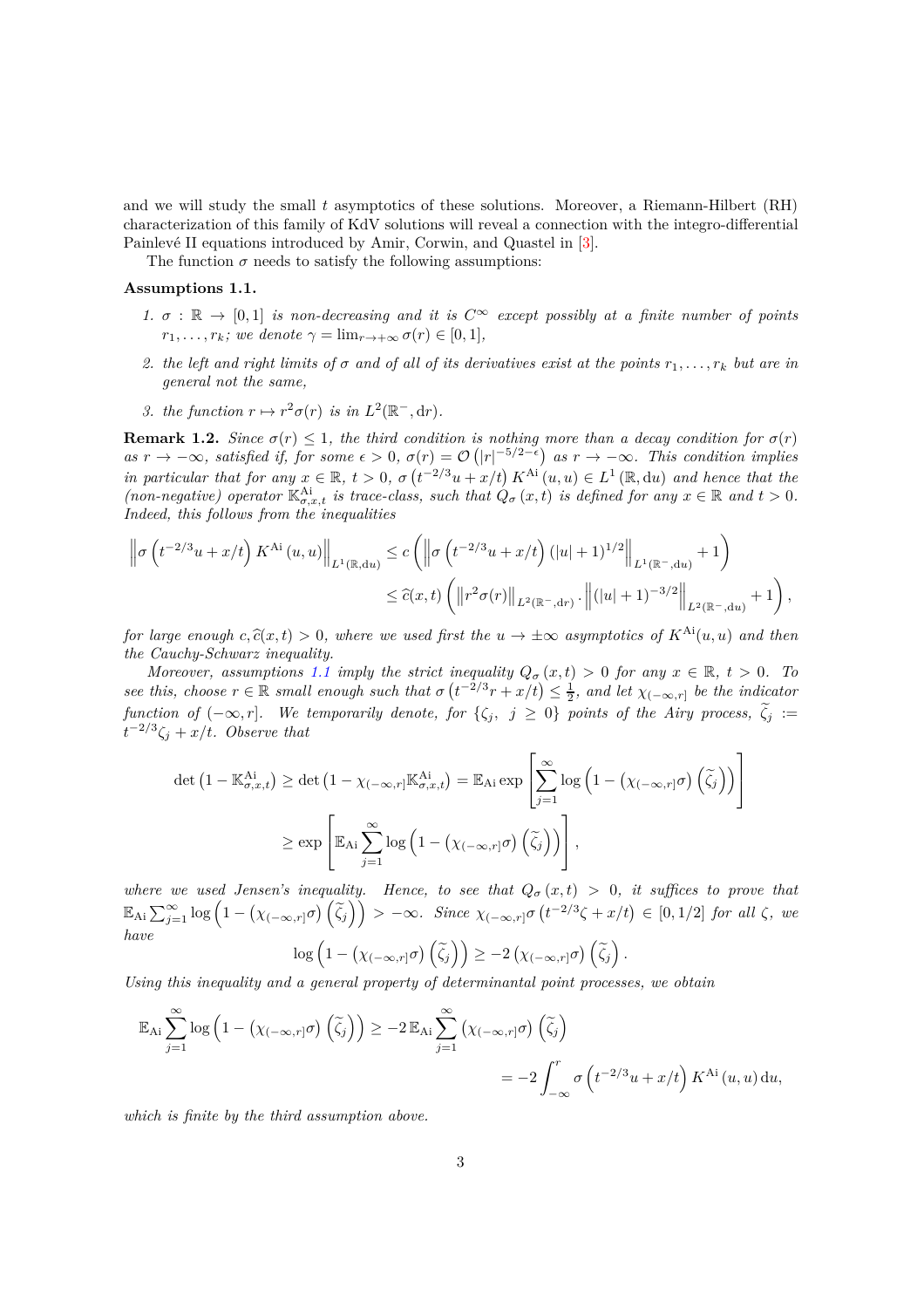Our first result is the following relation between the multiplicative statistics  $Q_{\sigma}(x,t)$  and the KdV equation.

<span id="page-3-1"></span>**Theorem 1.3.** *Let*  $\sigma$  *satisfy Assumptions* [1.1,](#page-2-0) and let  $Q_{\sigma}$  be as in [\(1.4\)](#page-1-2). Then, for any  $x \in \mathbb{R}$  and  $t > 0$ *, the function* 

<span id="page-3-2"></span>
$$
u_{\sigma}(x,t) := \partial_x^2 \log Q_{\sigma}(x,t) + \frac{x}{2t}
$$
\n(1.6)

*solves the KdV equation*

<span id="page-3-6"></span>
$$
\partial_t u_\sigma + 2u_\sigma \partial_x u_\sigma + \frac{1}{6} \partial_x^3 u_\sigma = 0. \tag{1.7}
$$

*Moreover, it can be expressed as*

<span id="page-3-0"></span>
$$
u_{\sigma}(x,t) = -\frac{1}{t} \int_{\mathbb{R}} \phi_{\sigma}^{2}(r;x,t) d\sigma(r) + \frac{x}{2t},
$$
\n(1.8)

*where*  $\phi_{\sigma}$  *solves the Schrödinger equation with potential*  $2u_{\sigma}$ *,* 

<span id="page-3-3"></span>
$$
\partial_x^2 \phi_\sigma(z; x, t) = (z - 2u_\sigma(x, t)) \phi_\sigma(z; x, t), \qquad z \in \mathbb{R}, \ x \in \mathbb{R}, \ t > 0,
$$
\n(1.9)

*the evolution equation*

<span id="page-3-4"></span>
$$
\partial_t \phi_\sigma(z; x, t) = -\left(\frac{2}{3}z + \frac{2}{3}u_\sigma(x, t)\right) \partial_x \phi_\sigma(z; x, t) + \frac{1}{3} \partial_x u_\sigma(x, t) \phi_\sigma(z; x, t) \tag{1.10}
$$

*and has asymptotic behavior*

<span id="page-3-8"></span>
$$
\phi_{\sigma}(z;x,t) \sim t^{1/6} \text{Ai}\left(t^{2/3}z - xt^{-1/3}\right), \qquad \text{as } z \to \infty \text{ with } |\arg z| < \pi - \delta \text{, for any } \delta > 0,\tag{1.11}
$$

*pointwise* in  $x \in \mathbb{R}$  and  $t > 0$ .

The integral with respect to  $d\sigma(r)$  in [\(1.8\)](#page-3-0) is to be understood as a Riemann-Stieltjes integral. Equivalently,  $d\sigma(r)$  denotes the measure  $\sigma'(r)dr + \sum_{j=1}^{k} m_j \delta_{r_j}(dr)$ , where  $r_1, \ldots, r_k$  are the only singularities of  $\sigma$ ,  $m_j := \lim_{\epsilon \to 0+} (\sigma(r_j + \epsilon) - \sigma(r_j - \epsilon))$  and  $\delta_r$  denotes the Dirac delta measure supported at  $r \in \mathbb{R}$ .

As an immediate consequence of Theorem [1.3,](#page-3-1) we obtain the following corollary by combining [\(1.6\)](#page-3-2), [\(1.8\)](#page-3-0), and [\(1.9\)](#page-3-3); modulo a rescaling of the variable, this corollary is equivalent to equations (323) and (324) in Proposition 40 of [\[3\]](#page-40-0).

**Corollary 1.4.** *Let*  $\sigma$  *satisfy Assumptions* [1.1,](#page-2-0) and let  $Q_{\sigma}$  be as in [\(1.4\)](#page-1-2). Then

$$
\partial_x^2 \log Q_{\sigma}(x,t) = -\frac{1}{t} \int_{\mathbb{R}} \phi_{\sigma}^2(r;x,t) d\sigma(r),
$$

*where*  $\phi_{\sigma}$  *satisfies the integro-differential Painlevé II equation* 

<span id="page-3-7"></span>
$$
\partial_x^2 \phi_\sigma(z; x, t) = \left(z - \frac{x}{t} + \frac{2}{t} \int_{\mathbb{R}} \phi_\sigma^2(r; x, t) d\sigma(r)\right) \phi_\sigma(z; x, t).
$$
 (1.12)

**Remark 1.5.** In addition to the integro-differential Painlevé II equation above, one can also prove *that the rescaled wave function*  $\hat{\phi}_{\sigma}(z; t_1, t_3)$  *defined by* 

<span id="page-3-5"></span>
$$
\phi_{\sigma}(z;x,t) = t^{-1/2} \hat{\phi}_{\sigma}(z;t_1,t_3), \quad with \quad t_1 = -xt^{-1} \quad and \quad t_3 = \frac{1}{3}t^{-2}
$$
\n(1.13)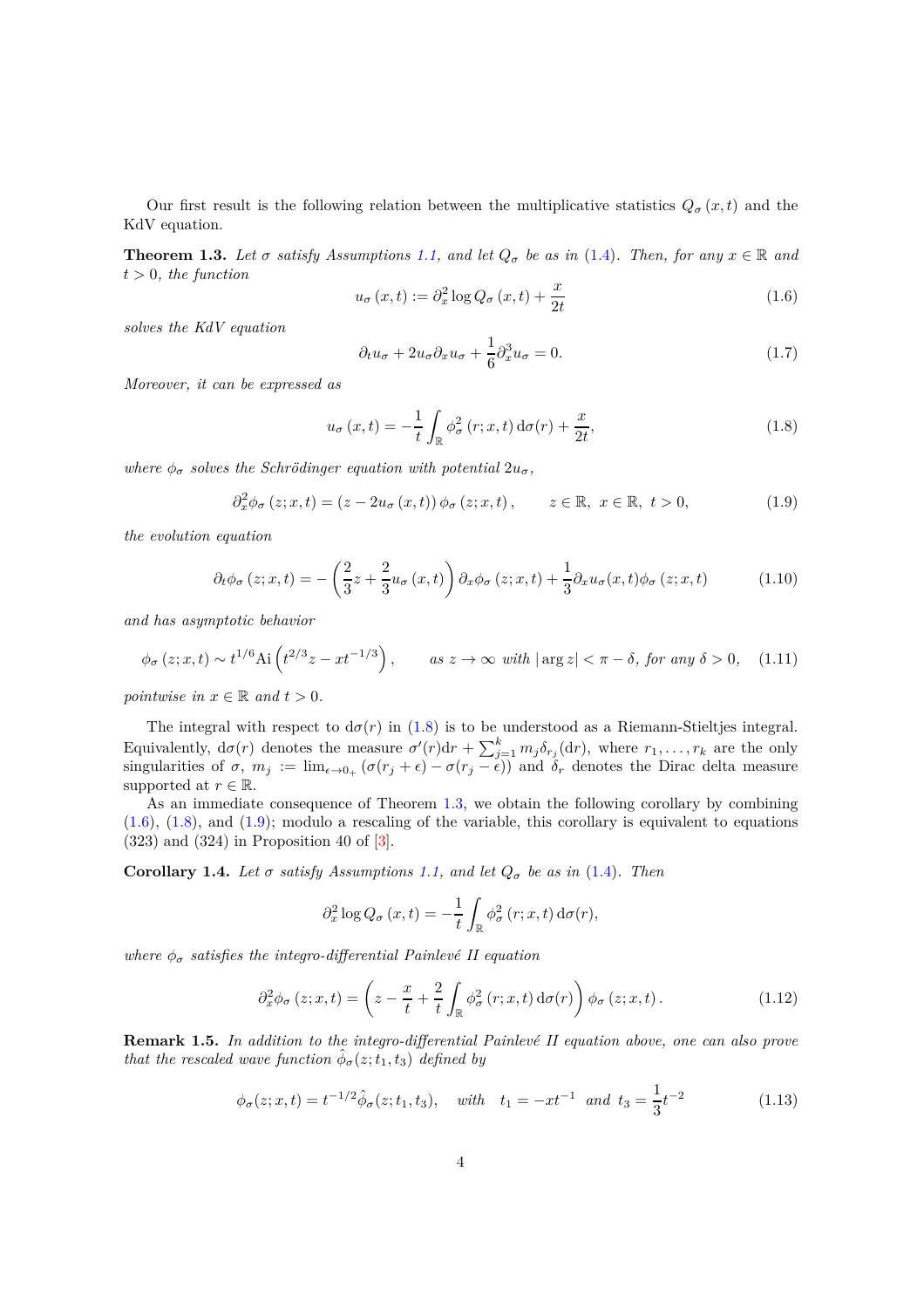*satisfies the integro-differential modified KdV equation*[1](#page-4-0)

<span id="page-4-1"></span>
$$
\partial_{t_3} \hat{\phi}_{\sigma}(z) = -\partial_{t_1}^3 \hat{\phi}_{\sigma}(z) + 3\partial_{t_1} \hat{\phi}_{\sigma}(z) \int_{\mathbb{R}} \hat{\phi}_{\sigma}^2(r) d\sigma(r) + 3\hat{\phi}_{\sigma}(z) \int_{\mathbb{R}} \hat{\phi}_{\sigma}(r) \partial_{t_1} \hat{\phi}_{\sigma}(r) d\sigma(r). \tag{1.14}
$$

*This equation has been recently found in [\[13\]](#page-40-1) (see equation (25) in loc. cit.) as the first member of a whole hierarchy associated to a class of operator valued Riemann-Hilbert problems. In order to prove*  $(1.14)$  *within the setting of this paper, it is enough to start with equation*  $(1.10)$ *, use the x-derivative of the equation* [\(1.9\)](#page-3-3) *to eliminate the term in z and finally use* [\(1.8\)](#page-3-0) *(and its x-derivative) to write everything in terms of*  $\phi_{\sigma}$ *:* 

$$
-\partial_t \phi_\sigma(z) = \frac{2}{3} \partial_x^3 \phi_\sigma(z) + \frac{\phi_\sigma(z)}{2t} + \frac{x \partial_x \phi_\sigma(z)}{t} - \frac{2}{t} \phi_\sigma(z) \int_{\mathbb{R}} \phi_\sigma(r) \partial_x \phi_\sigma(r) d\sigma(r) - \frac{2}{t} \partial_x \phi_\sigma(z) \int_{\mathbb{R}} \phi_\sigma^2(r) d\sigma(r).
$$

*Equation* [\(1.14\)](#page-4-1) *is finally obtained from the equation above after the change of variables* [\(1.13\)](#page-3-5)*.*

<span id="page-4-3"></span>**Examples 1.6.** *1.* When  $\sigma = \sigma_{\gamma} := \gamma \chi_{[0,\infty)}$  with  $\gamma \in (0,1], Q_{\sigma_{\gamma}}(x,t) = F_{TW}(-xt^{-1/3}; \gamma)$  is the Tracy-Widom distribution, which describes the limit law of the largest eigenvalue of a wide variety of random matrices for  $\gamma = 1$  and arises also in combinatorial problems such as the length of the longest increasing subsequence of a random permutation [\[5\]](#page-40-2), as well as in several statistical physics models. The celebrated result of Tracy and Widom [\[51\]](#page-42-5) implies that

$$
\partial_x^2 \log Q_{\sigma_\gamma}(x,t) = -t^{-2/3} y_\gamma^2 \left(-xt^{-1/3}\right),\tag{1.15}
$$

where  $y_\gamma$  is the unique solution of the Painlevé II equation

<span id="page-4-2"></span>
$$
y_{\gamma}''(x) = xy_{\gamma}(x) + 2y_{\gamma}^{3}(x) \quad \text{with asymptotic behavior } y_{\gamma}(x) \sim \sqrt{\gamma} \text{Ai}(x) \text{ as } x \to +\infty. \tag{1.16}
$$

This solution is known as the Hastings-McLeod solution [\[30\]](#page-41-0) if  $\gamma = 1$  and as an Ablowitz-Segur solution  $[1]$  otherwise. This is indeed consistent with Theorem [1.3:](#page-3-1) [\(1.8\)](#page-3-0) then becomes

$$
u_{\sigma_{\gamma}}\left(x,t\right)=-\frac{\gamma}{t}\phi_{\sigma_{\gamma}}^{2}\left(0;x,t\right)+\frac{x}{2t},
$$

and the Schrödinger equation  $(1.9)$  is

$$
\partial_x^2 \phi_{\sigma_\gamma}\left(0;x,t\right) = \left(-\frac{x}{t} + \frac{2\gamma}{t} \phi_{\sigma_\gamma}^2\left(0;x,t\right)\right) \phi_{\sigma_\gamma}\left(0;x,t\right),\,
$$

which turns into the Painlevé II equation after setting  $y(x) = \gamma^{1/2} t^{-1/6} \phi_{\sigma_\gamma}(0; -xt^{1/3}, t)$ . Conversely, it is straightforward to verify from the Painlevé II equation that the function

$$
u_{\sigma}(x,t) = \frac{x}{2t} - t^{-2/3}y_{\gamma}^{2}(-xt^{-1/3})
$$

solves the KdV equation [\(1.7\)](#page-3-6).

2. In the case where  $\sigma$  is a piecewise constant function with *m* discontinuities,  $Q_{\sigma}$  has been studied in  $[16, 18]$  $[16, 18]$ . In particular, the integro-differential Painlevé II equation  $(1.12)$  then turns into a system of coupled Painlev´e II equations, see also [\[44,](#page-42-6) [53,](#page-43-0) [54\]](#page-43-1).

*3.* Denoting

<span id="page-4-4"></span>
$$
\sigma_{\rm KPZ}(r) := \frac{1}{1 + \exp(-r)},\tag{1.17}
$$

<span id="page-4-0"></span><sup>&</sup>lt;sup>1</sup>For simplicity, in the following equations of this remark we omit the dependence of  $\phi_{\sigma}(z;t_1,t_3)$  on the parameters  $t_1$  and  $t_3$ .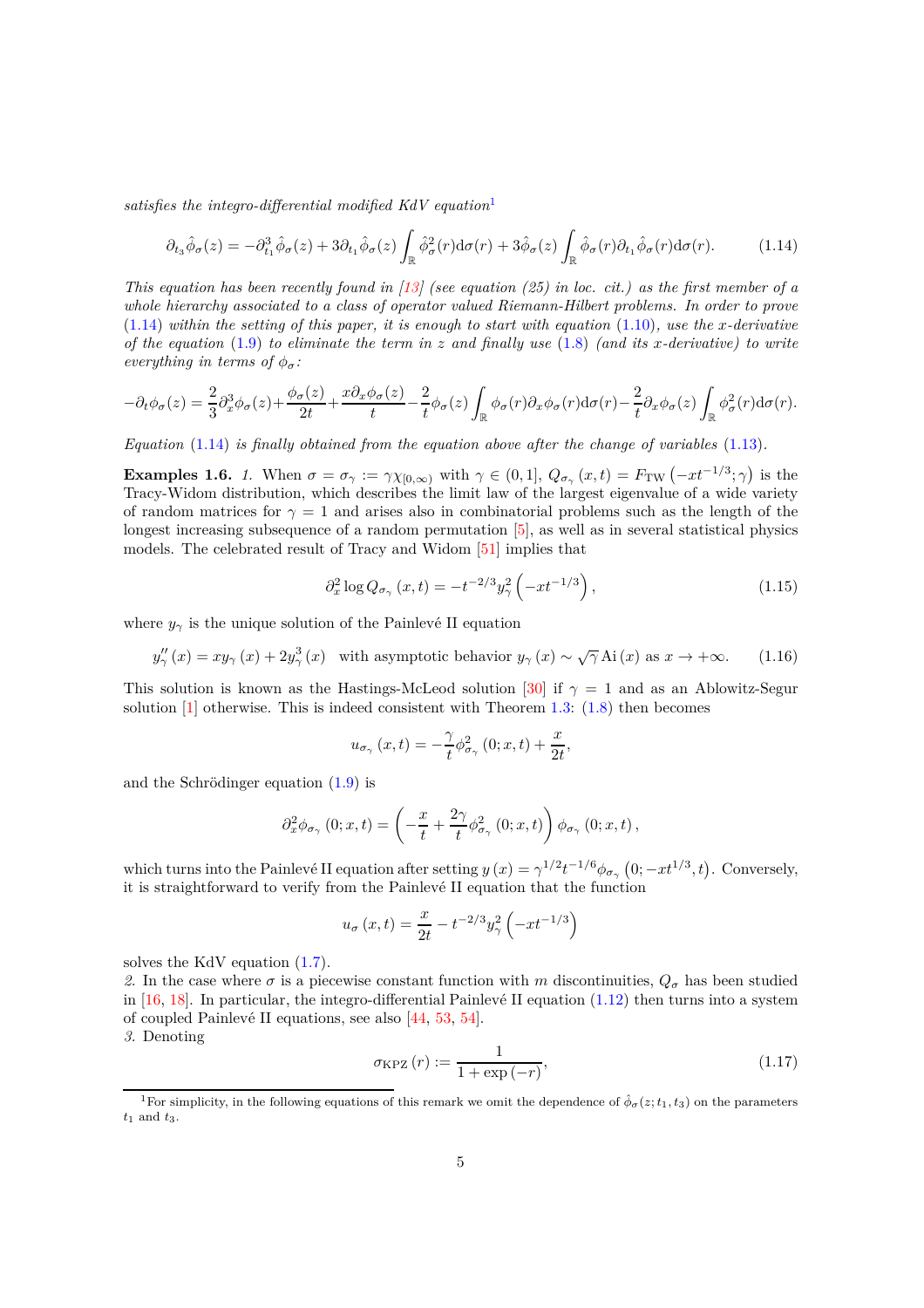we have that  $Q_{\sigma_{\text{KPZ}}}(sT^{-1/6}, T^{-1/2})$  characterizes the distribution of the solution of the Kardar-Parisi-Zhang (KPZ) equation with narrow wedge initial condition [\[3,](#page-40-0) [11\]](#page-40-5) (see also [\[15,](#page-40-6) [27,](#page-41-2) [48\]](#page-42-7)); it appears also in a model of finite temperature free fermions (which is equivalent to the MNS matrix model) [\[34,](#page-42-0) [43,](#page-42-8) [45\]](#page-42-9) and in the edge scaling limit of the periodic Schur process [\[8\]](#page-40-7). More precisely, write  $\mathcal{H}(T, X)$  for the solution of the KPZ equation

<span id="page-5-2"></span>
$$
\partial_T \mathcal{H}(T, X) = \frac{1}{2} \partial_X^2 \mathcal{H}(T, X) + \frac{1}{2} \left( \partial_X \mathcal{H}(T, X) \right)^2 + \xi(T, X), \tag{1.18}
$$

where  $\xi(T, X)$  denotes space-time white noise, with narrow wedge initial condition  $\mathcal{H}(0, X)$  =  $\log Z(0, X)$  with  $Z(0, X) = \delta_{X=0}$  the Dirac distribution (see e.g. [\[19\]](#page-41-3) for a rigorous definition of this solution), then for any  $s \in \mathbb{R}, T > 0$ , we have the identity

<span id="page-5-3"></span>
$$
\mathbb{E}_{\text{KPZ}}\left[\mathrm{e}^{-\mathrm{e}^{\mathcal{H}(2T,X)-\frac{X^2}{4T}+\frac{T}{12}+sT^{1/3}}}\right] = Q_{\sigma_{\text{KPZ}}}\left(sT^{-1/6},T^{-1/2}\right),\tag{1.19}
$$

where  $\mathbb{E}_{\text{KPZ}}$  denotes the expectation with respect to the KPZ equation. Multiplicative statistics of a similar nature for more general point processes appeared recently in relation with the O'Connell-Yor semi-discrete Brownian directed polymer [\[31\]](#page-41-4), as well as in the stochastic six vertex model [\[10\]](#page-40-8), see [\[11\]](#page-40-5) and references therein for more details.

We note that  $\sigma_{KPZ}$  can be extended to a meromorphic function in the complex plane, which has the periodicity property  $\sigma_{KPZ}(z) = \sigma_{KPZ}(z+2\pi i)$ . This implies that we can also define  $Q_{\sigma_{KPZ}}(x+2\pi i t, t)$ and  $u_{\sigma_{\text{KPZ}}}(x+2\pi i t,t)$  for any  $x \in \mathbb{R}$ ,  $t > 0$ , and moreover we have

$$
Q_{\sigma_{\rm KPZ}}(x+2\pi{\rm i}t,t)=Q_{\sigma_{\rm KPZ}}(x,t),\qquad u_{\sigma_{\rm KPZ}}(x+2\pi{\rm i}t,t)=u_{\sigma_{\rm KPZ}}(x,t)+{\rm i}\pi.
$$

Setting  $t = 0$  in this identity yields a contradiction, and this is a first indication that the  $t \to 0$  limit for the KdV solution  $u_{\sigma}(x, t)$  is delicate. We confirm this below for general  $\sigma$ .

<span id="page-5-1"></span>**Remark 1.7.** *Consider the change of variables*  $T = t^{-2}$ ,  $\rho = -x/t$  *between*  $x \in \mathbb{R}$ ,  $t > 0$  *and*  $\rho \in \mathbb{R}, T > 0$  in [\(1.8\)](#page-3-0)*.* It is straightforward to verify that, since  $u_{\sigma}(x,t) := \partial_x^2 \log Q_{\sigma}(x,t) + \frac{x}{2t}$ *solves the KdV equation* [\(1.7\)](#page-3-6)*, the function*

$$
U_{\sigma}(\rho, T) := \partial_{\rho}^{2} \log Q_{\sigma} \left( -\rho T^{-1/2}, T^{-1/2} \right) = T^{-1} u_{\sigma} \left( -\rho T^{-1/2}, T^{-1/2} \right) + \frac{\rho T^{-1}}{2}
$$

*solves the cylindrical KdV equation*

<span id="page-5-0"></span>
$$
\partial_T U_\sigma + \frac{1}{12} \partial_\rho^3 U_\sigma + U_\sigma \partial_\rho U_\sigma + \frac{U_\sigma}{2T} = 0. \tag{1.20}
$$

*This is the same as equation (13) in [\[38\]](#page-42-10), which was also previously derived (in a slightly different form)* for the case  $\sigma = \sigma_{\text{KPZ}}$  *in* [\[47\]](#page-42-11)*.* The equation [\(1.20\)](#page-5-0) *is deduced in* [\[38\]](#page-42-10) *using the general results of P*öppe and Sattinger<sup>*(46)*</sup> relating the KP hierarchy with a particular class of Fredholm determinants *which seem to play a pivotal role in the field of integrable probability. As observed by Quastel and Remenik in [\[47\]](#page-42-11), one can use, indeed, the arguments developed in [\[46\]](#page-42-12) to prove a particular case (the scalar one) of the general relationship connecting n-space point distribution functions of the KPZ fixed point with the matrix KP equation. A similar situation appears in the recent preprint [\[6\]](#page-40-9) where the KP equation is related to the one-point distribution of periodic TASEP, together with other integrable equations, such as a system of coupled modified KdV equations and non-linear heat equations. All these equations are deduced in [\[6\]](#page-40-9) using RH techniques, but in the case of KP, the theory developed in [\[46\]](#page-42-12) applies in a straightforward way. The results of [\[46\]](#page-42-12) are also used in [\[42\]](#page-42-13) to relate the distribution of the supremum of the Airy process with m wanderers to the KdV equation. For another approach relating Fredholm determinants and the KP equation, see [\[2\]](#page-40-10).*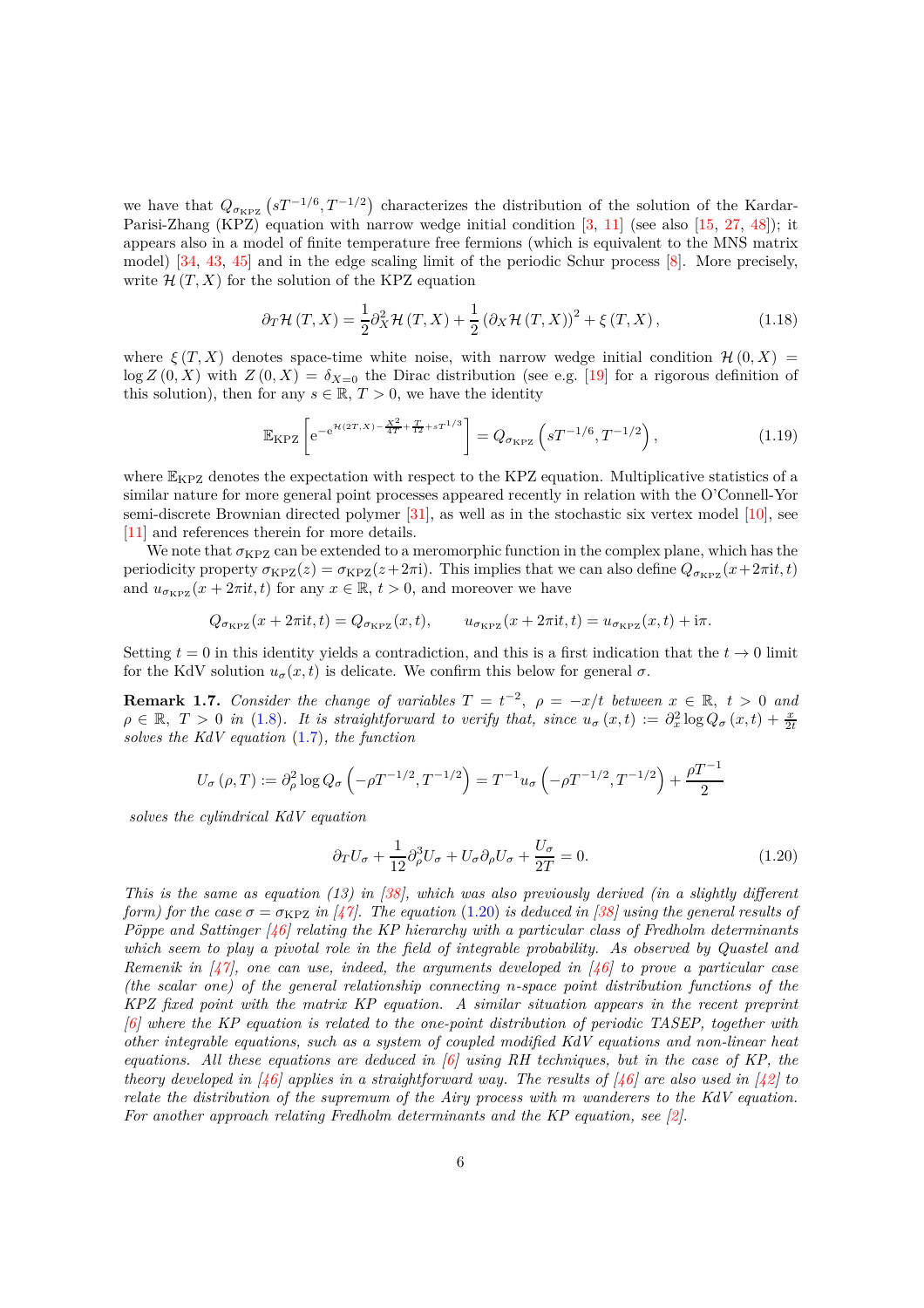Let us now look at the KdV solutions  $u_{\sigma}(x, t)$  in the  $t \to 0$  limit. It turns out that the initial data are not well-defined for  $x < 0$ , more precisely  $u_{\sigma}(x, t)$  will behave like  $\frac{x}{2t}$  as  $x < 0$ ,  $t \to 0$ . For  $x > 0$ , the initial data are well-defined. In our next result, we present uniform in  $x \in (-\infty, K]$  asymptotics for  $u_{\sigma}(x, t)$  as  $t \to 0$ , for any  $K > 0$ . The function  $v_{\sigma}$  describing the initial data for  $x > 0$  and appearing in *(iii)* of the theorem below is uniquely defined in terms of the solution to a model RH problem, introduced in Section [7](#page-28-1) and proven to be solvable by a vanishing lemma in Appendix [A.](#page-38-0)

<span id="page-6-1"></span>**Theorem 1.8.** *Suppose that*  $\sigma$  *satisfies Assumptions* [1.1](#page-2-0) with  $\gamma \in (0,1]$  *and that there exist*  $c_1, c_2, c_3 >$ 0 *and C >* 0 *such that*

$$
\left|\sigma(z) - \gamma \chi_{(0, +\infty)}(z)\right| \le c_1 e^{-c_2|z|} \qquad \text{for all } z \in \mathbb{R},\tag{1.21}
$$

$$
|\sigma'(z)| \le c_3 |z|^{-2}
$$
 for  $z \in \mathbb{R}$  such that  $|z| > C$ . (1.22)

*(i)* For any  $t_0 > 0$ , there exist  $M, c > 0$  such that we have uniformly for  $x \leq -Mt^{1/3}$  and for  $0 < t < t_0$  that

<span id="page-6-3"></span><span id="page-6-2"></span><span id="page-6-0"></span>
$$
u_{\sigma}\left(x,t\right) = \frac{x}{2t} + \mathcal{O}\left(e^{-c\frac{|x|}{t^{1/3}}}\right). \tag{1.23}
$$

*(ii)* There exists  $\epsilon > 0$  such that for any  $M > 0$ , we have uniformly for  $|x| \leq Mt^{1/3}$  and for  $0 < t < \epsilon$  *that* 

$$
u_{\sigma}(x,t) = \frac{x}{2t} - t^{-2/3}y_{\gamma}^{2} \left(-xt^{-1/3}\right) + \mathcal{O}(1), \qquad (1.24)
$$

*with*  $y_{\gamma}$  *as in* [\(1.16\)](#page-4-2)*.* 

*(iii)* If  $\gamma = 1$ , there exist  $\epsilon, M > 0$  such that for any  $K > 0$ , we have uniformly for  $Mt^{1/3} \leq x \leq K$ *and for*  $0 < t < \epsilon$  *that* 

<span id="page-6-4"></span>
$$
u_{\sigma}\left(x,t\right) = v_{\sigma}\left(x\right)\left(1 + \mathcal{O}\left(x^{-1}t^{1/3}\right)\right),\tag{1.25}
$$

*where*  $v_{\sigma}$  *is a function of*  $x > 0$ *, independent of t.* 



Figure 1: Phase diagram showing the different types of small t asymptotic behavior for  $u_{\sigma}(x, t)$ .

**Remark 1.9.** *The first two parts of the above result hold for any*  $\gamma \in (0,1]$ *, but the third part does not. We have no simple explanation for this, but it will turn out that our asymptotic analysis of the associated RH problem works only for*  $\gamma = 1$ *.*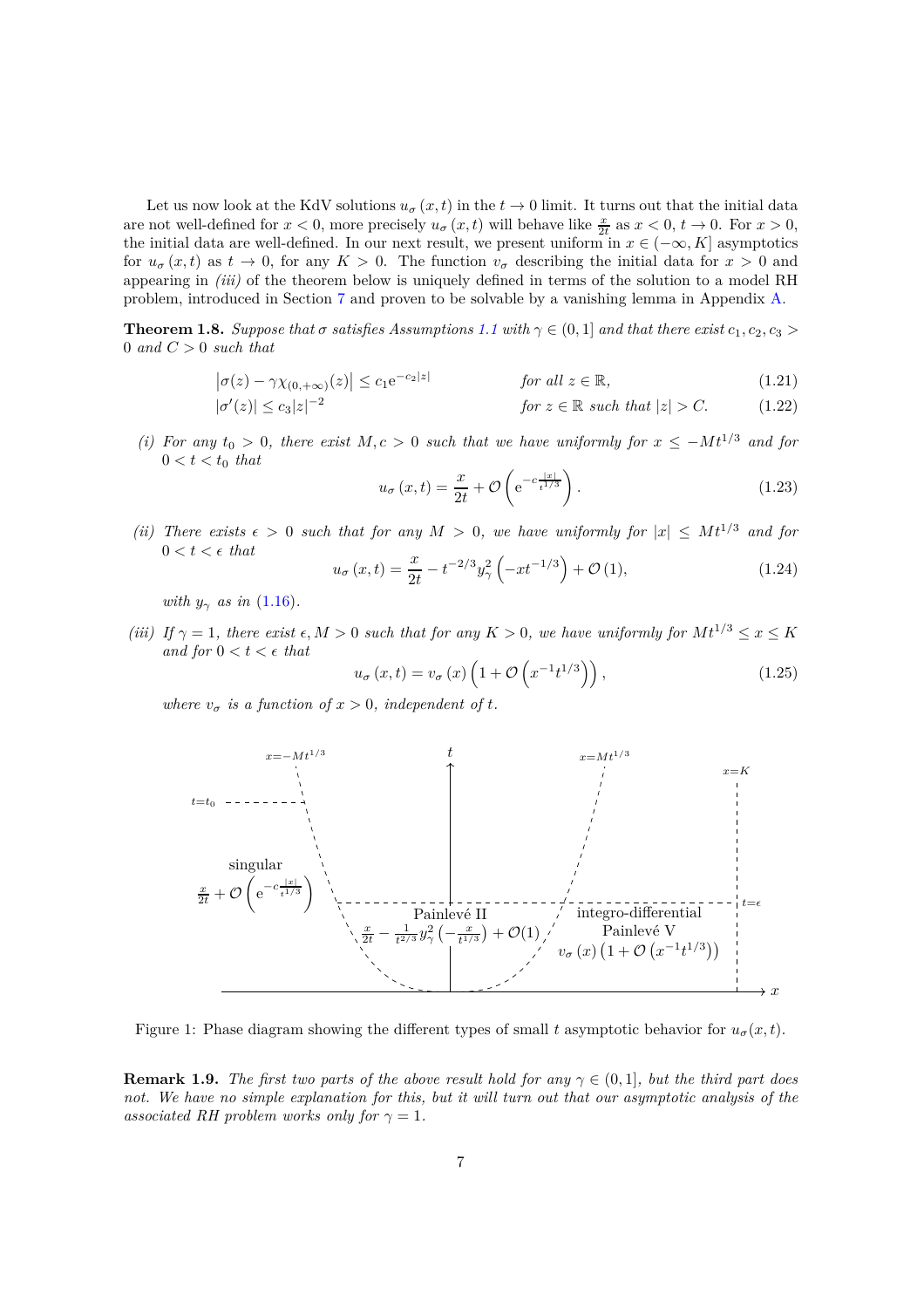**Remark 1.10.** In view of Remark [1.7,](#page-5-1) we observe that for  $x < 0$ , although the initial data of  $u_{\sigma}(x, t)$ *are not well-defined, the initial data of*  $U_{\sigma}(\rho, \tau)$ *, i.e. the solution to the cylindrical KdV equation, are. On the other hand, for x >* 0*, the initial data for KdV are well-defined but the initial data for cylindrical KdV are not.*

*Scattering and inverse scattering theory for KdV solutions decaying at*  $\pm \infty$  *is classical; a similar theory also exists for certain unbounded KdV solutions [\[28\]](#page-41-5) and for decaying cylindrical KdV solutions [\[33\]](#page-41-6). However, the solutions under consideration in the present work do not fit in these classes of solutions.*

**Remark 1.11.** *Thanks to the estimate* [\(1.23\)](#page-6-0) *we can integrate twice the relation*  $\partial_x^2 \log Q_\sigma(x,t) =$  $u_{\sigma}(x,t) - \frac{x}{2t}$  *to write* 

$$
Q_{\sigma}(x,t) = \exp\left[\int_{-\infty}^{x} (x-\xi) \left(u_{\sigma}(\xi,t) - \frac{\xi}{2t}\right) d\xi\right].
$$
 (1.26)

In the next result we gather some properties of the function  $v_{\sigma}$  appearing in *(iii)* of Theorem [1.8.](#page-6-1)

<span id="page-7-0"></span>**Theorem [1.1](#page-2-0)2.** *Suppose that*  $\sigma$  *satisfies Assumptions* 1.1 *with*  $\gamma = 1$  *and that there exist*  $c_1, c_2, c_3 > 0$  $and C > 0$  *such that* [\(1.21\)](#page-6-2) *and* [\(1.22\)](#page-6-3) *hold true. Then the function*  $v_{\sigma}$  *appearing in* [\(1.25\)](#page-6-4) *of Theorem [1.8](#page-6-1) has the asymptotics*

<span id="page-7-4"></span>
$$
v_{\sigma}\left(x\right) = \frac{1}{8x^2} + \frac{1}{2} \int_{\mathbb{R}} \left(\chi_{(0, +\infty)}\left(r\right) - \sigma\left(r\right)\right) \mathrm{d}r + \mathcal{O}\left(x^2\right), \qquad \text{as } x \to 0. \tag{1.27}
$$

*Moreover, it can be expressed for all*  $x > 0$  *as* 

<span id="page-7-1"></span>
$$
v_{\sigma}(x) = \frac{1}{x} \int_{\mathbb{R}} \left( r \psi_{\sigma}^{2}(x; r) + \left( \partial_{x} \psi_{\sigma}(x; r) \right)^{2} \right) d\sigma(r), \qquad (1.28)
$$

*where*  $\psi_{\sigma}(x; z)$  *solves the Schrödinger equation with potential*  $2v_{\sigma}$ *,* 

<span id="page-7-5"></span>
$$
\partial_x^2 \psi_{\sigma}(x; z) = (z - 2v_{\sigma}(x)) \psi_{\sigma}(x; z), \qquad z \in \mathbb{R}, \ x > 0,
$$
\n(1.29)

*satisfies*

<span id="page-7-2"></span>
$$
\int_{\mathbb{R}} \psi_{\sigma}^{2}(x;r) d\sigma(r) = \frac{x}{2},
$$
\n(1.30)

*and has the asymptotic behavior*

<span id="page-7-6"></span>
$$
\psi_{\sigma}(x;z) \sim \sqrt{\frac{x}{2}} I_0\left(x\sqrt{z}\right), \qquad as \; z \to \infty \; with \; |\arg z| < \pi - \delta, \; for \; any \; \delta > 0,\tag{1.31}
$$

where  $I_0$  *is the modified Bessel function of the first kind.* 

**Remark 1.13.** We have no evidence that the above conditions determine  $v_{\sigma}$  uniquely. As already *mentioned, we will give a unique characterization of*  $v_{\sigma}$  *in terms of a RH problem later. The equations* [\(1.28\)](#page-7-1)*–*[\(1.30\)](#page-7-2) *yield the system*

<span id="page-7-3"></span>
$$
\begin{cases} x\partial_x^2 \psi_\sigma(x;z) - xz\psi_\sigma(x,z) + 2\psi_\sigma(x;z) \int_{\mathbb{R}} \left( r\psi_\sigma^2(x;r) + \left(\partial_x \psi_\sigma(x;r)\right)^2 \right) d\sigma(r) = 0, \\ \int_{\mathbb{R}} \psi_\sigma^2(x;r) d\sigma(r) = \frac{x}{2}, \end{cases}
$$
\n(1.32)

which can be regarded as an integro-differential generalization of the Painlevé V equation. Indeed, *when*  $\sigma$  *is the piecewise constant function*  $\sigma(r) = \mu \chi_{[-1,0]} + \chi_{(0,+\infty)}$  *with*  $0 < \mu < 1$ *, it can be shown that*  $(1.32)$  *reduces to the (special case of the) Painlevé V equation* 

$$
xq(x) (1 - q2(x)) (xq(x) q'(x))' + x (1 - q2(x))2 ((xq'(x))' + \frac{1}{4}q(x)) + x2q(x) (q(x) q'(x))2 = 0,
$$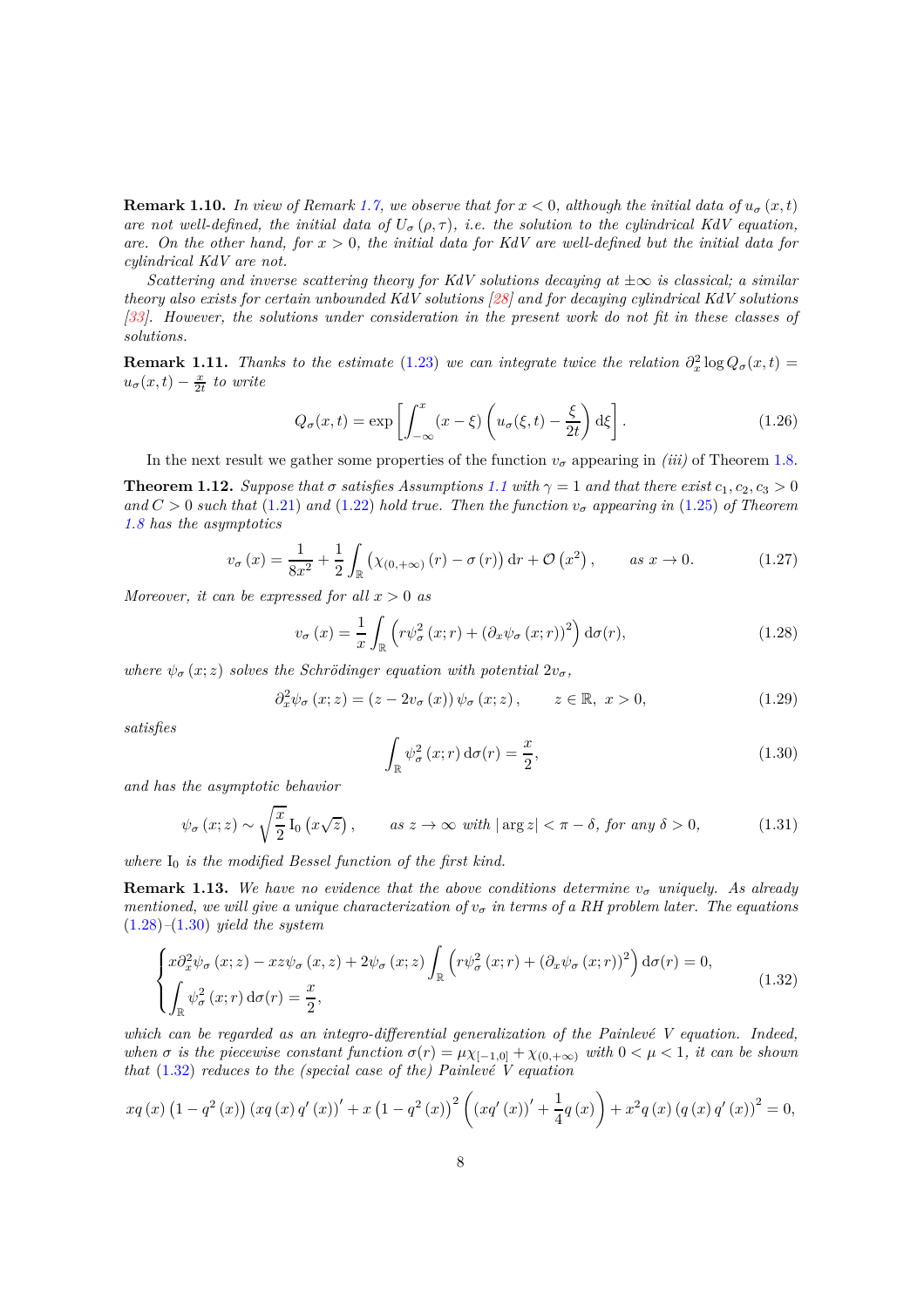*where we denote*  $' = \partial_x$  *for brevity, for the quantity*  $q(x)$  *defined by*  $\psi(x; -1) = \sqrt{\frac{x}{2\mu}}q(x^2)$ *. When σ is a more general piecewise constant increasing function with*  $\sigma(r) = 1$  *for all*  $r > 0$ *, the system*  $(1.32)$  *turns into the system of coupled Painlevé V equations from [\[17\]](#page-41-7)*.

Finally, we also obtain small *t* asymptotics for the Fredholm determinants  $Q_{\sigma}(x, t)$ .

<span id="page-8-0"></span>**Theorem [1.1](#page-2-0)4.** *Suppose that*  $\sigma$  *satisfies Assumptions* 1.1 *with*  $\gamma \in (0,1]$  *and that there exist*  $c_1, c_2, c_3 > 0$  *and*  $C > 0$  *such that* [\(1.21\)](#page-6-2) *and* [\(1.22\)](#page-6-3) *hold true.* 

*(i)* For any  $t_0 > 0$ , there exist  $M, c > 0$  such that we have uniformly for  $x \leq -Mt^{1/3}$  and for  $0 < t < t_0$  *that* 

$$
\log Q_{\sigma}\left(x,t\right) = \mathcal{O}\left(e^{-c\frac{|x|}{t^{1/3}}}\right). \tag{1.33}
$$

*(ii)* There exists  $\epsilon > 0$  such that for any  $M > 0$ , we have uniformly for  $|x| \leq Mt^{1/3}$  and for  $0 < t < \epsilon$  *that* 

$$
\log Q_{\sigma}\left(x,t\right) = \log F_{\rm TW}\left(-xt^{-1/3};\gamma\right) + \mathcal{O}\left(t^{1/3}\right),\tag{1.34}
$$

*where*  $F_{\text{TW}}$  *is the Tracy-Widom distribution, see Examples* [1.6.](#page-4-3)

*(iii)* If  $\gamma = 1$ , there exist  $\epsilon, M > 0$  such that for any  $K > 0$ , we have uniformly for  $Mt^{1/3} \leq x \leq K$ *and for*  $0 < t < \epsilon$  *that* 

$$
\log Q_{\sigma}(x,t) = -\frac{x^3}{12t} - \frac{1}{8}\log(xt^{-1/3}) + \frac{\log 2}{24} + \log\zeta'(-1) + \int_0^x (x-\xi)\left(v_{\sigma}(\xi) - \frac{1}{8\xi^2}\right) d\xi + \mathcal{O}(x^{-1}t^{1/3}).
$$
\n(1.35)

**Remark 1.15.** *If*  $\sigma(r)$  *satisfies*  $\sigma(-r) = 1 - \sigma(r)$  *(in particular*  $\gamma = 1$ *) and if*  $\sigma'(r)$  *decays sufficiently fast as*  $r \to \pm \infty$  *(it is enough to strengthen*  $(1.22)$  *to*  $|\sigma'(z)| \le c_3 |z|^{-3}$  *for*  $|z| > C$ *) the accuracy in part (ii) of Theorems [1.8](#page-6-1) and [1.14](#page-8-0) is improved to*

$$
u_{\sigma}(x,t) = \frac{x}{2t} - t^{-2/3}y_1^2\left(-xt^{-1/3}\right) + \mathcal{O}\left(t^{2/3}\right),
$$
  

$$
\log Q_{\sigma}(x,t) = \log F_{\text{TW}}\left(-xt^{-1/3};\gamma\right) + \mathcal{O}\left(t\right),
$$

*respectively, see the proof of Lemma [6.1](#page-26-0) and Remark [6.2.](#page-27-0) This is the case for instance when*  $\sigma = \sigma_{\text{KPZ}}$ *in* [\(1.17\)](#page-4-4)*.*

**Remark 1.16.** *Recall that*  $Q_{\sigma_{\text{KPZ}}}(x,t)$  *characterizes the narrow wedge solution*  $\mathcal{H}(X,T)$  *of the KPZ equation* [\(1.18\)](#page-5-2)*. In particular from* [\(1.19\)](#page-5-3)*, writing*  $\Upsilon_T = \frac{\mathcal{H}(2T,0) + \frac{T}{12}}{T^{1/3}}$ *, we have the identity* 

$$
Q_{\sigma_{\rm KPZ}}(x = sT^{-1/6}, t = T^{-1/2}) = \mathbb{E}_{\rm KPZ} \left[ e^{-e^{T^{1/3}(\Upsilon_T + s)}} \right],
$$

*where* EKPZ *is the expectation with respect to the random white noise term in the KPZ equation. As a* consequence, one can derive tail asymptotics for  $\Upsilon_T$  from asymptotics for  $Q_{\sigma_{KPZ}}(sT^{-1/6}, T^{-1/2})$ . *Our results imply large T asymptotics for*  $s \leq KT^{1/6}$ , *for any*  $K > 0$ , and refine the upper and lower *bounds obtained in* [\[20\]](#page-41-8)*.* We should also mention that asymptotics are known [\[14,](#page-40-11) [52\]](#page-43-2) for  $s \geq \epsilon T^{2/3}$ *and T large for any*  $\epsilon$ *, or equivalently*  $xt \geq \epsilon$  *and t small, and read* 

$$
\log Q_{\sigma_{\rm KPZ}}(x,t) = -t^{-4} \phi(xt) - \frac{1}{6} \sqrt{1 + \pi^2 xt} + \mathcal{O}(\log^2 x) + \mathcal{O}(t^{-2/3}),
$$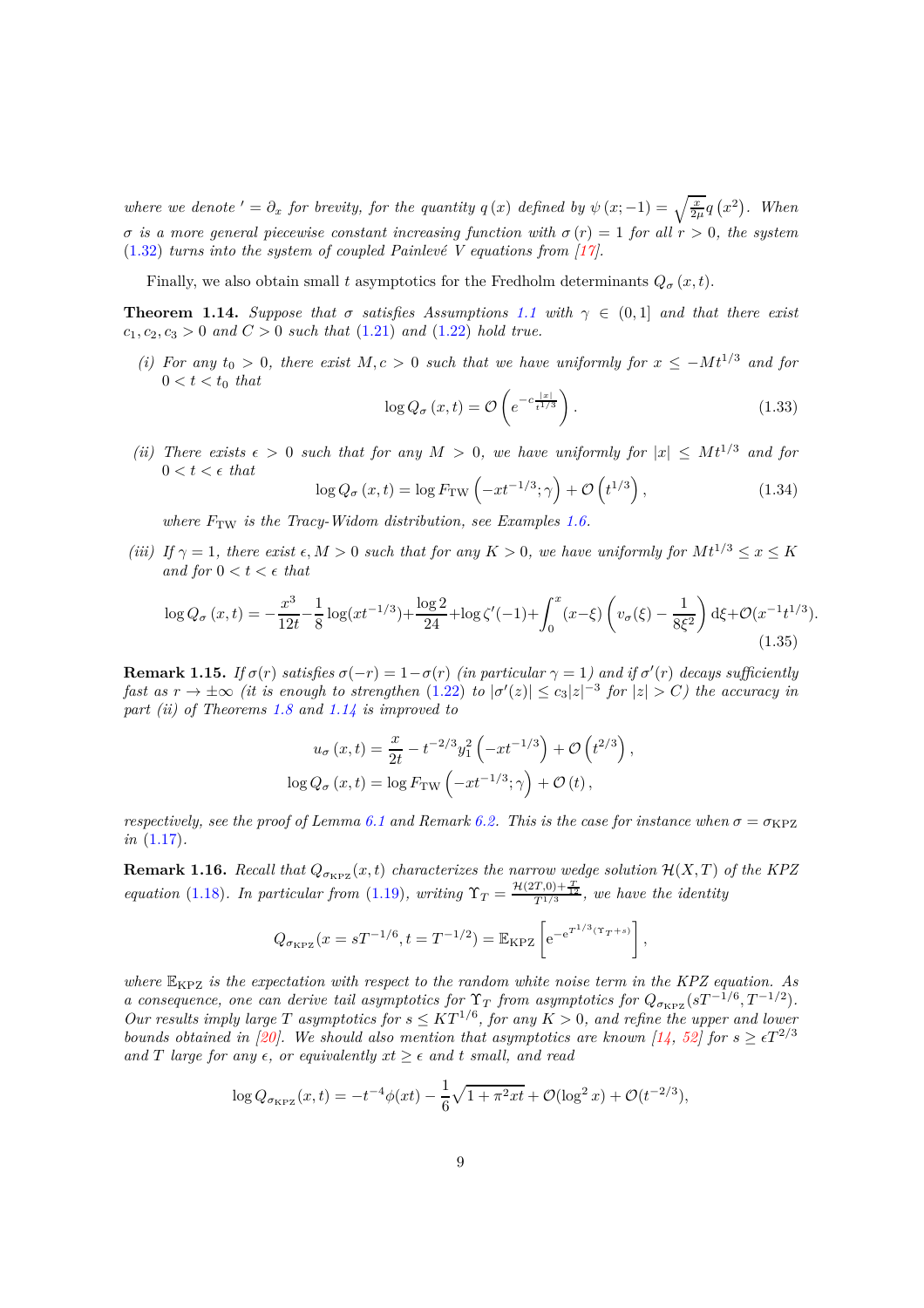*where*

$$
\phi(y) := \frac{4}{15\pi^6} \left(1 + \pi^2 y\right)^{5/2} - \frac{4}{15\pi^6} - \frac{2}{3\pi^4} y - \frac{1}{2\pi^2} y^2.
$$

*Expanding*  $\phi(y)$  *for small y, we recover as a leading order term*  $-\frac{x^3}{120}$  $\frac{x^{\infty}}{12t}$ , which matches with the asymp*totics we obtain in case (iii) above. Despite this formal matching of the leading order terms, we should emphasize that precise asymptotics for*  $Q_{\sigma_{\text{KPZ}}}(x,t)$  *are currently not known as*  $x \to \infty$ ,  $xt \to 0$ *. The best available rigorous results in this regime are upper and lower bounds obtained in [\[20\]](#page-41-8) (see also [\[37,](#page-42-14) [49\]](#page-42-15) for related results). We plan to come back to the study of the different asymptotic regimes for* Υ*<sup>T</sup> and their relations with Theorem [1.14](#page-8-0) in a subsequent paper.*

**Methodology.** For the proof of Theorem [1.3,](#page-3-1) we rely on the Its-Izergin-Korepin-Slavnov method [\[32,](#page-41-9) [7\]](#page-40-12) to relate the determinants  $Q_{\sigma}$  to a RH problem, and on Lax pair techniques to relate the relevant RH problem with differential equations. A first unusual feature in our methodology is that we cannot deform the jump contour in the RH problem away from the real line (which was done for instance in [\[14\]](#page-40-11) in the case  $\sigma = \sigma_{\text{KPZ}}$ , because we do not require analyticity of the function *σ*. As a consequence, we cannot prove directly that the RH solution is differentiable with respect to various parameters, which we need in order to apply Lax pair techniques. We can resolve this issue by using the operator theory underlying the theory of RH problems, see Section [3.](#page-14-0) A second key element in our approach is the derivation of the identity [\(1.8\)](#page-3-0), which is an integral expression for the KdV solution in terms of the Schrödinger eigenfunction; the derivation of this identity is a direct residue computation based on the RH problem, see Section [4.](#page-18-0) This identity allows us to derive the integro-differential Painlevé II equation by direct substitution into the Schrödinger equation; in particular, a feature of this derivation is that we do not obtain the integro-differential Painlevé II equation from a compatibility condition, like in  $[12]$ , but rather from an eigenvalue equation. One more derivation of the integro-differential Painlevé II equation, which can be extended to the case of the point processes related to multi-critical fermions, is given in [\[36\]](#page-42-16).

For the proofs of Theorem [1.8](#page-6-1) and Theorem [1.14,](#page-8-0) we use a Deift-Zhou nonlinear steepest descent [\[25\]](#page-41-10) asymptotic analysis of the RH problem. Whereas this analysis is standard in the case of negative *x*, we encounter several obstacles for a direct application of the method when *x* is small and even more when *x* is positive. For *x* small, the most important obstacle is once more that, because  $\sigma$ is not necessarily analytic, we cannot deform the jump contours for the RH problems, which is usually an important step in the Deift-Zhou steepest descent method, often called opening of lenses. However, in our setting, we can adapt the RH analysis to avoid this step, see in particular Section [6.](#page-22-0) For *x* positive, we encounter a similar problem, but in addition to that, for the construction of a local parametrix we need a model RH problem whose solution we cannot construct explicitly. We emphasize once more that we construct this local parametrix without being able to deform jump contours away from the real line, see Section [7.](#page-28-1)

**Outline for the rest of the paper.** In Section [2,](#page-10-0) we will relate the determinants  $Q_{\sigma}$  to a RH problem. In Section [3,](#page-14-0) we will associate a Lax pair to the RH problem, which will allow us to relate it to the KdV equation. In Section [4,](#page-18-0) we will further exploit the Lax pair and the RH representation to derive the integro-differential Painlevé II equation and to complete the proof of Theorem [1.3.](#page-3-1) In Section [5,](#page-20-0) we will establish the small time asymptotics of the KdV solution  $u_{\sigma}(x, t)$  for  $x \leq -Mt^{1/3}$ ,  $M > 0$ ; in Section [6,](#page-22-0) we will obtain small time asymptotics for  $u_{\sigma}(x, t)$  for  $-Mt^{1/3} \leq x \leq Mt^{1/3}$ ; in Section [7](#page-28-1) finally, we will derive small time asymptotics for  $u_{\sigma}(x, t)$  when  $Mt^{1/3} \leq x \leq K$ , and thus complete the proofs of Theorem [1.8](#page-6-1) and Theorem [1.14.](#page-8-0) This will require the use of a model RH problem, whose solvability we will prove in Appendix [A,](#page-38-0) and which encodes information about the function  $v_{\sigma}$  appearing in Theorem [1.8.](#page-6-1) We will also prove the properties of  $v_{\sigma}$  described in Theorem [1.12](#page-7-0) in Section [7.](#page-28-1)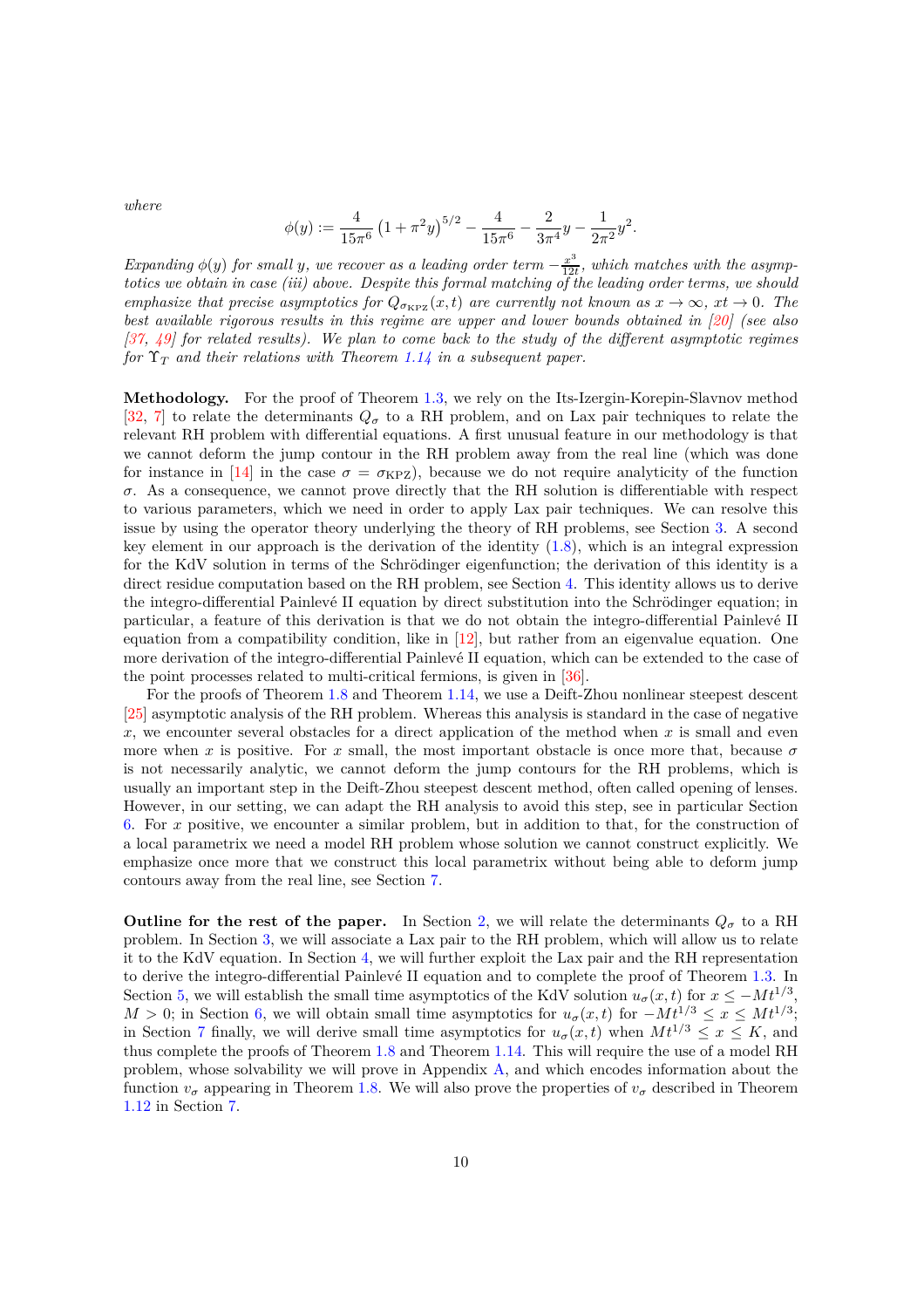# <span id="page-10-0"></span>**2** RH characterization of  $Q_{\sigma}(x,t)$

In this section, we will express  $\partial_x \log Q_\sigma(x,t)$ , with  $Q_\sigma(x,t)$  defined as in [\(1.4\)](#page-1-2), in terms of the solution of a 2  $\times$  2 RH problem. We will suppose here that  $\sigma$  is such that Assumptions [1.1](#page-2-0) hold for some  $\gamma \in (0,1]$ . We follow a procedure developed by Its, Izergin, Korepin, and Slavnov [\[32\]](#page-41-9).

We define for any  $x \in \mathbb{R}$ ,  $t > 0$ , functions  $f(u) = f(u; x, t)$  and  $h(v) = h(v; x, t)$  as follows,

<span id="page-10-1"></span>
$$
\mathbf{f}(u) := \sqrt{\sigma \left( t^{-2/3} u + x/t \right)} \begin{pmatrix} -i \mathbf{A} i'(u) \\ A i(u) \end{pmatrix}, \quad \mathbf{h}(v) := \sqrt{\sigma \left( t^{-2/3} v + x/t \right)} \begin{pmatrix} -i \mathbf{A} i(v) \\ A i'(v) \end{pmatrix}, \qquad u, v \in \mathbb{R}.
$$
\n(2.1)

We can re-write the kernel  $K_{\sigma,x,t}$  in [\(1.5\)](#page-1-3) as

$$
K_{\sigma,x,t}(u,v) = \frac{\mathbf{f}^\top(u)\mathbf{h}(v)}{u-v}
$$

which means that the corresponding integral operator  $\mathbb{K}_{\sigma,x,t}^{\text{Ai}}$  is integrable, in the sense of [\[32\]](#page-41-9). Recall from Remark [1.2](#page-2-1) that  $Q_{\sigma}(x,t) = \det (1 - \mathbb{K}_{\sigma,x,t}^{\mathcal{A}i}) \in (0,1],$  so  $1 - \mathbb{K}_{\sigma,x,t}^{\mathcal{A}i}$  is invertible and the resolvent operator

$$
\mathbb{L}_{\sigma,x,t}^{\mathrm{Ai}}:=\left(1-\mathbb{K}_{\sigma,x,t}^{\mathrm{Ai}}\right)^{-1}\mathbb{K}_{\sigma,x,t}^{\mathrm{Ai}}
$$

exists. We now define the  $2 \times 2$  matrix-valued function

$$
Y(\zeta) := I - \int_{\mathbb{R}} \frac{\mathbf{F}(\xi) \mathbf{h}^{\top}(\xi)}{\xi - \zeta} d\xi, \quad \text{with} \quad \mathbf{F}(\xi) = \left[ \left( 1 - \mathbb{K}^{\mathrm{Ai}}_{\sigma,x,t} \right)^{-1} \mathbf{f} \right] (\xi),
$$

where the operator  $(1 - \mathbb{K}_{\sigma,x,t}^{\mathcal{A}i})^{-1}$  acts on the vector **f**, defined in [\(2.1\)](#page-10-1), component-wise; note that the components of  $f$  are in  $L^2$ , by the asymptotic behavior of the Airy function and its derivative, and by Assumptions [1.1.](#page-2-0) We know from [\[32,](#page-41-9) [23\]](#page-41-11) that the resolvent  $\mathbb{L}_{\sigma,x,t}^{\mathcal{A}i}$  is also an operator of integrable type, whose kernel is given by

<span id="page-10-3"></span>
$$
L_{\sigma,x,t}^{\mathrm{Ai}}(u,v) = \frac{1}{u-v} \mathbf{f}^{\top}(u) Y_{+}^{\top}(u) Y_{+}^{-\top}(v) \mathbf{h}(v), \qquad u, v \in \mathbb{R}, \tag{2.2}
$$

and that *Y* satisfies the following RH problem, for any  $x \in \mathbb{R}, t > 0$ .

### **RH problem for** *Y*

- (a) *Y* is analytic in  $\mathbb{C} \setminus \mathbb{R}$ .
- (b) *Y* has boundary values  $Y_{\pm}$  on  $\mathbb{R}$  with  $Y_{\pm} I \in L^2(\mathbb{R})$  and which are continuous except possibly at the points  $\zeta_j := t^{-2/3} r_j + x/t, j = 1, \ldots, k$ , and they are related by

<span id="page-10-4"></span>
$$
Y_{+}(\zeta) = Y_{-}(\zeta) J_{Y}(\zeta), J_{Y}(\zeta) = I - 2\pi i \mathbf{f}(\zeta) \mathbf{h}^{T}(\zeta)
$$
 (2.3)

or more explicitly by

$$
Y_{+}(\zeta) = Y_{-}(\zeta) \begin{pmatrix} 1 + 2\pi i\sigma \left(t^{-2/3}\zeta + x/t\right) Ai(\zeta) Ai'(\zeta) & -2\pi\sigma \left(t^{-2/3}\zeta + x/t\right) Ai'^2(\zeta) \\ -2\pi\sigma \left(t^{-2/3}\zeta + x/t\right) Ai^2(\zeta) & 1 - 2\pi i\sigma \left(t^{-2/3}\zeta + x/t\right) Ai(\zeta) Ai'(\zeta) \end{pmatrix}.
$$

(c) As  $\zeta \to \infty$ , we have, for some  $\alpha = \alpha(x, t)$ ,  $\beta = \beta(x, t)$ ,  $\eta = \eta(x, t)$  that

<span id="page-10-2"></span>
$$
Y(z) = I + \frac{Y_1}{\zeta} + \mathcal{O}\left(\zeta^{-2}\right), \qquad Y_1 := \begin{pmatrix} \beta & -i\eta \\ i\alpha & -\beta \end{pmatrix}.
$$
 (2.4)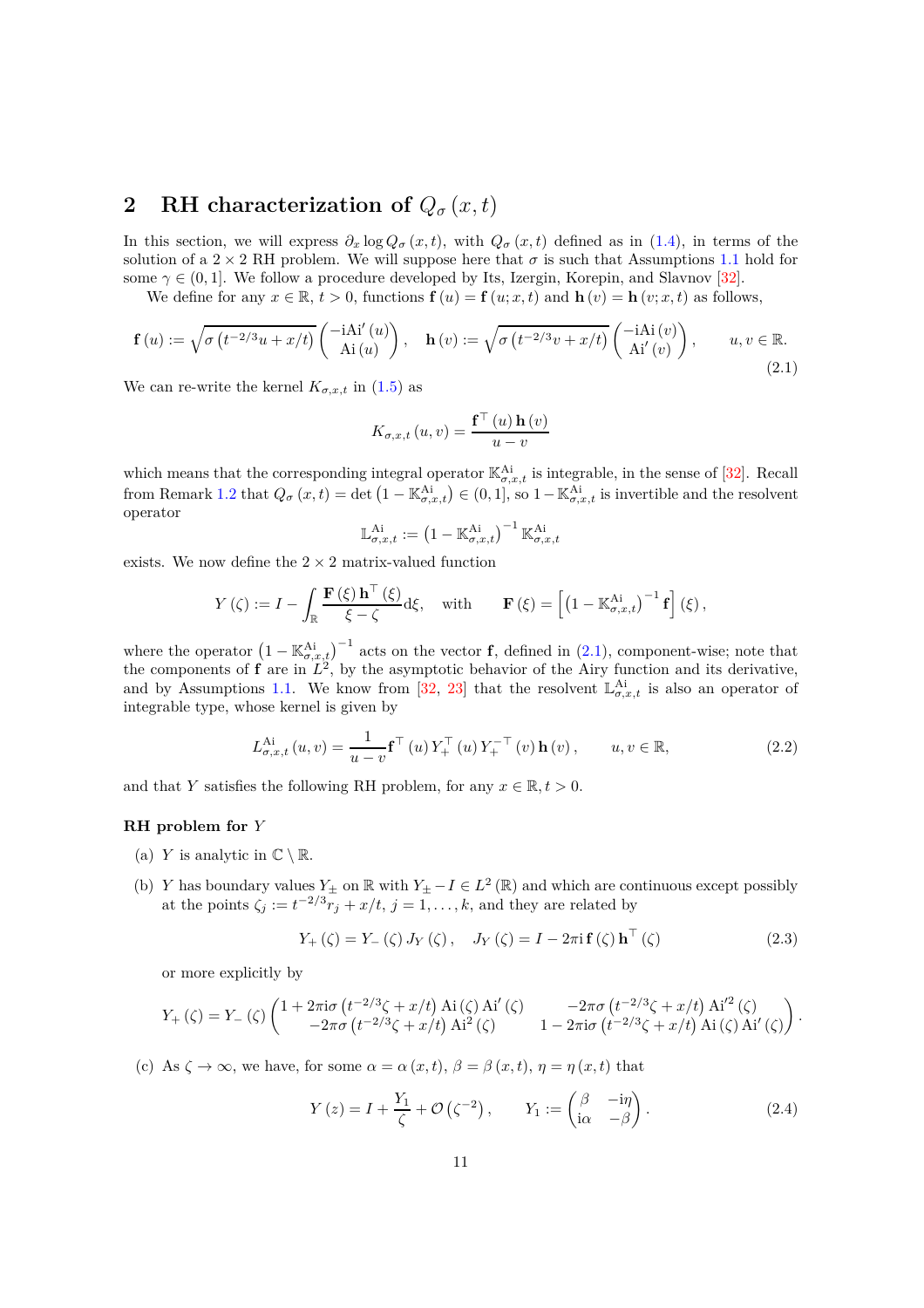We now transform the RH problem for *Y* in such a way that the Airy functions disappear from the jump matrices. For this, we use a well-known undressing procedure, which consists of defining

$$
\Phi_{Ai}(\zeta) = \begin{cases}\n-\sqrt{2\pi} \begin{pmatrix}\nAi'(\zeta) & -\omega Ai'(\omega^2 \zeta) \\
iAi(\zeta) & -i\omega^2 Ai(\omega^2 \zeta)\n\end{pmatrix} & \text{for } Im \zeta > 0, \\
-\sqrt{2\pi} \begin{pmatrix}\nAi'(\zeta) & \omega^2 Ai'(\omega \zeta) \\
iAi(\zeta) & i\omega Ai(\omega \zeta)\n\end{pmatrix} & \text{for } Im \zeta < 0,\n\end{cases}
$$
\n(2.5)

where  $\omega = \exp(2\pi i/3)$ . Using the asymptotic behavior of the Airy function and its derivative (see, for instance, [\[26\]](#page-41-12)) and the algebraic relation

$$
\mathrm{Ai}(\zeta) + \omega \mathrm{Ai}(\omega \zeta) + \omega^2 \mathrm{Ai}(\omega^2 \zeta) = 0,
$$

one can show that  $\Phi_{Ai}$  satisfies the following RH problem.

### **RH problem for** ΦAi

- (a)  $\Phi_{Ai}$  is analytic in  $\mathbb{C} \setminus \mathbb{R}$ .
- (b) ΦAi has continuous boundary values ΦAi*,*<sup>±</sup> satisfying the jump condition

$$
\Phi_{Ai,+}(\zeta) = \Phi_{Ai,-}(\zeta) \begin{pmatrix} 1 & 1 \\ 0 & 1 \end{pmatrix}, \quad \zeta \in \mathbb{R}.
$$
 (2.6)

(c) As  $\zeta \to \infty$ ,  $\Phi_{Ai}$  has the asymptotic behavior

$$
\Phi_{Ai}(\zeta) = \left(I + \frac{1}{\zeta} \begin{pmatrix} 0 & \frac{7i}{48} \\ 0 & 0 \end{pmatrix} + \mathcal{O}\left(\frac{1}{\zeta^2}\right)\right) \zeta^{\frac{1}{4}\sigma_3} A^{-1} e^{-\frac{2}{3}\zeta^{3/2} \sigma_3} \times \begin{cases} I, & |\arg \zeta| < \pi - \delta, \\ \begin{pmatrix} 1 & 0 \\ \mp 1 & 1 \end{pmatrix}, & \pi - \delta < \pm \arg \zeta < \pi, \end{cases}
$$

for any  $0 < \delta < \pi/2$ ; here the principal branches of  $\zeta^{\frac{1}{4}\sigma_3}$  and  $\zeta^{1/2}$  are taken, analytic in  $\mathbb{C}\setminus(-\infty,0]$  and positive for  $\zeta>0$ , and

$$
A = (I + i\sigma_1) / \sqrt{2}, \qquad \sigma_1 = \begin{pmatrix} 0 & 1 \\ 1 & 0 \end{pmatrix}, \qquad \sigma_3 = \begin{pmatrix} 1 & 0 \\ 0 & -1 \end{pmatrix}.
$$

Next, we define the affine transformation

<span id="page-11-0"></span>
$$
\zeta(z) = t^{2/3}z - t^{-1/3}x,\tag{2.7}
$$

with inverse

$$
z(\zeta) = t^{-2/3}\zeta + x/t.
$$

Finally, we define

<span id="page-11-1"></span>
$$
\Psi(z) := \begin{pmatrix} 1 & \frac{iz^2}{4t} \\ 0 & 1 \end{pmatrix} t^{-\frac{1}{6}\sigma_3} Y(\zeta(z)) \Phi_{Ai}(\zeta(z)). \tag{2.8}
$$

We now show, using the RH conditions for  $\Phi_{Ai}$  and *Y*, that  $\Psi$  satisfies the following RH problem.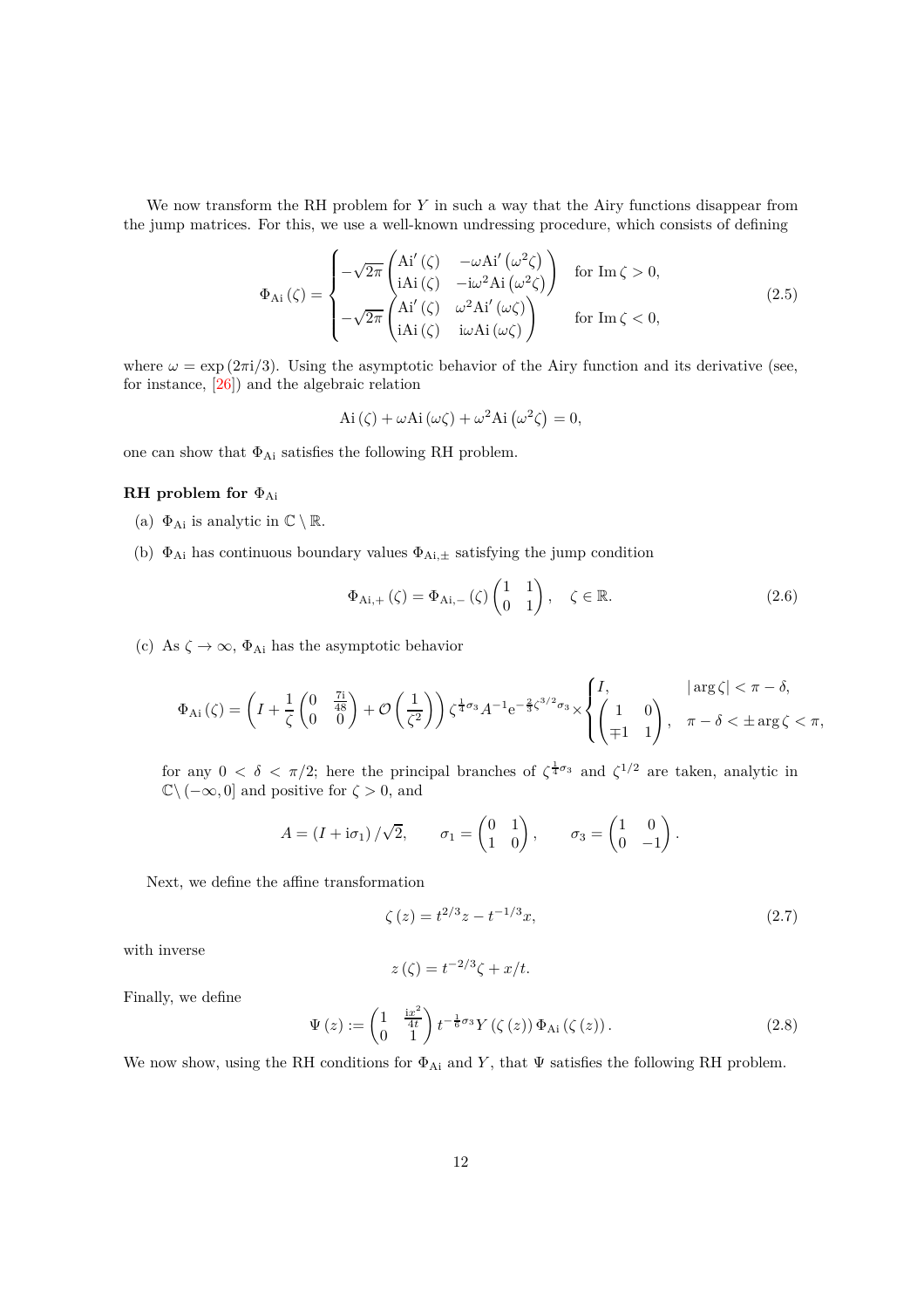#### **RH problem for** Ψ

- (a)  $\Psi$  is analytic in  $\mathbb{C} \setminus \mathbb{R}$ .
- (b)  $\Psi$  has boundary values  $\Psi_{\pm}$  on  $\mathbb{R}$  with  $\Psi_{\pm} \in L^2_{\text{loc}}(\mathbb{R})$  and which are continuous on the real line except at the points  $r_1, \ldots, r_k$ , and they are related by

<span id="page-12-4"></span><span id="page-12-0"></span>
$$
\Psi_{+}(z) = \Psi_{-}(z) \begin{pmatrix} 1 & 1 - \sigma(z) \\ 0 & 1 \end{pmatrix}.
$$
 (2.9)

(c) As  $z \to \infty$ , there exist functions  $p = p_{\sigma}(x, t)$ ,  $q = q_{\sigma}(x, t)$  and  $r = r_{\sigma}(x, t)$  such that  $\Psi$  has the asymptotic behavior

$$
\Psi(z) = \left(I + \frac{1}{z} \begin{pmatrix} q & -\mathrm{i}r \\ \mathrm{i}p & -q \end{pmatrix} + \mathcal{O}\left(\frac{1}{z^2}\right)\right) z^{\frac{1}{4}\sigma_3} A^{-1} e^{\left(-\frac{2}{3}tz^{3/2} + xz^{1/2}\right)\sigma_3}
$$
\n
$$
\times \begin{cases} I, & |\arg z| < \pi - \delta, \\ \left(\frac{1}{\mp 1} & 1\right), & \pi - \delta < \pm \arg z < \pi, \end{cases} \tag{2.10}
$$

for any  $0 < \delta < \pi/2$ ; here the principal branches of  $z^{\frac{1}{4}\sigma_3}$  and  $z^{1/2}$  are taken, analytic in  $\mathbb{C} \setminus (-\infty, 0]$  and positive for  $z > 0$ .

**Remark 2.1.** *A similar procedure has been used in* [\[14\]](#page-40-11) *in the case*  $\sigma = \sigma_{KPZ}$ *, but with a different set of contours for* Ψ *(consisting of four different rays) and uniform asymptotics at infinity. Here, we are forced to make the unusual choice of formulating the RH problem for* Ψ *with a jump on the real axis only and with slightly more involved asymptotics at infinity, because we do not assume*  $\sigma$  *to have an analytic extension to a neighborhood of the real line.*

Condition (a) above follows from the fact that both *Y* and  $\Phi_{Ai}$  are analytic function on  $\mathbb{C} \setminus \mathbb{R}$ . The continuity and  $L^2$  conditions in (b) follow from the analogous conditions for *Y*, and the jump relation follows from the relations

<span id="page-12-1"></span>
$$
\mathbf{f}\left(\zeta\left(z\right)\right) = i\sqrt{\frac{\sigma(z)}{2\pi}}\Phi_{Ai,-}\left(\zeta\left(z\right)\right)\begin{pmatrix}1\\0\end{pmatrix}, \quad \mathbf{h}^{\top}\left(\zeta\left(z\right)\right) = \sqrt{\frac{\sigma(z)}{2\pi}}\begin{pmatrix}0 & -1\end{pmatrix}\Phi_{Ai,+}^{-1}\left(\zeta\left(z\right)\right) \tag{2.11}
$$

that are to be used in the last step of the following chain of equalities,

$$
\Psi_{-}^{-1}(z)\Psi_{+}(z) = \Phi_{\mathrm{Ai},-}^{-1}(\zeta(z))Y_{-}^{-1}(\zeta(z))Y_{+}(\zeta(z))\Phi_{\mathrm{Ai},+}(\zeta(z))
$$
  
=  $\Phi_{\mathrm{Ai},-}^{-1}(\zeta(z))\left(I - 2\pi i \mathbf{f}(\zeta(z))\mathbf{h}^{\top}(\zeta(z))\right)\Phi_{\mathrm{Ai},+}(\zeta(z)) = \begin{pmatrix} 1 & 1 - \sigma(z) \\ 0 & 1 \end{pmatrix}, (2.12)$ 

valid for all  $z \in \mathbb{R}$ . Condition (c) for  $\Psi$  follows from the analogous condition for  $\Phi_{Ai}$ , together with the asymptotics  $Y(\zeta) = I + \mathcal{O}(1/\zeta)$  as  $\zeta \to \infty$  and the change of variables (2.7). the asymptotics  $Y(\zeta) = I + \mathcal{O}(1/\zeta)$  as  $\zeta \to \infty$  and the change of variables [\(2.7\)](#page-11-0).

In what follows, we will need the following equations, relating the asymptotic expansions of *Y* and  $\Psi$  at infinity.

**Proposition 2.2.** *Let*  $p, q, r$  *defined as in* [\(2.10\)](#page-12-0)*, and*  $\alpha, \beta, \eta$  *as in* [\(2.4\)](#page-10-2)*. Then* 

<span id="page-12-3"></span><span id="page-12-2"></span>
$$
p(x,t) = \frac{\alpha(x,t)}{t^{1/3}} + \frac{x^2}{4t}, \qquad q(x,t) = \frac{t^{2/3}\beta(x,t) - x^2\alpha(x,t)}{t^{4/3}} - \frac{x^4 + 8tx}{32t^2},
$$

$$
r(x,t) = -\frac{\alpha(x,t)x^4}{16t^{8/3}} + \frac{\beta(x,t)x^2(1+t^{1/3})}{4t^2} + \frac{\eta(x,t)}{t} - \frac{28t^2 + 16tx^3 + x^6}{192t^3}.
$$
(2.13)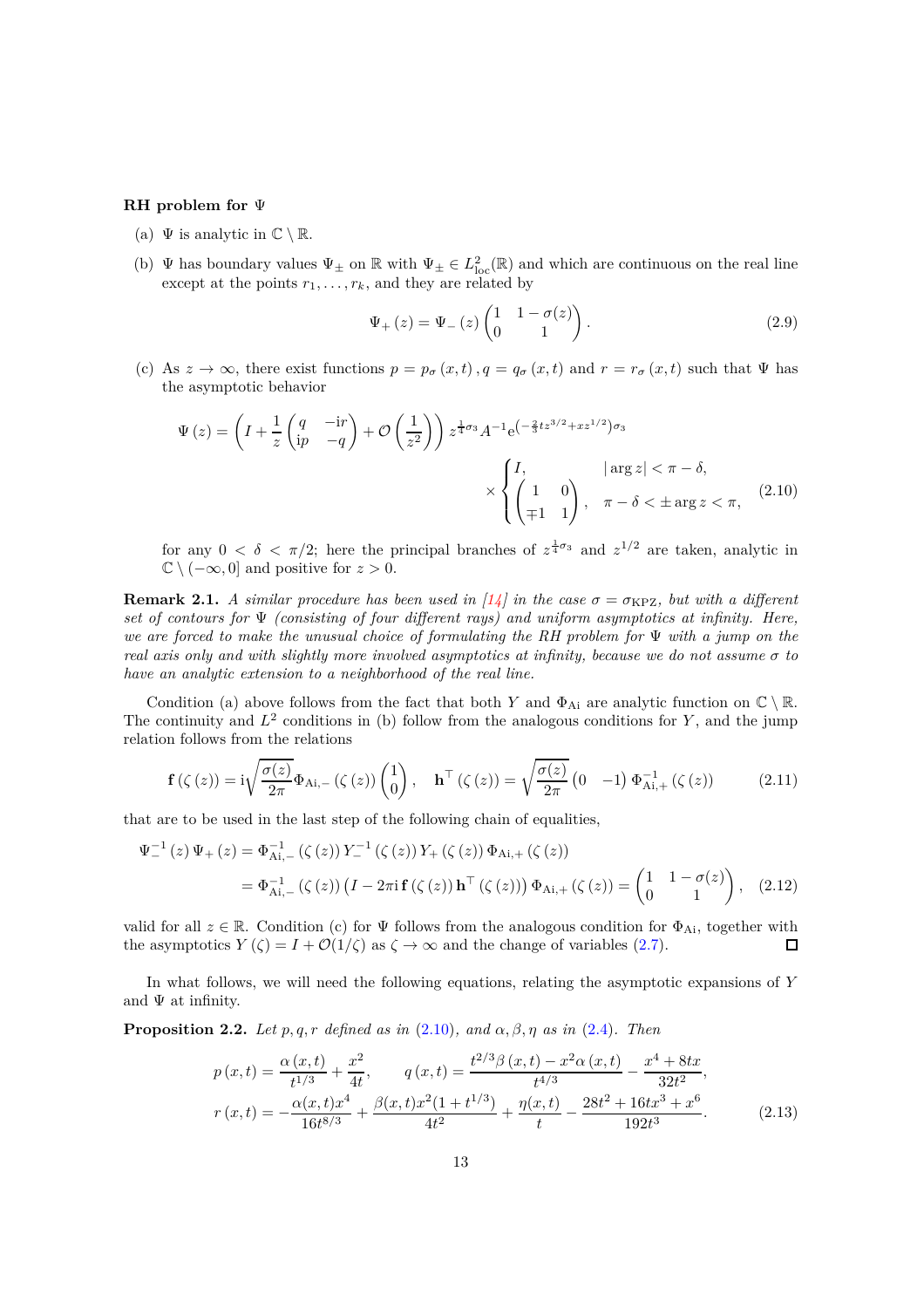*Proof.* We observe that  $\zeta^{\sigma_3/4}(z) A^{-1} e^{-\frac{2}{3}\zeta^{3/2}(z)\sigma_3}$  behaves, for large *z*, as

$$
t^{\sigma_3/6} \begin{pmatrix} 1 & -\frac{ix^2}{4t} \\ 0 & 1 \end{pmatrix} \left( I + \frac{1}{z} \begin{pmatrix} -\frac{x^4 + 8tx}{32t^2} & \frac{ix^3(16t + x^3)}{192t^3} \\ \frac{ix^2}{4t} & \frac{x^4 + 8tx}{32t^2} \end{pmatrix} + \mathcal{O}\left(z^{-2}\right) \right) z^{\sigma_3/4} A^{-1} e^{\left(-\frac{2}{3}tz^{3/2} + xz^{1/2}\right)\sigma_3}.
$$

Hence

$$
\Psi\left(z\right) \sim \left(I + \frac{\widetilde{Y}_1 + \widetilde{\Phi}_{Ai,1}}{t^{2/3}z} + \mathcal{O}\left(z^{-2}\right)\right)\left(I + \frac{1}{z}\left(-\frac{x^4 + 8tx}{\frac{32t^2}{4t}} - \frac{\frac{ix^3\left(16t + x^3\right)}{192t^3}}{\frac{x^4 + 8tx}{32t^2}}\right) + \mathcal{O}\left(z^{-2}\right)\right)z^{\sigma_3/4}A^{-1}e^{\left(-\frac{2}{3}tz^{3/2} + xz^{1/2}\right)\sigma_3}
$$

where

$$
\widetilde{Y}_1 = \begin{pmatrix} 1 & \frac{ix^2}{4t} \\ 0 & 1 \end{pmatrix} t^{-\sigma_3/6} Y_1 t^{\sigma_3/6} \begin{pmatrix} 1 & -\frac{ix^2}{4t} \\ 0 & 1 \end{pmatrix}, \qquad \widetilde{\Phi}_{Ai,1} = \begin{pmatrix} 1 & \frac{ix^2}{4t} \\ 0 & 1 \end{pmatrix} t^{-\sigma_3/6} \begin{pmatrix} 0 & \frac{7i}{48} \\ 0 & 0 \end{pmatrix} t^{\sigma_3/6} \begin{pmatrix} 1 & -\frac{ix^2}{4t} \\ 0 & 1 \end{pmatrix},
$$

and the proof is completed through straightforward computations.

We conclude the section with the derivation of the following relation between the Fredholm determinant  $Q_{\sigma}$  and  $\Psi$ .

<span id="page-13-2"></span>**Proposition 2.3.** *The RH problem for*  $\Psi$  *has a unique solution*  $\Psi = \Psi(z; x, t)$  *for any*  $x \in \mathbb{R}$  *and t >* 0*, and we have the identity*

<span id="page-13-0"></span>
$$
\partial_x \log Q_{\sigma}(x,t) = -\frac{1}{2\pi i t} \int_{\mathbb{R}} \left( \Psi_{+}^{-1}(r;x,t) \Psi_{+}'(r;x,t) \right)_{21} d\sigma(r), \tag{2.14}
$$

□

 $denoting(')=\frac{d}{dr}.$ 

**Remark 2.4.** Although  $\Psi(z; x, t)$  is not continuous at the points  $z = r_k$ , it is not hard to see (using *the RH conditions for*  $\Psi$ *) that*  $(\Psi_+^{-1}(z; x, t) \Psi_+'(z; x, t))_{21}$  *exists and is continuous at*  $z = r_k$ *.* 

*Proof.* The uniqueness of  $\Psi$  follows from standard arguments, see e.g. [\[21,](#page-41-13) Theorem 7.18]. Indeed, let  $\Psi_1, \Psi_2$  be two solutions to the RH problem for  $\Psi$  and set  $T(z) = \Psi_1(z)\Psi_2^{-1}(z)$ . Along R we have  $T_{+} = T_{-}$  and therefore  $T(z)$  is a meromorphic function of *z* with isolated singularities at  $z = r_1, ..., r_k$ ; however since the boundary values of  $\Psi_{1,2}$  at R are locally  $L^2$ , it follows that each  $r_j$  is a removable singularity, and that *T* is entire. Finally, condition (c) of the RH problem implies that  $T(z) = I + \mathcal{O}(z^{-1})$  as  $z \to \infty$  so by Liouville's theorem  $T = I$  identically. (One can reason similarly for the uniqueness of *Y* .) As for [\(2.14\)](#page-13-0), we start by applying Jacobi variational formula

<span id="page-13-1"></span>
$$
\partial_x \log Q_{\sigma}\left(x,t\right) = -\text{Tr}\left[\left(1 - \mathbb{K}^{\text{Ai}}_{\sigma,x,t}\right)^{-1} \partial_x \mathbb{K}^{\text{Ai}}_{\sigma,x,t}\right] = -t^{-1/3} \int_{\mathbb{R}} \frac{L_{\sigma,x,t}\left(\zeta\left(r\right),\zeta\left(r\right)\right)}{\sigma(r)} \mathrm{d}\sigma(r),\tag{2.15}
$$

where the trace is expressed by standard manipulations (see e.g.  $[29,$  Exercise 9.3.1] and  $[18]$ ) in terms of the resolvent kernel  $L_{\sigma,x,t}^{\text{Ai}}(u,v)$ , given in [\(2.2\)](#page-10-3). We remark that in this formula,  $d\sigma(r)$  contains Dirac delta measures at the singularities of  $\sigma$  (see the discussion in Section 1, below Theorem [1.3\)](#page-3-1); however, as a direct consequence of  $(2.2)$ , bearing in mind the definition  $(2.1)$  and the RH conditions satisfied by *Y*, the ratio of  $L_{\sigma,x,t}(\zeta(r),\zeta(r))$  by  $\sigma(r)$  is continuous on the real line and so the integral with respect to  $d\sigma$  in [\(2.15\)](#page-13-1) is well defined. Using now the expression

$$
L_{\sigma,x,t}^{\mathrm{Ai}}\left(\zeta,\zeta\right) = \frac{\mathrm{d}}{\mathrm{d}\zeta} \left(\mathbf{f}^\top\left(\zeta\right)Y_+^\top\left(\zeta\right)\right)Y_+^{-\top}\left(\zeta\right)\mathbf{h}\left(\zeta\right),
$$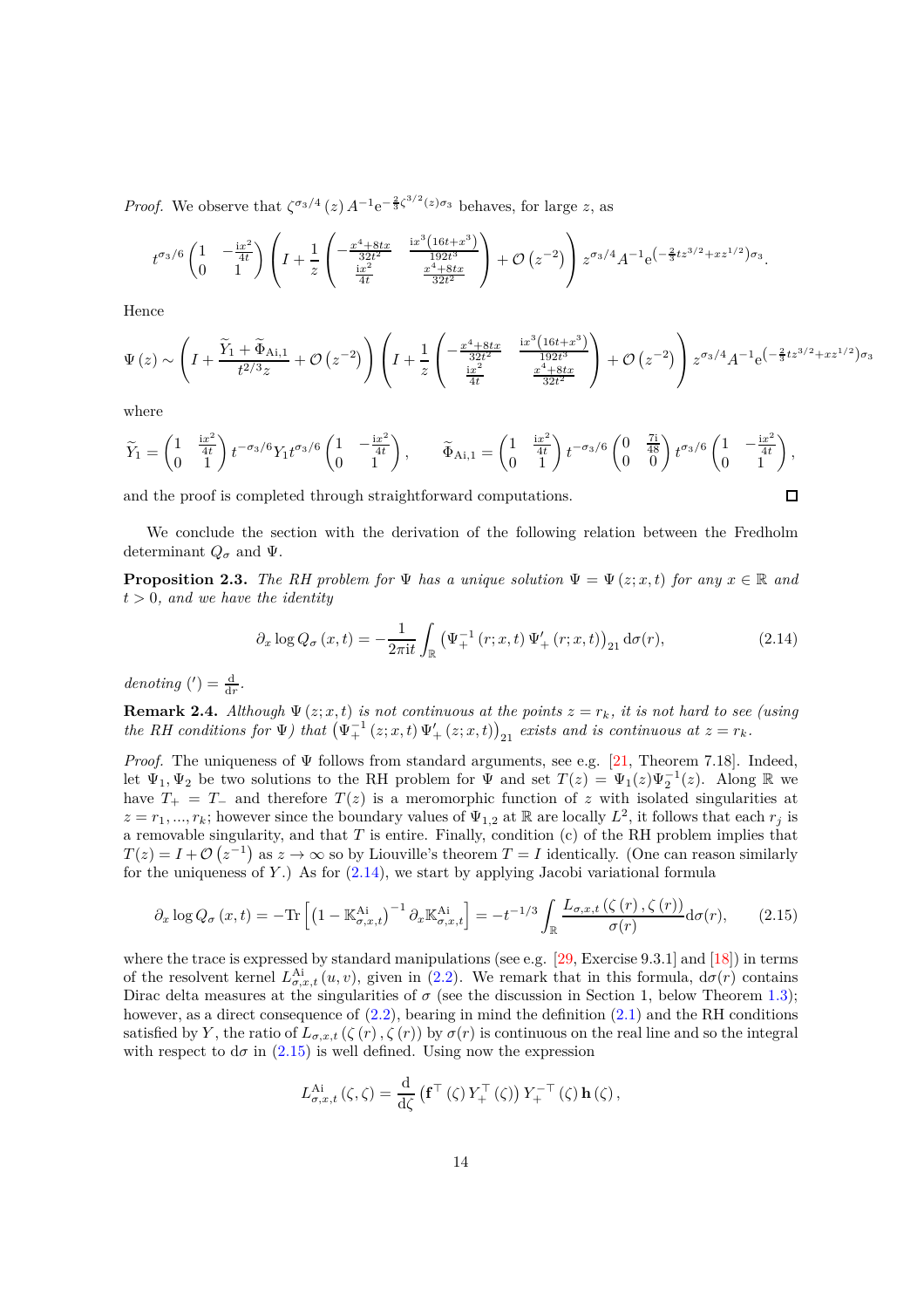stemming from  $(2.2)$ , we obtain

<span id="page-14-2"></span>
$$
\partial_x \log Q_{\sigma}(x,t) = -t^{-1/3} \int_{\mathbb{R}} \left( \mathbf{A} i'^2 \left( \zeta(r) \right) - \zeta(r) \mathbf{A} i^2 \left( \zeta(r) \right) \right) d\sigma(r)
$$

$$
- t^{-1/3} \int_{\mathbb{R}} \mathbf{h}^\top \left( \zeta(r) \right) Y_+^{-1} \left( \zeta(r) \right) Y_+' \left( \zeta(r) \right) \mathbf{f} \left( \zeta(r) \right) \frac{d\sigma(r)}{\sigma(r)}. (2.16)
$$

We now analyze the second term on the right hand side. Using  $(2.8)$  we obtain

$$
\int_{\mathbb{R}} \mathbf{h}^{\top} (\zeta(r)) Y_{+}^{-1} (\zeta(r)) Y_{+}' (\zeta(r)) \mathbf{f} (\zeta(r)) \frac{d\sigma(r)}{\sigma(r)}
$$
\n
$$
= \int_{\mathbb{R}} \mathbf{h}^{\top} (\zeta(r)) \Phi_{Ai,+} (\zeta(r)) \Psi^{-1}(r) \frac{d}{dr} (\Psi(r) \Phi_{Ai,+}^{-1} (\zeta(r)) \mathbf{f} (\zeta(r)) \frac{d\sigma(r)}{\sigma(r)},
$$

which is equal to

$$
-\int_{\mathbb{R}} \mathbf{h}^{\top} \left(\zeta(r)\right) \Phi'_{\mathrm{Ai},+} \left(\zeta(r)\right) \Phi_{\mathrm{Ai},+}^{-1} \left(\zeta(r)\right) \mathbf{f}\left(\zeta(r)\right) \frac{\mathrm{d}\sigma(r)}{\sigma(r)} + \int_{\mathbb{R}} \mathbf{h}^{\top} \left(\zeta(r)\right) \Phi_{\mathrm{Ai},+} \left(\zeta(r)\right) \Psi^{-1}(r) \Psi'(r) \Phi_{\mathrm{Ai},+}^{-1} \left(\zeta(r)\right) \mathbf{f}\left(\zeta(r)\right) \frac{\mathrm{d}\sigma(r)}{\sigma(r)}. (2.17)
$$

On the other hand, using  $(2.11)$  and the additional equalities

<span id="page-14-3"></span><span id="page-14-1"></span>
$$
\mathbf{f}\left(\zeta\left(z\right)\right) = \sqrt{\frac{\sigma(z)}{2\pi}} \Phi_{\mathrm{Ai},+}\left(\zeta\left(z\right)\right) \begin{pmatrix} 1\\0 \end{pmatrix},
$$

$$
\mathbf{h}^{\top}\left(\zeta\left(z\right)\right) \Phi'_{\mathrm{Ai},+}\left(\zeta\left(z\right)\right) = -\sqrt{2\pi\sigma(z)} \begin{pmatrix} -\mathrm{i}\zeta\left(z\right)\mathrm{Ai}^{2}\left(\zeta\left(z\right)\right) + \mathrm{i}\mathrm{Ai}'^{2}\left(\zeta\left(z\right)\right) \\ \star \end{pmatrix},
$$

(where  $\star$  is some value which does not play any role in the sequel) we can re-write [\(2.17\)](#page-14-1) as

$$
\int_{\mathbb{R}} \mathbf{h}^{\top} (\zeta(r)) Y_{+}^{-1} (\zeta(r)) Y'_{+} (\zeta(r)) \mathbf{f} (\zeta(r)) \frac{d\sigma(r)}{\sigma(r)}
$$
\n
$$
= \int_{\mathbb{R}} (\zeta(r) \mathbf{A} i^{2} (\zeta(r)) - \mathbf{A} i'^{2} (\zeta(r))) d\sigma(r) + \frac{t^{-2/3}}{2\pi i} \int_{\mathbb{R}} (\Psi^{-1}(r) \Psi'(r))_{21} d\sigma(r). \quad (2.18)
$$

Note that, in the expression above, the prime denotes the derivative with respect to  $\zeta$  in the first term and with respect to  $z = r$  in the second. Combining equation [\(2.16\)](#page-14-2) with [\(2.18\)](#page-14-3) we finally obtain the proof of equation [\(2.14\)](#page-13-0).  $\Box$ 

# <span id="page-14-0"></span>**3 Derivation of the Lax pair for KdV**

In this section we want to associate a Lax pair to the RH problem for Ψ. More precisely, we want to find linear matrix differential equations for Ψ with respect to the variables *x* and *t*. In fact, it will turn out convenient to slightly modify  $\Psi$ , as in [\(3.12\)](#page-17-0) below, in such a way that the differential equations will become simpler. Since the jump matrix for  $\Psi$  does not depend on *x* or *t*, we can use standard arguments to deduce such differential equations. For this, we first need RH conditions for *∂x*Ψ and *∂t*Ψ. We should note that it is easy to deduce RH conditions for the derivatives formally, but that it is less obvious how to justify the existence of the x- and t-derivatives of  $\Psi$  (note that  $\sigma$ is not necessarily analytic), and how to justify that the asymptotics for  $\partial_x \Psi$  or  $\partial_t \Psi$  can be obtained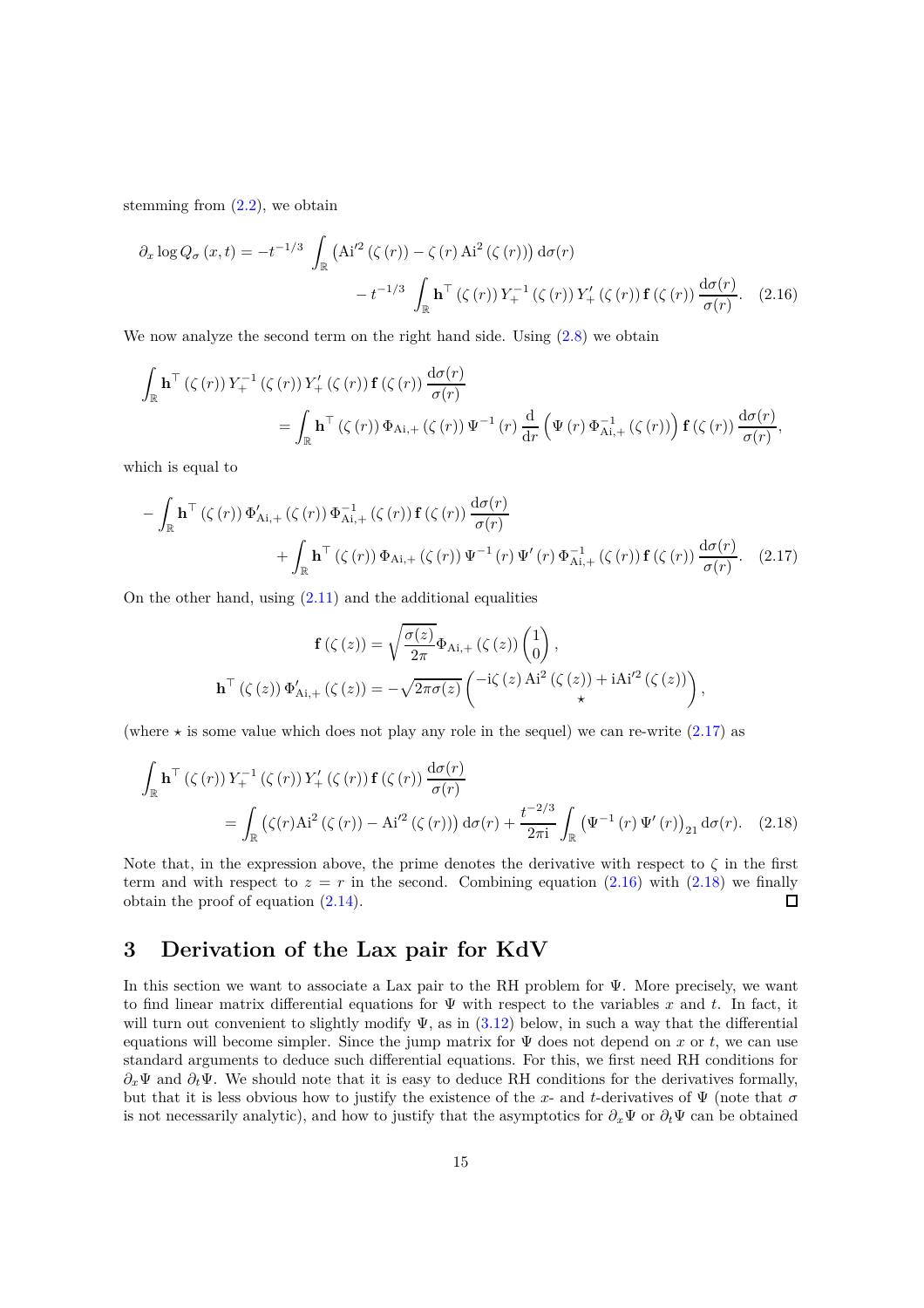by formally differentiating [\(2.10\)](#page-12-0). Using the operator theory and integral equations associated with RH problems, we will first show how to differentiate *Y* with respect to *x* and *t*, and then we will carry this over to  $\Psi$ . Let us denote with *C* the Cauchy operator defined by

$$
(Cg)(\zeta) = \frac{1}{2\pi i} \int_{\mathbb{R}} g(\xi) \frac{d\xi}{\xi - \zeta}, \quad \zeta \in \mathbb{C} \backslash \mathbb{R}, \tag{3.1}
$$

and with  $C_{\pm}$  its non-tangential boundary values, as  $\zeta$  approaches the real line from above (+) or from below (–). Given  $\zeta(z)$  as in [\(2.7\)](#page-11-0) and the matrix-valued function *J<sub>Y</sub>* defined on R by [\(2.3\)](#page-10-4), we define

<span id="page-15-0"></span>
$$
\widehat{Y}(z) = Y(\zeta(z)), \qquad J_{\widehat{Y}}(z) = J_Y(\zeta(z)), \tag{3.2}
$$

such that  $\hat{Y}$  satisfies the following RH problem (equivalent to the one for *Y*).

### **RH** problem for  $\hat{Y}$

- (a)  $\hat{Y}$  is analytic in  $\mathbb{C} \setminus \mathbb{R}$ ,
- (b)  $\hat{Y}$  has boundary values  $\hat{Y}_{\pm}$  on the real line with  $\hat{Y}_{\pm} I \in L^2(\mathbb{R})$  and which are continuous except possibly at the points  $r_1, \ldots, r_k$ , and they are related by

$$
\widehat{Y}_+(z) = \widehat{Y}_-(z)J_{\widehat{Y}}(z), \qquad z \in \mathbb{R} \setminus \{r_1, \dots, r_k\},\tag{3.3}
$$

(c) 
$$
\hat{Y}(z) = I + \frac{Y_1}{t^{2/3}z} + \mathcal{O}(z^{-2})
$$
 as  $z \to \infty$ , with  $Y_1$  as in (2.4).

Next, we set

<span id="page-15-5"></span>
$$
C_{J_{\widehat{Y}}}(g) := C_{-}\left(g\left(J_{\widehat{Y}} - I\right)\right). \tag{3.4}
$$

Since  $C_{\pm}$  are bounded operators on  $L^2(\mathbb{R})$ ,  $C_{J_{\widehat{Y}}}$  is a bounded operator on  $L^2(\mathbb{R})$ , because  $J_{\widehat{Y}}-I \in$  $L^{\infty}(\mathbb{R})$  (this follows from the third part of Assumptions [1.1\)](#page-2-0).

**Lemma 3.1.** *Let*  $J_{\widehat{Y}}$  *be as in* [\(2.3\)](#page-10-4)*,* [\(3.2\)](#page-15-0)*. The operator*  $1 - C_J$ *Y*b b*Y is invertible on*  $L^2(\mathbb{R})$  *and the (unique) solution of the RH problem for Y*b *is given by*

<span id="page-15-1"></span>
$$
\widehat{Y} = I + C\left(\widehat{Y}_-\left(J_{\widehat{Y}} - I\right)\right),\tag{3.5}
$$

*where*  $\hat{Y}_-$  *is uniquely determined by the equation* 

<span id="page-15-2"></span>
$$
\hat{Y}_{-} = I + C_{J_{\hat{Y}}}\left(\hat{Y}_{-}\right) \tag{3.6}
$$

*or, equivalently,*

<span id="page-15-3"></span>
$$
\widehat{Y}_{-} - I = \left(1 - C_{J_{\widehat{Y}}}\right)^{-1} C_{-} \left(J_{\widehat{Y}} - I\right). \tag{3.7}
$$

*Proof.* This result is a rephrasing of the discussion of Section 2 in [\[23\]](#page-41-11). In particular, the fact that the operator  $1 - C_{J_{\widehat{Y}}}$  is invertible is proven in Lemma 2.12 of [\[23\]](#page-41-11), and it follows from the fact that the operator  $1 - \mathbb{K}_{\sigma,x,t}^{\lambda_1}$  is invertible, since det  $(1 - \mathbb{K}_{\sigma,x,t}^{\lambda_1}) \in (0,1]$ . As for the equations [\(3.5\)](#page-15-1) and  $(3.6)$ , these are a rephrasing of equations  $(2.5)$  and  $(2.6)$  in [\[23\]](#page-41-11).

<span id="page-15-4"></span>**Lemma 3.2.** *The function*  $\hat{Y}$  *defined by* [\(3.2\)](#page-15-0) *is differentiable with respect to x and t for any z* ∈  $\mathbb{C}\backslash\mathbb{R}$ *, and so are its boundary values*  $\hat{Y}_+(z)$ *, for any*  $z \in \mathbb{R}\backslash\{r_1,\ldots,r_k\}$ *. Moreover*  $\partial_x\hat{Y}$  *and*  $\partial_t\hat{Y}$ *solve the RH problem detailed below, where*  $\partial$  *denotes the derivative either with respect to*  $x$  *or*  $t$ *.*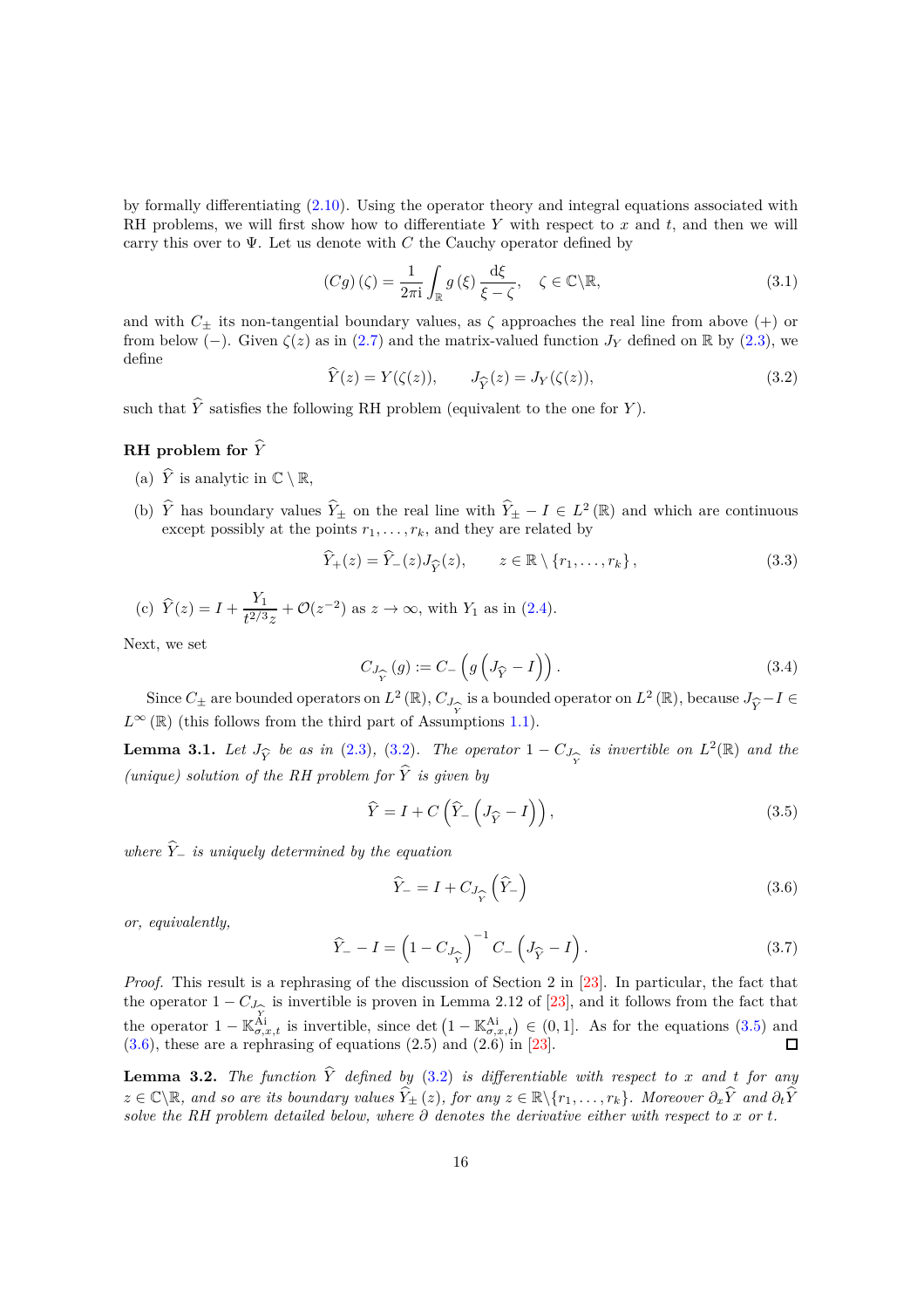## **RH** problem for  $\partial \hat{Y}$

- (a)  $\partial \hat{Y}$  is analytic in  $\mathbb{C} \setminus \mathbb{R}$ ,
- (b)  $\partial \hat{Y}$  has boundary values  $\partial \hat{Y}_{\pm}$  on the real line in  $L^2(\mathbb{R})$  and which are continuous except possibly at the points  $r_1, \ldots, r_k$ , and they are related by

<span id="page-16-0"></span>
$$
\partial \widehat{Y}_+ = \partial \left(\widehat{Y}_- J_{\widehat{Y}}\right),\tag{3.8}
$$

(c) 
$$
\partial \widehat{Y}(z) = \frac{\partial (t^{-2/3}Y_1)}{z} + \mathcal{O}(z^{-2})
$$
 as  $z \to \infty$ , with  $Y_1$  defined as in (2.4).

*Proof.* We start by observing that  $J_{\hat{\mathcal{L}}}(z)$  is differentiable with respect to *x* and *t*, because the Airy function is smooth. Moreover,  $\partial J_{\hat{Y}}$  is in  $L^2(\mathbb{R})$  for any  $x \in \mathbb{R}$ ,  $t > 0$ . Indeed, the form of the jump<br>matrix *L<sub>V</sub>* (see (2.3) and the equation thereafter) and (3.2) imply that  $\partial L_2$  is in  $L^2(\mathbb{R})$  pr matrix *J<sub>Y</sub>* (see [\(2.3\)](#page-10-4) and the equation thereafter) and [\(3.2\)](#page-15-0) imply that  $\partial J_{\hat{Y}}$  is in  $L^2(\mathbb{R})$  provided that

$$
\sigma(r)\partial\left(\mathrm{Ai}^2(\zeta(r))\right), \qquad \sigma(r)\partial\left(\mathrm{Ai}'^2(\zeta(r))\right), \qquad \sigma(r)\partial\left(\mathrm{Ai}(\zeta(r))\mathrm{Ai}'(\zeta(r))\right)
$$

are in  $L^2(\mathbb{R})$ . The latter follows from the asymptotics of the Airy function and its derivative together with the Airy differential equation  $Ai''(\zeta) = \zeta Ai(\zeta), (2.7)$  $Ai''(\zeta) = \zeta Ai(\zeta), (2.7)$ , and the third part of Assumptions [1.1.](#page-2-0)

Returning to [\(3.7\)](#page-15-3), we obtain that  $\hat{Y}_-$  is differentiable with respect to *x* and *t*, and satisfies the equation

$$
\partial \widehat{Y}_- = C_{J_Y} \left( \partial \widehat{Y}_- \right) + C_- \left( \widehat{Y}_- \partial J_{\widehat{Y}} \right) \quad \text{or, equivalently,} \quad \partial \widehat{Y}_- = \left( 1 - C_{J_{\widehat{Y}}} \right)^{-1} C_- \left( \widehat{Y}_- \partial J_{\widehat{Y}} \right).
$$

Consequently, also the right hand side of equation [\(3.5\)](#page-15-1) is differentiable with respect to *x* and *t*, and so is  $\hat{Y}$ . In particular,

<span id="page-16-1"></span>
$$
\partial \widehat{Y} = C \left( \partial \widehat{Y}_{-} \left( J_{\widehat{Y}} - I \right) + \widehat{Y}_{-} \partial J_{\widehat{Y}} \right). \tag{3.9}
$$

Taking into account that  $C_{+} - C_{-} = I$  and that  $\partial \hat{Y}_{\pm} = C_{\pm} \left( \partial \hat{Y}_{-} \left( J_{\hat{Y}} - I \right) + \hat{Y}_{-} \partial J_{\hat{Y}} \right)$ , we recover the jump condition [\(3.8\)](#page-16-0). As for the asymptotics at infinity of  $\partial \hat{Y}$ , rewriting [\(3.9\)](#page-16-1) as

$$
\partial \widehat{Y}(z) = -\frac{1}{2\pi i} \int_{\mathbb{R}} \frac{\partial (\widehat{Y}_{-}(J_{\widehat{Y}} - I))(\xi)}{z - \xi} d\xi
$$
  
=  $-\frac{1}{2\pi i z} \int_{\mathbb{R}} \partial (\widehat{Y}_{-}(J_{\widehat{Y}} - I))(\xi) d\xi - \frac{1}{2\pi i z^2} \int_{\mathbb{R}} \partial (\widehat{Y}_{-}(J_{\widehat{Y}} - I))(\xi) \frac{\xi d\xi}{1 - \frac{\xi}{z}}$   
=  $-\frac{1}{2\pi i z} \int_{\mathbb{R}} \partial (\widehat{Y}_{-}(J_{\widehat{Y}} - I))(\xi) d\xi + \mathcal{O}(z^{-2})$ 

as  $z \to \infty$ . We can conclude by observing that the term in  $z^{-1}$  is indeed the derivative of  $t^{-2/3}Y_1$ , as it is immediately seen from  $(3.5)$  and condition (c) in the RH problem for  $\hat{Y}$ .  $\Box$ 

We can now prove the differentiability of Ψ, as defined in [\(2.8\)](#page-11-1), with respect to *x* and *t*.

**Lemma 3.3.** For any  $z \in \mathbb{C} \setminus \mathbb{R}$ ,  $\Psi(z)$  is differentiable with respect to x and t, and its derivative satisfies the RH problem detailed below, where  $\partial$  denotes the derivative either with respect to  $x$  or  $t$ .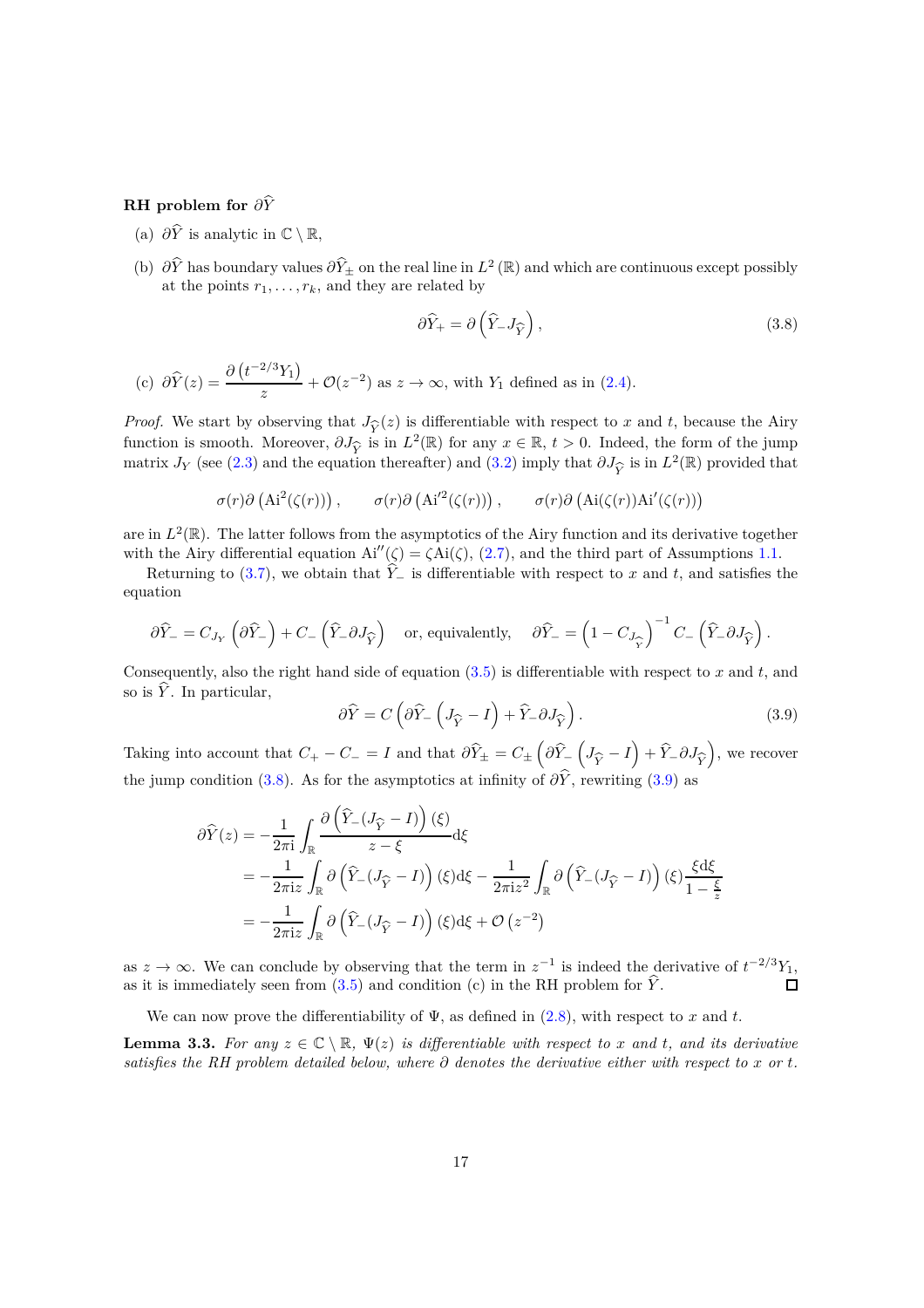#### **RH problem for** *∂*Ψ

- (a)  $\partial \Psi$  is analytic in  $\mathbb{C} \setminus \mathbb{R}$ ,
- (b) *∂*Ψ has boundary values *∂*Ψ<sup>±</sup> which are *L* <sup>2</sup> on any real compact, and continuous on the real line except possibly at  $r_1, \ldots, r_k$ , and they are related by

<span id="page-17-2"></span>
$$
\partial \Psi_{+}\left(z\right) = \left(\partial \Psi_{-}\left(z\right)\right) \begin{pmatrix} 1 & 1 - \sigma(z) \\ 0 & 1 \end{pmatrix},\tag{3.10}
$$

(c) As  $z \to \infty$ ,

$$
\partial \Psi (z) = \left( \left( I + \frac{1}{z} \begin{pmatrix} q & -\mathrm{i}r \\ \mathrm{i}p & -q \end{pmatrix} + \mathcal{O} \begin{pmatrix} \frac{1}{z^2} \end{pmatrix} \right) z^{\frac{1}{4}\sigma_3} A^{-1} \partial \left( -\frac{2}{3} t z^{3/2} + x z^{1/2} \right) \sigma_3 e^{(-\frac{2}{3} t z^{3/2} + x z^{1/2}) \sigma_3} + \left( \frac{1}{z} \partial \begin{pmatrix} q & -\mathrm{i}r \\ \mathrm{i}p & -q \end{pmatrix} + \mathcal{O} \begin{pmatrix} \frac{1}{z^2} \end{pmatrix} \right) z^{\frac{1}{4}\sigma_3} A^{-1} e^{(-\frac{2}{3} t z^{3/2} + x z^{1/2}) \sigma_3} \right) \times \begin{cases} I, & |\arg z| < \pi - \delta, \\ \left( \frac{1}{\mp 1} & 1 \right), & \pi - \delta < \pm \arg z < \pi, \end{cases}
$$
\n(3.11)

for any  $0 < \delta < \pi/2$ ; here the principal branches of  $z^{\frac{1}{4}\sigma_3}$  and  $z^{1/2}$  are taken, analytic in  $\mathbb{C}\setminus(-\infty,0]$  and positive for  $z>0$ .

*Proof.* By definition, see equation  $(2.8)$  and  $(3.2)$ ,

<span id="page-17-1"></span>
$$
\Psi(z) = \begin{pmatrix} 1 & \frac{\mathrm{i} x^2}{4t} \\ 0 & 1 \end{pmatrix} t^{-\frac{1}{6}\sigma_3} \hat{Y}(z) \Phi_{\mathrm{Ai}}(\zeta(z))
$$

and every factor on the right hand side of [\(2.8\)](#page-11-1) is differentiable with respect to *x* and *t*. Indeed, for  $\hat{Y}(z)$  this follows from Lemma [3.2,](#page-15-4) and for  $\Phi_{Ai}(\zeta(z))$  we have an explicit expression in terms of the Airy function and its derivative. Hence, also Ψ is differentiable with respect to *x* and *t*. The asymptotic expansion  $(3.11)$ , which can be formally obtained by differentiating  $(2.10)$ , is rigorously proven by differentiating the definition of  $\Psi$  (equation [\(2.8\)](#page-11-1)) and by using the asymptotic expansion of  $\hat{Y}(z)$ ,  $\Phi_{\text{Ai}}(\zeta(z))$  and their derivatives at infinity, together with the explicit formulas [\(2.13\)](#page-12-2). As for the jump condition, this is the same as the jump condition for  $\Psi(z)$  as  $\Psi_{-}^{-1}(z)\Psi_{+}(z)$  does not depend on  $x$  or  $t$  (see equation  $(2.12)$ ).

Define

<span id="page-17-0"></span>
$$
\Theta\left(z;x,t\right) := e^{\frac{\pi i}{4}\sigma_3} \begin{pmatrix} 1 & -\mathrm{i}p \\ 0 & 1 \end{pmatrix} \Psi\left(z;x,t\right) e^{-\frac{\pi i}{4}\sigma_3},\tag{3.12}
$$

where  $p = p_{\sigma}(x, t)$  is given by  $(2.10)$ .

<span id="page-17-5"></span>**Proposition 3.4.**  $\Theta = \Theta(z; x, t)$  *defined by* [\(3.12\)](#page-17-0) *satisfies the Lax pair equations* 

$$
\partial_x \Theta = B\Theta, \qquad B = B(z; x, t) := \begin{pmatrix} 0 & -z + 2u \\ -1 & 0 \end{pmatrix},
$$

$$
\partial_t \Theta = C\Theta, \qquad C = C(z; x, t) := \begin{pmatrix} -\frac{1}{3}\partial_x u & \frac{2}{3}z^2 - \frac{2}{3}zu - \frac{4}{3}u^2 - \frac{1}{3}\partial_x^2 u \\ \frac{2}{3}z + \frac{2}{3}u & \frac{1}{3}\partial_x u \end{pmatrix},
$$
(3.13)

*with p, q as in* [\(2.10\)](#page-12-0)*, and*

<span id="page-17-4"></span><span id="page-17-3"></span>
$$
u = u(x, t) := \partial_x p(x, t) = -2q(x, t) - p^2(x, t). \tag{3.14}
$$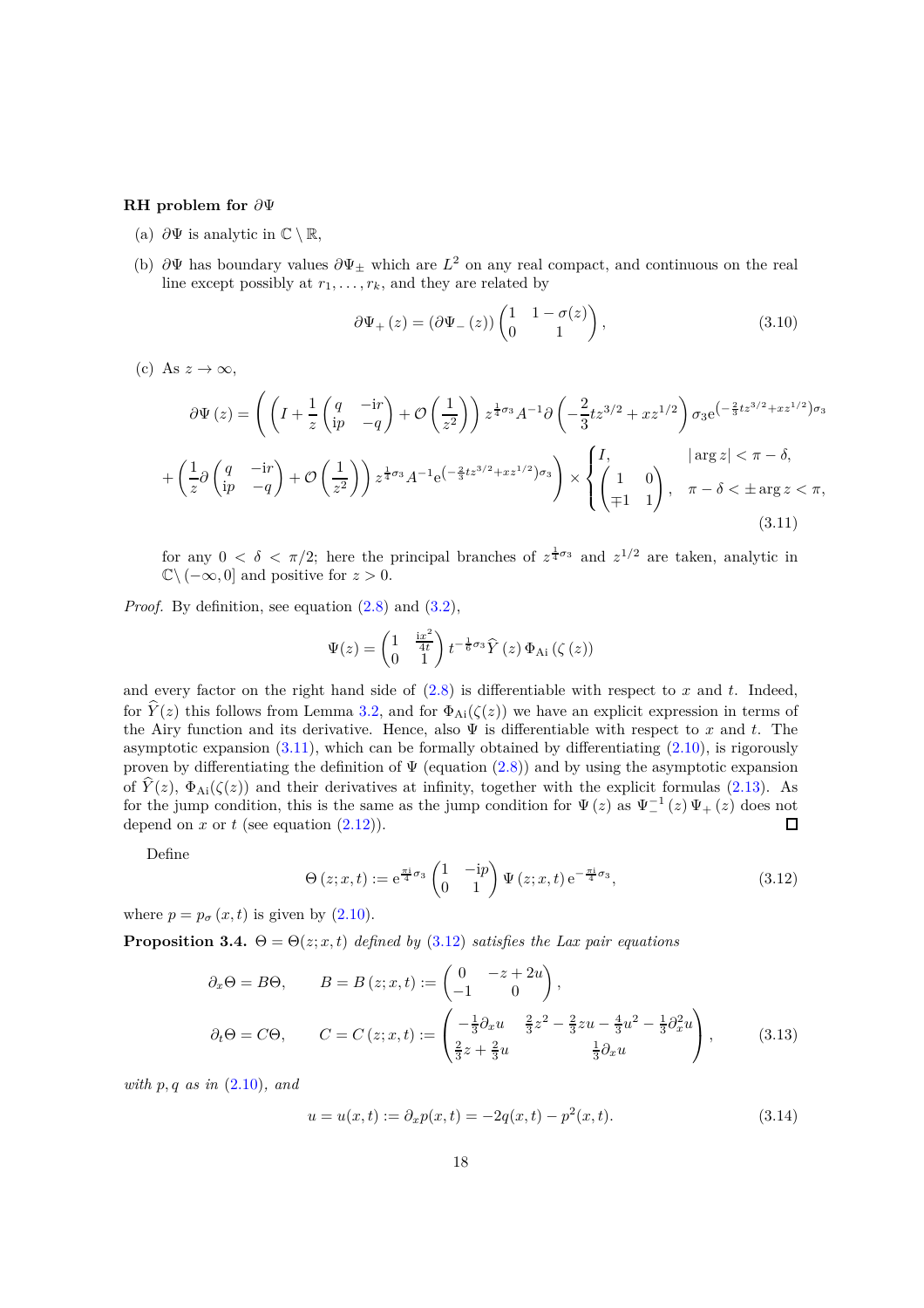*Proof.* Consider the matrix-valued functions

$$
\widetilde{B} := (\partial_x \Psi(z)) \Psi^{-1}(z), \qquad \widetilde{C} := (\partial_t \Psi(z)) \Psi^{-1}(z).
$$

By [\(2.9\)](#page-12-4) and [\(3.10\)](#page-17-2),  $\widetilde{B}$  and  $\widetilde{C}$  have no jumps on  $\mathbb{R} \setminus \{r_1, \ldots, r_k\}$ . Hence,  $\widetilde{B}$  and  $\widetilde{C}$  are analytic functions with possibly isolated singularities at  $r_1, \ldots, r_k$ . The fact that the boundary values of  $\Psi$ and  $\partial \Psi$  are locally  $L^2$  implies that the singularities are removable, and that  $\widetilde{B}$  and  $\widetilde{C}$  can be extended to entire functions. From [\(2.10\)](#page-12-0) and [\(3.11\)](#page-17-1), we infer that  $\tilde{B}$  and  $\tilde{C}$  are polynomials in z of degree 1 and 2 respectively, which take the following form:

$$
\widetilde{B} := \begin{pmatrix} p & \mathrm{i}z + 2\mathrm{i}q \\ -\mathrm{i} & -p \end{pmatrix}, \qquad \widetilde{C} := \begin{pmatrix} -\frac{2}{3}zp + \frac{2}{3}\partial_x q & -\frac{2}{3}\mathrm{i}z^2 - \frac{4}{3}\mathrm{i}zq - \frac{2}{3}\mathrm{i}\partial_x r \\ \frac{2}{3}\mathrm{i}z - \frac{4}{3}\mathrm{i}q - \frac{2}{3}\mathrm{i}p^2 & \frac{2}{3}zp - \frac{2}{3}\partial_x q \end{pmatrix}.
$$

Moreover, while using [\(2.10\)](#page-12-0) and [\(3.11\)](#page-17-1) to compute  $\widetilde{B}$ , we know that the  $1/z$  term in the large z expansion must vanish, and this gives us the last identity in [\(3.14\)](#page-17-3). We can then compute

$$
B = R\widetilde{B}R^{-1} + (\partial_x R)R^{-1}, \quad C = R\widetilde{C}R^{-1} + (\partial_t R)R^{-1}, \qquad R := e^{\frac{\pi i}{4}\sigma_3} \begin{pmatrix} 1 & -ip \\ 0 & 1 \end{pmatrix}, \tag{3.15}
$$

and this yields equations  $(3.13)$  by  $(3.14)$ .

As a first consequence of the differential equation in *x*, if we denote  $\Theta$  as

<span id="page-18-1"></span>
$$
\Theta(z;x,t) = \sqrt{2\pi} \begin{pmatrix} \partial_x \phi_\sigma(z;x,t) & -\partial_x \widetilde{\phi}_\sigma(z;x,t) \\ -\phi_\sigma(z;x,t) & \widetilde{\phi}_\sigma(z;x,t) \end{pmatrix},
$$
(3.16)

then both  $\phi_{\sigma}$ ,  $\phi_{\sigma}$  are solutions of the Schrödinger equation [\(1.9\)](#page-3-3) with *u* in place of  $u_{\sigma}$ . By [\(2.10\)](#page-12-0) and [\(3.12\)](#page-17-0), as  $z \to \infty$  with  $|\arg z| < \pi - \delta$ ,  $\phi_{\sigma}$  has the following asymptotics:

$$
\phi_{\sigma}(z) = \frac{1}{2\sqrt{\pi}z^{\frac{1}{4}}}\left(1+\mathcal{O}\left(z^{-1/2}\right)\right)e^{-\frac{2}{3}tz^{3/2}+xz^{1/2}} \sim t^{1/6}\text{Ai}\left(t^{2/3}z - xt^{-1/3}\right).
$$

As a second consequence, since  $\partial_x \partial_t \Theta = \partial_t \partial_x \Theta$ , we have the compatibility condition

$$
\partial_t B - \partial_x C + [B, C] = 0.
$$

Substituting the expressions [\(3.13\)](#page-17-4) in this equation, we obtain after a straightforward computation that  $u$  solves the KdV equation  $(1.7)$ .

In conclusion, we have proven that *u*, defined as in  $(3.14)$ , satisfies the KdV equation [\(1.7\)](#page-3-6) and found a function  $\phi_{\sigma}$  solving [\(1.9\)](#page-3-3) and [\(1.10\)](#page-3-4), with potential *u* in place of  $u_{\sigma}$ , with asymptotics [\(1.11\)](#page-3-8). To complete the proof of Theorem [1.3,](#page-3-1) it is then enough to show that actually  $u = u_{\sigma}$  defined in [\(1.6\)](#page-3-2), which we will do in the next section.

### <span id="page-18-0"></span>**4** Derivation of the integro-differential Painlevé II equation

We first restate Proposition [2.3](#page-13-2) by expressing the *x*-logarithmic derivative of the Fredholm determinant  $Q_{\sigma}(x,t)$ , defined in [\(1.4\)](#page-1-2), in terms of  $\Theta$  rather than  $\Psi$ . We have

$$
\partial_x \log Q_{\sigma}(x,t) = -\frac{1}{2\pi t} \int_{\mathbb{R}} \left( \Theta^{-1}\left(z\right) \left( \partial_z \Theta\left(z\right) \right) \right)_{21} d\sigma(z) = \frac{1}{t} \int_{\mathbb{R}} \left( \phi_x\left(z\right) \phi_z\left(z\right) - \phi\left(z\right) \phi_{xz}\left(z\right) \right) d\sigma(z),
$$

 $\Box$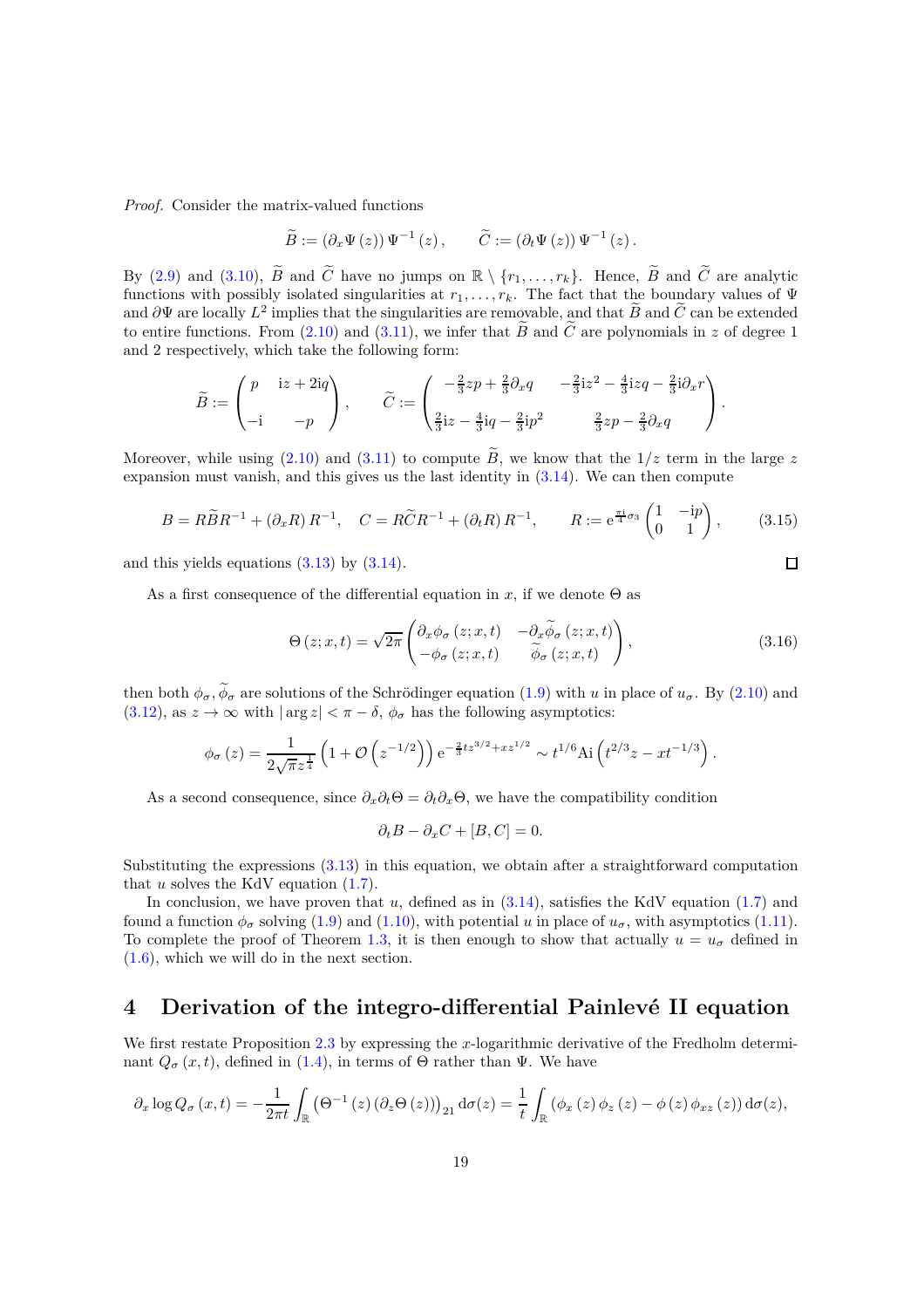where the first equality follows from  $(2.14)$  along with the definition  $(3.12)$  of  $\Theta$ , and the second one from [\(3.16\)](#page-18-1). Here we denote for brevity  $\phi = \phi_{\sigma}$  and derivatives by subscripts.

Taking one more *x*-derivative and using the Schrödinger equation  $\phi_{xx} = (z - 2u)\phi$ , we obtain

<span id="page-19-3"></span>
$$
\partial_x^2 \log Q_{\sigma}(x,t) = \frac{1}{t} \int_{\mathbb{R}} \left( \phi_{xx}(z) \phi_z(z) - \phi(z) \phi_{xxz}(z) \right) d\sigma(z) = -\frac{1}{t} \int_{\mathbb{R}} \phi^2(z) d\sigma(z). \tag{4.1}
$$

To complete the identification of *u* with  $u_{\sigma}$  we prove the following.

<span id="page-19-5"></span>**Proposition 4.1.** *Let*  $\phi_{\sigma}(z; x, t)$  *be defined by* [\(3.16\)](#page-18-1)*, and let*  $u(x, t)$  *be defined as in* [\(3.14\)](#page-17-3)*. Then, for every*  $x \in \mathbb{R}$  *and*  $t > 0$ *, we have the identity* 

<span id="page-19-2"></span>
$$
\int_{\mathbb{R}} \phi^2(r; x, t) d\sigma(r) = \frac{x}{2} - tu(x, t).
$$
\n(4.2)

*Proof.* It follows from the jump condition of  $\Psi$  along the real axis that for all  $z \in \mathbb{R} \setminus \{r_1, ..., r_k\}$  we have

$$
\Psi_{+}\left(z\right)\begin{pmatrix}0 & -\sigma^{\prime}\left(z\right) \\ 0 & 0\end{pmatrix}\Psi_{+}^{-1}\left(z\right) = \Delta\left[\left(\partial_{z}\Psi\right)\Psi^{-1}\right]\left(z\right),\,
$$

where we denoted

$$
\Delta \left[ \left( \partial_z \Psi \right) \Psi^{-1} \right] (z) := \left( \left( \partial_z \Psi \right) \Psi^{-1} \right)_+ (z) - \left( \left( \partial_z \Psi \right) \Psi^{-1} \right)_- (z) \, .
$$

Integrating the  $(2,1)$ -entry of this identity, using  $(3.12)$  and  $(3.16)$ , we get

$$
-2\pi \int_{\mathbb{R}\backslash\{r_1,\ldots,r_k\}} \sigma'(z) \, \phi^2(z;x,t) \, dz = \int_{\mathbb{R}\backslash\{r_1,\ldots,r_k\}} \Delta \left[ \left( \partial_z \Psi \right) \Psi^{-1} \right]_{2,1}(z) \, dz.
$$

The integral at the right hand side of this identity can be performed by a contour deformation and this results in

$$
\int_{\mathbb{R}\backslash\{r_1,\ldots,r_k\}}\Delta\left[\left(\partial_z\Psi\right)\Psi^{-1}\right]_{2,1}(z)\,\mathrm{d} z=2\pi\mathrm{i}\left(\mathrm{Res}_{z=\infty}\left(\left(\partial_z\Psi\right)\Psi^{-1}\right)_{21}+\sum_{j=1}^k\mathrm{Res}_{z=r_j}\left(\left(\partial_z\Psi\right)\Psi^{-1}\right)_{21}\right).
$$

Here we should note that  $(\partial_z \Psi) \Psi^{-1}$  does not necessarily have isolated singularities at the points  $r_j$ and at  $\infty$ , so the above residues should be understood as formal residues, namely the coefficients of the  $1/(z - r_i)$  or  $-1/z$  terms in the asymptotic series of  $(\partial_z \Psi) \Psi^{-1}$  around the singularity. Hence we have established the identity

<span id="page-19-1"></span>
$$
i\int_{\mathbb{R}\setminus\{r_1,\ldots,r_k\}} \sigma'(z)\,\phi^2(z;x,t)\,\mathrm{d}z = \operatorname{Res}_{z=\infty} \left( \left(\partial_z\Psi\right)\Psi^{-1} \right)_{21} + \sum_{j=1}^k \operatorname{Res}_{z=r_j} \left( \left(\partial_z\Psi\right)\Psi^{-1} \right)_{21}.\tag{4.3}
$$

The residue at  $z = \infty$  is computed directly from the expansion [\(2.10\)](#page-12-0) as

<span id="page-19-0"></span>
$$
\operatorname{Res}_{z=\infty} \left( \left( \partial_z \Psi \right) \Psi^{-1} \right)_{21} = \operatorname{i} \left( \frac{x}{2} + tp^2 \left( x, t \right) + 2tq \left( x, t \right) \right) = \operatorname{i} \left( \frac{x}{2} - tu \left( x, t \right) \right),\tag{4.4}
$$

using  $(3.14)$  in the last step. We can compute the remaining residues by looking at the jump relations for  $\Psi$  near  $r_j$ :  $\Psi_+ = \Psi_ \begin{pmatrix} 1 & 1 - \sigma \\ 0 & 1 \end{pmatrix}$ . Since  $\sigma$  has a discontinuity at  $r_j$ , the boundary values  $\Psi_{\pm}$ cannot be continuous at  $r_j$ . Let us define

<span id="page-19-4"></span>
$$
E(z) := \Psi(z) \begin{pmatrix} 1 & -\frac{m_j}{2\pi i} \log(z - r_j) \\ 0 & 1 \end{pmatrix}, \qquad m_j = \lim_{\epsilon \to 0_+} \left( \sigma\left( r_j + \epsilon \right) - \sigma\left( r_j - \epsilon \right) \right), \tag{4.5}
$$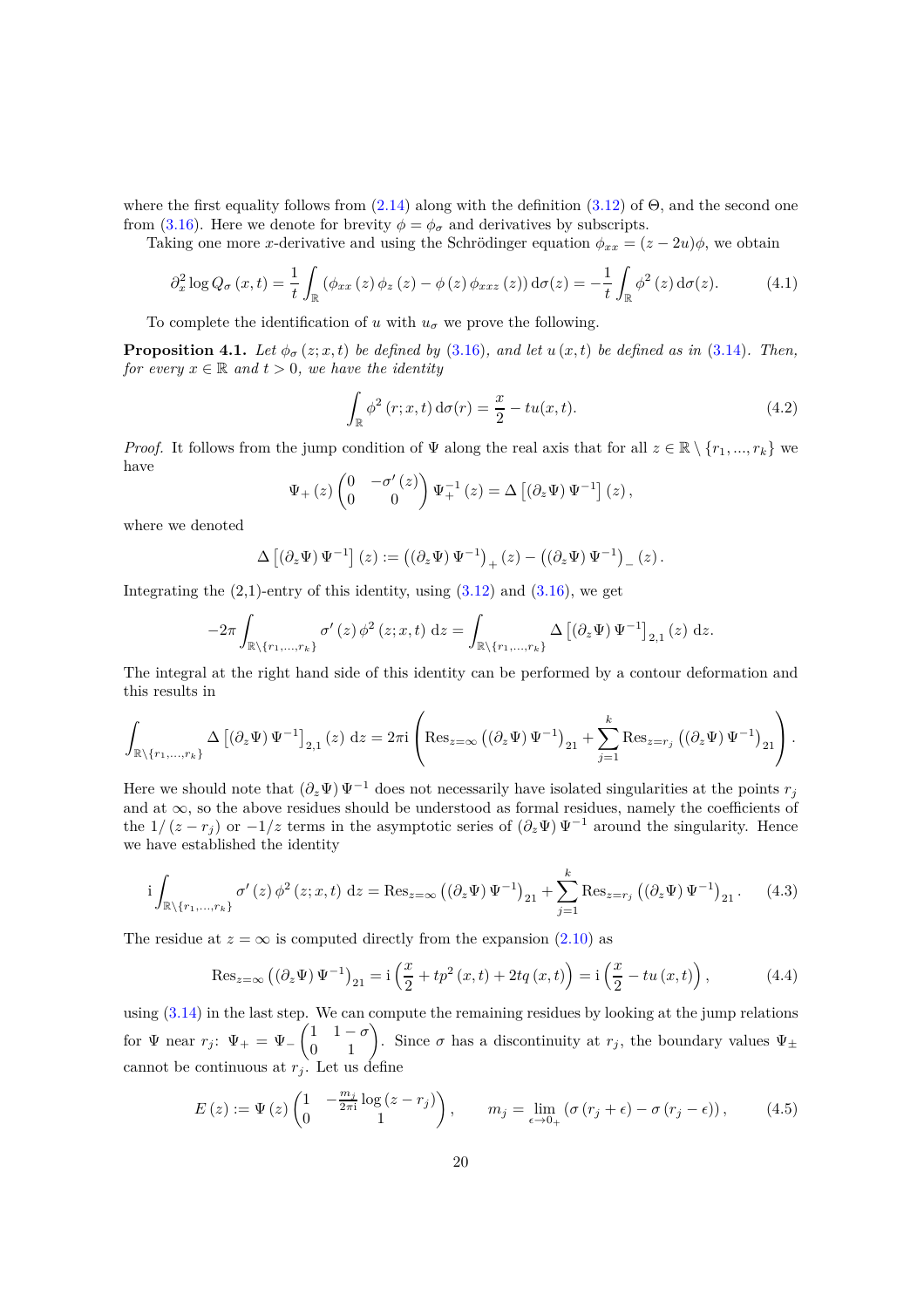where we take the principal branch of the logarithm. We then verify that

$$
E_{+}(z) = E_{-}(z) \begin{pmatrix} 1 & 1 - \hat{\sigma}(z) \\ 0 & 1 \end{pmatrix}, \qquad \hat{\sigma}(z) = \begin{cases} \sigma(z) & \text{for } z > r_{j}, \\ \sigma(z) + m_{j} & \text{for } z < r_{j}. \end{cases}
$$

In other words, the jump matrix for *E* is continuous at  $r_j$ , and the boundary values  $E_{\pm}$  are continuous at  $r_j$ . Hence, by the definition of  $E$ ,  $(3.12)$ , and  $(3.16)$ , we obtain

<span id="page-20-2"></span>
$$
\text{Res}_{z=r_j} \left( (\partial_z \Psi) \Psi^{-1} \right)_{21} = -\frac{m_j}{2\pi i} E_{21}^2 \left( r_j \right) = -\frac{m_j}{2\pi i} \Psi_{21}^2 \left( r_j \right) = -\text{i} m_j \phi_\sigma^2 \left( r_j; x, t \right). \tag{4.6}
$$

 $\Box$ 

Substituting  $(4.4)$  and  $(4.6)$  in  $(4.3)$ , we obtain  $(4.2)$ .

Comparing [\(4.2\)](#page-19-2) with [\(4.1\)](#page-19-3) we conclude that  $u = \partial_x^2 \log Q_\sigma + \frac{x}{2t} =: u_\sigma$ . In view of this identifica-tion, the proof of Theorem [1.3](#page-3-1) is complete, because the KdV equation and the properties of  $\phi_{\sigma}$  have already been derived in the previous section, and  $(1.8)$  follows from  $(4.2)$ .

# <span id="page-20-0"></span>**5** Small time asymptotics when  $x \leq -Mt^{1/3}$

In this section, we assume that  $\sigma$  satisfies Assumptions [1.1,](#page-2-0) and that there are constants  $c_1, c_2 > 0$ such that  $(1.21)$  holds for some  $\gamma \in (0, 1]$ .

### <span id="page-20-1"></span>**5.1 Estimates for the jump matrices of** *Y*

We first show that the jump matrices for the RH solution *Y* are asymptotically close to identity.

<span id="page-20-4"></span>**Lemma 5.1.** For any  $t_0 > 0$ , there exist  $M, c > 0$  such that we have the estimates

$$
||J_Y - I||_1 = \mathcal{O}\left(e^{-c\frac{|x|}{t^{1/3}}}\right), \quad ||J_Y - I||_2 = \mathcal{O}\left(e^{-c\frac{|x|}{t^{1/3}}}\right), \quad ||J_Y - I||_{\infty} = \mathcal{O}\left(e^{-c\frac{|x|}{t^{1/3}}}\right),
$$

*uniformly for*  $0 < t \leq t_0$  *and*  $x < -Mt^{1/3}$ , where  $\|.\|_1$ ,  $\|.\|_2$ , and  $\|.\|_{\infty}$  denote the maximum of the *entrywise*  $L^1(\mathbb{R})$ -,  $L^2(\mathbb{R})$ -, and  $L^{\infty}(\mathbb{R})$ -norms.

*Proof.* Let us consider one entry of the jump matrix  $J<sub>Y</sub>$  for simplicity, the others are similar. For the (1,2)-entry, we need to prove that

$$
\left\|\sigma\left(z\left(. \right)\right)\left(\mathrm{Ai}'\left(. \right)\right)^{2}\right\|=\mathcal{O}\left(\mathrm{e}^{-c\frac{\left|x\right|}{t^{1/3}}}\right),\,
$$

where  $\|\cdot\|$  denotes the  $L^1$ -, $L^2$ -, or  $L^\infty$ -norm, uniformly in the relevant parameters  $x, t$ .

1. For  $\zeta \geq \frac{|x|}{2t^{1/3}}$ , we have by the asymptotics of the Airy function (note that the power in the exponent is not sharp) the uniform  $(in \zeta, x, t)$  estimate

$$
\mathrm{Ai}'\left(\zeta\right) = \mathcal{O}\left(\mathrm{e}^{-2\zeta}\right) = \mathcal{O}\left(\mathrm{e}^{-\zeta}\mathrm{e}^{-\frac{|x|}{2t^{1/3}}}\right),\,
$$

and  $|\sigma(z(\zeta))| \leq 1$ , and this yields the rough estimate

<span id="page-20-3"></span>
$$
\left| \left( J_Y \left( \zeta \right) - I \right)_{21} \right| = \mathcal{O} \left( e^{-2\zeta} e^{-\frac{|x|}{t^{1/3}}} \right). \tag{5.1}
$$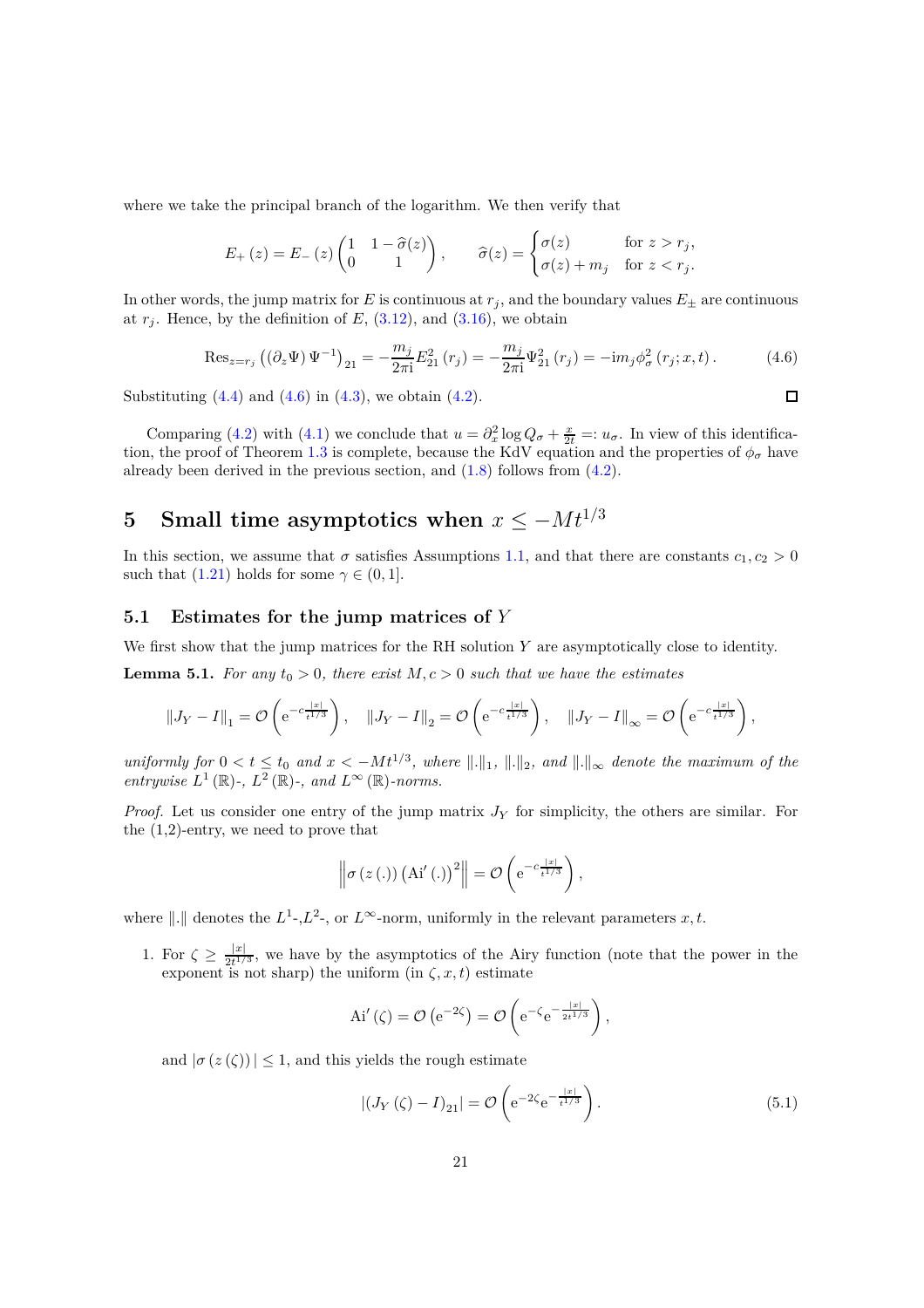2. For  $\zeta \leq \frac{|x|}{2t^{1/3}}$ , we have

$$
\mathrm{Ai}'\left(\zeta\right) = \begin{cases} \mathcal{O}\left(1 + |\zeta|^{1/4}\right), & \zeta < 0, \\ \mathcal{O}\left(1\right), & \zeta \geq 0, \end{cases}
$$

and

$$
z(\zeta) = t^{-2/3} \left( \zeta + \frac{x}{t^{1/3}} \right) \le -\frac{|x|}{2t},
$$

hence by the exponential decay of  $\sigma$ ,

$$
\sigma(z(\zeta)) = \mathcal{O}\left(e^{-c_2|z(\zeta)|}\right) = \mathcal{O}\left(e^{-\frac{c_2}{2}|z(\zeta)|}e^{-\frac{c_2}{2}|z(\zeta)|}\right) = \mathcal{O}\left(\min\{e^{2\zeta},1\}e^{-\frac{c_2|x|}{4t}}\right).
$$

It follows that

<span id="page-21-1"></span>
$$
\left| \left( J_Y \left( \zeta \right) - I \right)_{21} \right| = \begin{cases} \mathcal{O} \left( \left( 1 + |\zeta^{1/2}| \right) e^{2\zeta} e^{-\frac{c_2 |x|}{4t}} \right) = \mathcal{O} \left( e^{\zeta} e^{-\frac{c_2 |x|}{4t}} \right), & \zeta < 0, \\ \mathcal{O} \left( e^{-\frac{c_2 |x|}{4t}} \right), & \zeta \ge 0. \end{cases} \tag{5.2}
$$

Provided that  $t \le t_0$ , by [\(5.1\)](#page-20-3) and [\(5.2\)](#page-21-1), we obtain a constant  $c > 0$  such that

$$
\|(J_Y - I)_{21}\| = \mathcal{O}\left(\|h\|e^{-\frac{2c|x|}{t^{1/3}}}\right), \qquad h(\zeta) = \begin{cases} e^{-|\zeta|}, & \zeta < 0 \text{ and } \zeta > \frac{|x|}{2t^{1/3}},\\ 1, & 0 \le \zeta \le \frac{|x|}{2t^{1/3}}, \end{cases}
$$

where  $\|\cdot\|$  denotes the  $L^1$ -, $L^2$ -, or  $L^\infty$ -norm. If  $M > 0$  is sufficiently large, noting that  $\|h\| =$  $\mathcal{O}\left(|x|t^{-1/3}\right)$ , we obtain the result.

### <span id="page-21-0"></span>**5.2** Asymptotics for *Y*,  $u_{\sigma}$ , and  $Q_{\sigma}$

By standard RH techniques, it follows from Lemma [5.1,](#page-20-4) i.e. from the fact that the jump matrices for *Y* are asymptotically close to the identity matrix, that *Y* satisfies a small-norm RH problem. Indeed, Lemma [5.1](#page-20-4) implies that the norm of the operator  $C_{J_Y}$  (acting on  $L^2(\mathbb{R}, \mathbb{R}^{2 \times 2}, d\zeta)$ ) given by  $(3.4)$  is small for  $xt^{-1/3} \leq -M$  with  $M > 0$  large enough, since

$$
||C_{J_Y}||_2 \leq ||C_-||_2||J_Y - I||_{\infty}.
$$

Hence, by  $(3.7)$ , we have

$$
||Y_- - I||_2 \le 2||J_Y - I||_2
$$

for *<sup>M</sup>* large enough, and the right hand side decays exponentially fast as *xt*−1*/*<sup>3</sup> → −∞. Writing

$$
Y(\zeta; x, t) = I + \frac{Y^{(1)}(x, t)}{\zeta} + \mathcal{O}(\zeta^{-2})
$$

as  $\zeta \to \infty$ , we also have, by [\(3.5\)](#page-15-1), that

$$
Y^{(1)}(x,t) = \int_{\mathbb{R}} (Y_{-}(\zeta) - I)(J_{Y}(\zeta) - I) d\zeta + \int_{\mathbb{R}} (J_{Y}(\zeta) - I) d\zeta.
$$

To bound the first term on the right, we can use a Cauchy-Schwarz estimate together with the above  $L^2$ -bounds for *Y*<sub>−</sub> − *I* and *J*<sub>*Y*</sub> − *I*; to bound the second term at the right, we can use the  $L^1$ -bound for  $J_Y - I$ . In conclusion, we have that

$$
Y^{(1)}(x,t) = \mathcal{O}\left(\mathrm{e}^{-c\frac{|x|}{t^{1/3}}}\right)
$$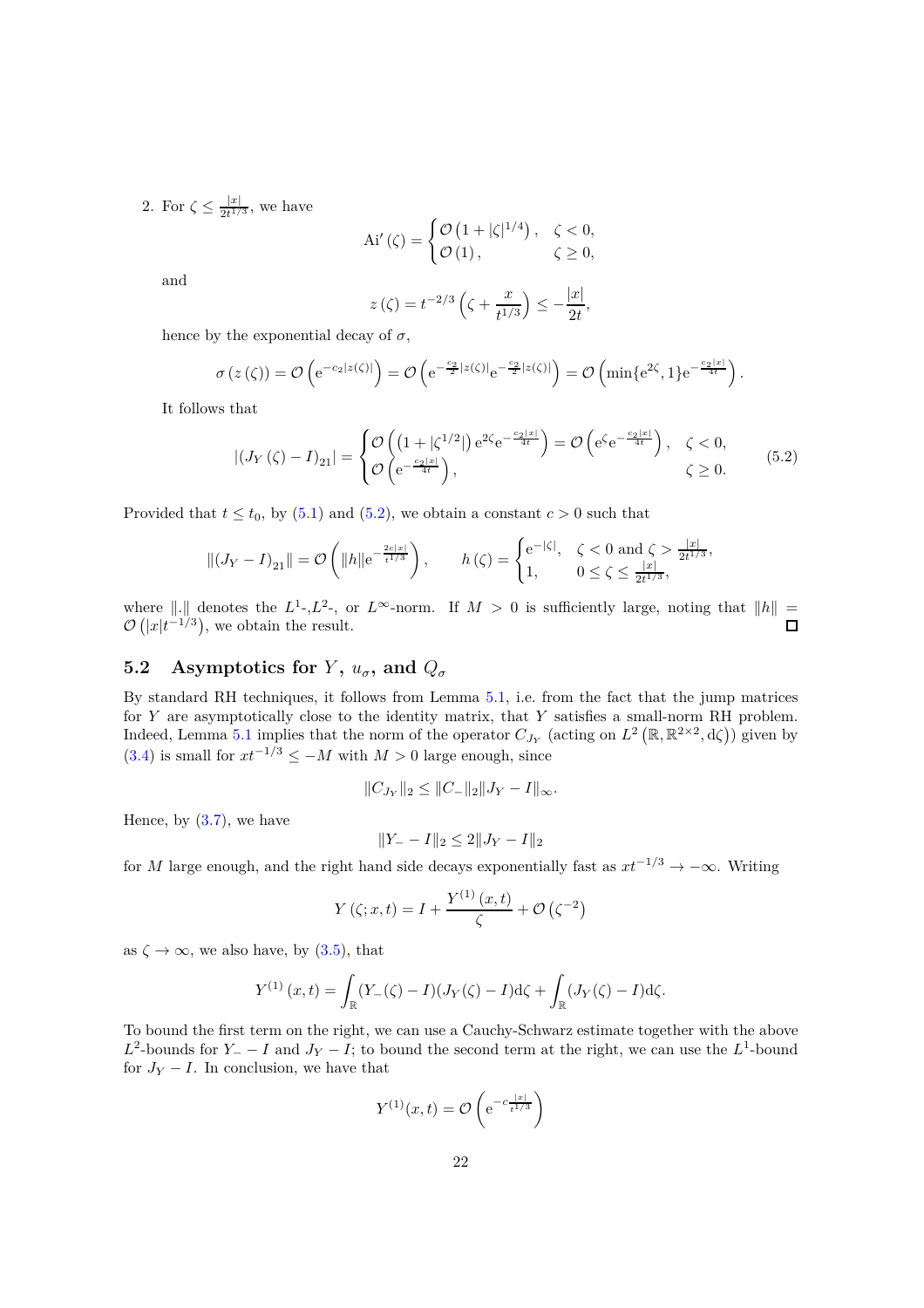as  $xt^{-1/3} \rightarrow -\infty$ . By [\(2.13\)](#page-12-2) and [\(2.4\)](#page-10-2), we obtain

<span id="page-22-2"></span>
$$
p_{\sigma}(x,t) = \frac{x^2}{4t} + \mathcal{O}\left(t^{-1/3}e^{-c\frac{|x|}{t^{1/3}}}\right), \qquad q_{\sigma}(x,t) = -\frac{x^4 + 8tx}{32t^2} + \mathcal{O}\left(t^{-2/3}e^{-c\frac{|x|}{t^{1/3}}}\right). \tag{5.3}
$$

Taking  $0 < t < t_0$  fixed and letting  $x \to -\infty$ , we can use these estimates to integrate [\(1.6\)](#page-3-2): by [\(3.14\)](#page-17-3), we have

$$
\int_{-\infty}^{x} \partial_{x'}^2 \log Q_{\sigma}(x',t) dx' = \int_{-\infty}^{x} \left( \partial_{x'} p_{\sigma}(x',t) - \frac{x'}{2t} \right) dx' = \left( p_{\sigma}(x',t) - \frac{(x')^2}{4t} \right)_{x' = -\infty}^{x}
$$

Using [\(5.3\)](#page-22-2) and the fact that  $\partial_x \log Q_\sigma(-\infty, t) = 0$  (to see this, recall [\(2.15\)](#page-13-1) and note that both  $\mathbb{K}_{\sigma,x,t}$  and  $\partial_x \mathbb{K}_{\sigma,x,t}$  have small  $L^2$ -norm for *x* large negative by [\(1.21\)](#page-6-2)–[\(1.22\)](#page-6-3)) we obtain the identity

$$
\partial_x \log Q_{\sigma}(x,t) = p_{\sigma}(x,t) - \frac{x^2}{4t}.
$$

Substituting the asymptotics [\(5.3\)](#page-22-2) at the right hand side, and integrating in  $x = x'$  from  $-\infty$  to *x*, we get

$$
\log Q_{\sigma}\left(x,t\right) = \mathcal{O}\left(e^{-c|x|t^{-1/3}}\right),\,
$$

which is part *(i)* of Theorem [1.14.](#page-8-0) By  $(3.14)$ , we obtain uniformly for x, t in the relevant regions that

$$
u(x,t) = \frac{x}{2t} + \mathcal{O}\left(t^{-2/3} e^{-c \frac{|x|}{t^{1/3}}}\right)
$$

After renaming  $c \mapsto 2c$ , this implies part *(i)* of Theorem [1.8.](#page-6-1)

# <span id="page-22-0"></span>**6** Small time asymptotics when  $-Mt^{1/3} \leq x \leq Mt^{1/3}$

Like in the previous section, we assume that  $\sigma$  satisfies Assumptions [1.1](#page-2-0) with  $\gamma \in (0,1]$  and that in addition condition [\(1.21\)](#page-6-2) and [\(1.22\)](#page-6-3) hold for some  $c_1, c_2, c_3, C > 0$ . Furthermore, we assume that *t* > 0 is sufficiently small and that  $-Mt^{1/3}$  ≤  $x$  ≤  $Mt^{1/3}$ , where  $M > 0$  is arbitrarily large, and we recall the RH problem for  $\Psi = \Psi_{\sigma}$ , which depends on the function  $\sigma$ .

### <span id="page-22-1"></span>**6.1** Change of variable  $z \mapsto w$

For our purposes it is convenient to introduce a scaled variable

$$
w = t^{2/3}z = \zeta(z) + xt^{-1/3}
$$
\n(6.1)

*.*

*.*

and to define

<span id="page-22-3"></span>
$$
\widetilde{\Psi}_{\sigma}(w) = \widetilde{\Psi}_{\sigma}(w; x, t) := t^{\frac{\sigma_3}{6}} \Psi_{\sigma}\left(z = wt^{-2/3}; x, t\right).
$$
\n(6.2)

It follows from the RH characterization of  $\Psi_{\sigma}$  that  $\widetilde{\Psi}_{\sigma}$  solves the following RH problem.

### **RH** problem for  $\widetilde{\Psi}_{\sigma}$

- (a)  $\widetilde{\Psi}_{\sigma}$  is analytic in  $\mathbb{C}\setminus\mathbb{R}$ .
- (b)  $\Psi_{\sigma}$  has boundary values  $\Psi_{\sigma,\pm}$  which are  $L^2$  on any compact real set and which are continuous on the real line except at the points  $t^{2/3}r_1, \ldots, t^{2/3}r_k$ , and they are related by

$$
\widetilde{\Psi}_{\sigma,+}(w) = \widetilde{\Psi}_{\sigma,-}(w) \begin{pmatrix} 1 & 1 - \sigma \left( wt^{-2/3} \right) \\ 0 & 1 \end{pmatrix}.
$$
\n(6.3)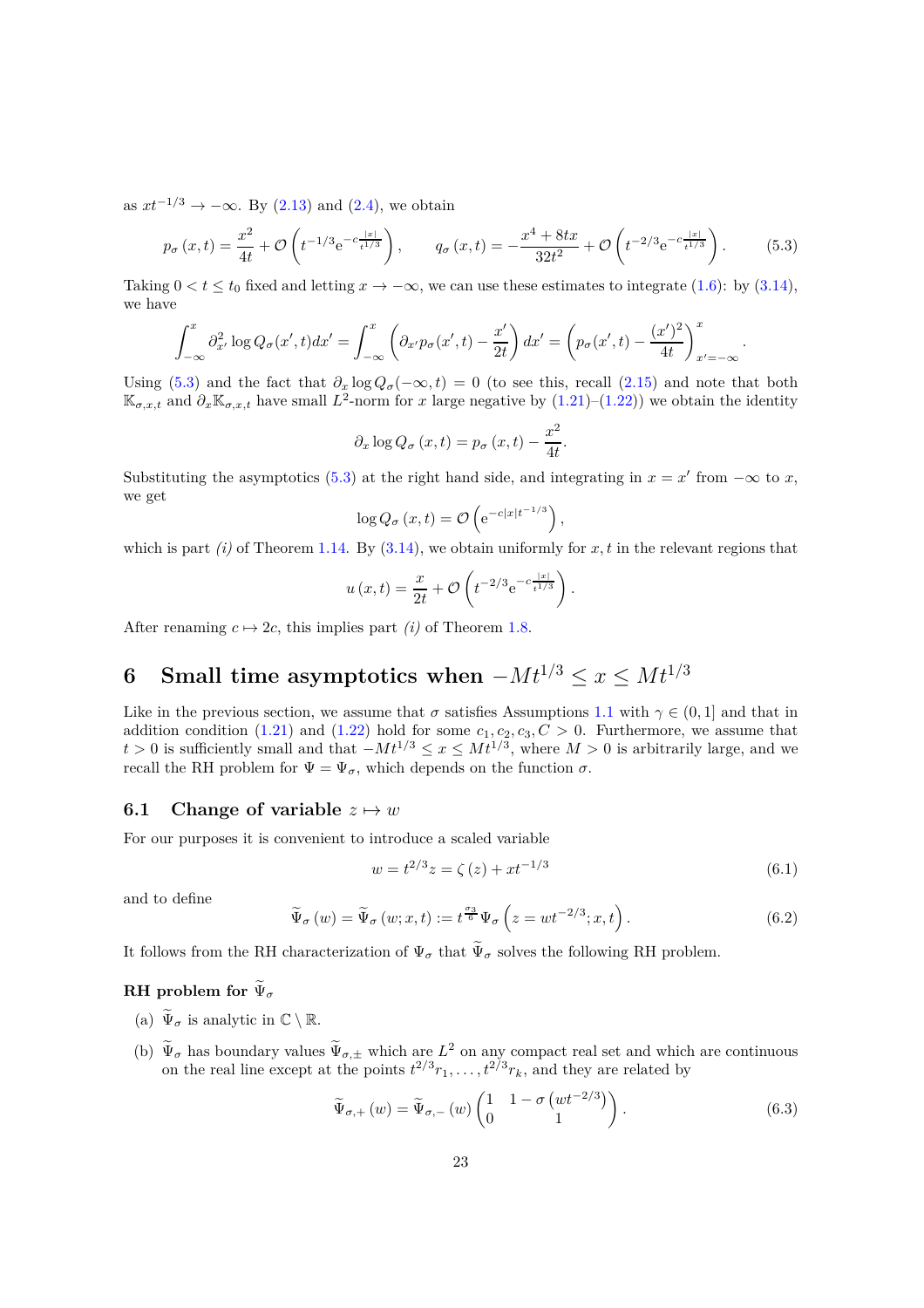(c) As  $w \to \infty$ , there exist functions  $p = p_{\sigma}(x, t)$ ,  $q = q_{\sigma}(x, t)$  and  $r = r_{\sigma}(x, t)$  such that  $\widetilde{\Psi}_{\sigma}$  has the asymptotic behavior

$$
\widetilde{\Psi}_{\sigma}(w) = \left(I + \frac{t^{2/3}}{w} \begin{pmatrix} q & -it^{1/3}r \\ it^{-1/3}p & -q \end{pmatrix} + \mathcal{O}\left(\frac{1}{w^2}\right)\right)
$$
\n
$$
\times w^{\frac{1}{4}\sigma_3} A^{-1} e^{-\frac{2}{3}w^{3/2} + xt^{-1/3}w^{1/2}} \sigma_3 \times \begin{cases} I, & |\arg z| < \pi - \delta, \\ \begin{pmatrix} 1 & 0 \\ \mp 1 & 1 \end{pmatrix}, & \pi - \delta < \pm \arg z < \pi, \end{cases} (6.4)
$$

for any  $0 < \delta < \pi/2$ ; here the principal branches of  $w^{\frac{1}{4}\sigma_3}$ ,  $w^{3/2}$ , and  $w^{1/2}$  are taken, analytic in <sup>C</sup>\ (−∞*,* 0] and positive for *w >* 0.

Note that the functions  $p, q, r$  in (c) are the same as the ones that appear in the corresponding property of the RH characterization of  $\Psi_{\sigma}$ .

As  $t \to 0$  we have the pointwise limit

<span id="page-23-3"></span>
$$
\lim_{t\rightarrow 0}\sigma\left(wt^{-2/3}\right)=\sigma_{\gamma}\left(w\right)
$$

for all  $w \neq 0$ , where we denote  $\sigma_{\gamma} = \gamma \chi_{[0,\infty)}$  as in Examples [1.6.](#page-4-3) This suggests that  $\Psi_{\sigma_{\gamma}}(w)$  might be a good approximation to  $\tilde{\Psi}_{\sigma}$  away from 0. Motivated by this observation, we will now take a closer look at the RH problem in the case where  $\sigma = \sigma_{\gamma}$ .

# <span id="page-23-0"></span>6.2 RH problem for  $\Psi_{\sigma_{\gamma}}$  and connection with the Painlevé II equation

We have the self-similarity relation

$$
\widetilde{\Psi}_{\sigma_{\gamma}}\left(w;x,t\right)=\widetilde{\Psi}_{\sigma_{\gamma}}\left(w;xt^{-1/3},1\right),
$$

as it is straightforward to check that both sides satisfy the same RH conditions. In particular, by comparing the asymptotic behaviors as  $w \to \infty$ , we obtain the self-similarity properties

<span id="page-23-1"></span>
$$
q_{\sigma_{\gamma}}(x,t) = t^{-2/3} q_{\sigma_{\gamma}} \left( x t^{-1/3}, 1 \right), \ p_{\sigma_{\gamma}}(x,t) = t^{-1/3} p_{\sigma_{\gamma}} \left( x t^{-1/3}, 1 \right), \ r_{\sigma_{\gamma}}(x,t) = t^{-1} r_{\sigma_{\gamma}} \left( x t^{-1/3}, 1 \right). \tag{6.5}
$$

Moreover, the RH problem for  $\Psi_{\sigma_{\gamma}}$  is equivalent to a RH problems associated to the Painlevé XXXIV equation, which is related to the Painlevé II equation. More precisely, the solution  $\Psi_{\sigma_{\gamma}}$  can be constructed in terms of the solution  $\Psi_0$  to the RH problem from [\[9,](#page-40-14) Section 3.3]: indeed we have

<span id="page-23-2"></span>
$$
\widetilde{\Psi}_{\sigma_{\gamma}}(w;x,t) = \begin{cases} \Psi_0(w;\tau = -xt^{-1/3}) & \text{for } |\arg w| < 2\pi/3, \\ \Psi_0(w;\tau = -xt^{-1/3}) \begin{pmatrix} 1 & 0 \\ -1 & 1 \end{pmatrix} & \text{for } 2\pi/3 < \arg w < \pi, \\ \Psi_0(w;\tau = -xt^{-1/3}) \begin{pmatrix} 1 & 0 \\ 1 & 1 \end{pmatrix} & \text{for } -\pi < \arg w < -2\pi/3. \end{cases}
$$
(6.6)

We now rely on some results about  $\Psi_0$  proved in [\[9\]](#page-40-14), which imply identities for the functions  $p_{\sigma_{\gamma}}, q_{\sigma_{\gamma}}, r_{\sigma_{\gamma}}$ . From [\[9,](#page-40-14) equations (3.26-27), (3.38-39), and (3.41)], we have

$$
\partial_{\xi} p_{\sigma_{\gamma}}(\xi,1) = -2q_{\sigma_{\gamma}}(\xi,1) - p_{\sigma_{\gamma}}^2(\xi,1) = \frac{\xi}{2} - y_{\gamma}^2(-\xi),
$$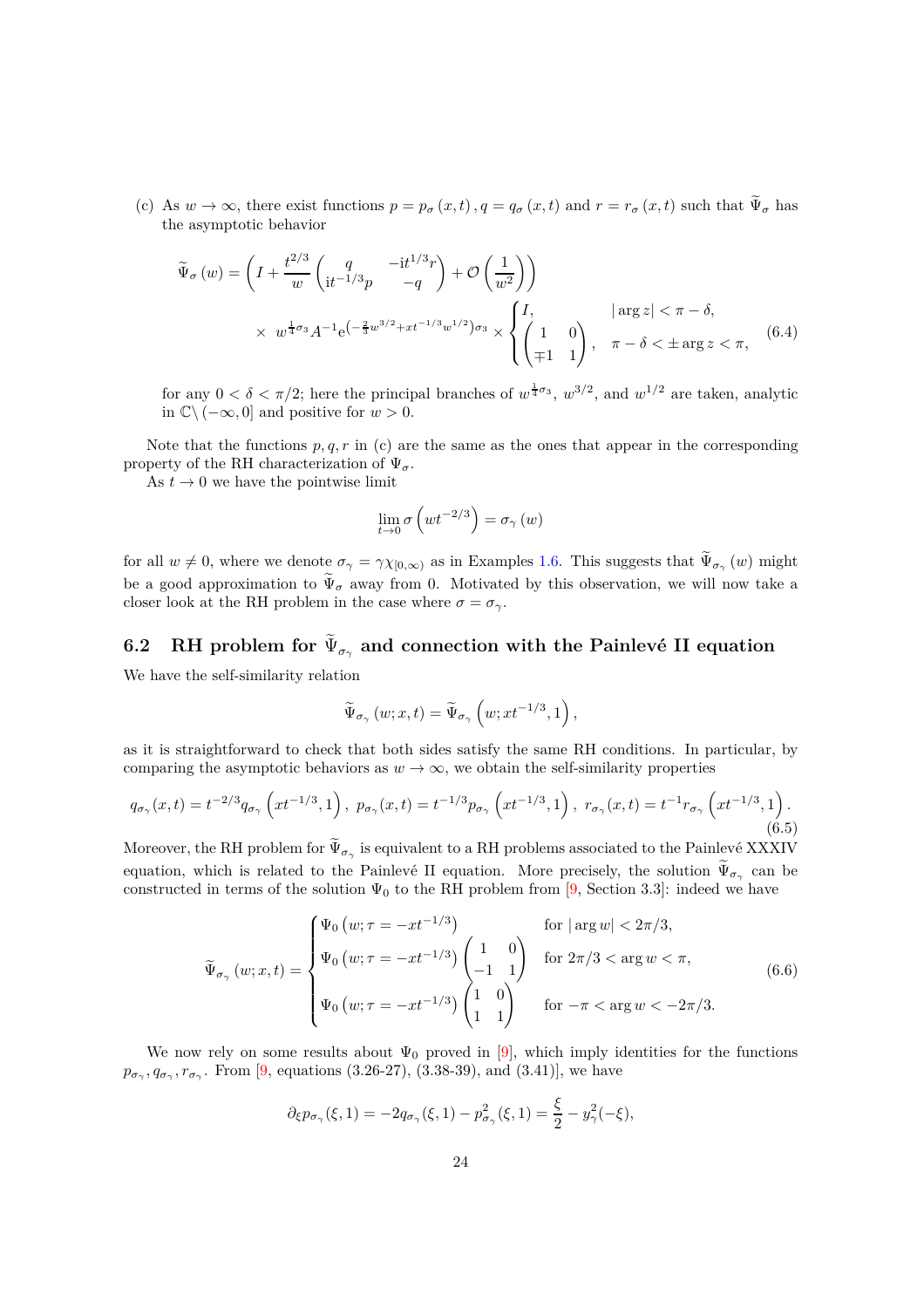where  $y^2_\gamma$  (denoted  $y_\gamma$  in [\[9\]](#page-40-14)) is a solution to the Painlevé XXXIV equation, and  $y_\gamma$  is the Painlevé II solution characterized by  $(1.16)$ . In view of  $(3.14)$  and  $(6.5)$ , we also have

<span id="page-24-3"></span>
$$
\partial_x p_{\sigma_\gamma}(x,t) = -2q_{\sigma_\gamma}(x,t) - p_{\sigma_\gamma}^2(x,t) = \frac{x}{2t} - \frac{1}{t^{2/3}} y_\gamma^2 \left(-xt^{-1/3}\right). \tag{6.7}
$$

Using this identity and the asymptotics [\(5.3\)](#page-22-2) to integrate  $\partial_x p_{\sigma_\gamma}(x,t) - \frac{x}{2t}$  in *x* between  $-\infty$  and *x*, we obtain

<span id="page-24-2"></span>
$$
p_{\sigma_{\gamma}}(x,t) = \frac{x^2}{4t} - t^{-1/3} \int_{-xt^{-1/3}}^{+\infty} y_{\gamma}^2(v) \mathrm{d}v.
$$
 (6.8)

# <span id="page-24-0"></span> $6.3$  Asymptotics for  $\Psi_\sigma$

It will turn out that  $\Psi_{\sigma_\gamma}$  is a good approximation to  $\Psi_\sigma$  as  $t\to 0$  as long as w is not too small. For *w* small, we need to construct a local parametrix different from  $\Psi_{\sigma_\gamma}$ .

We define the local parametrix as follows,

<span id="page-24-4"></span>
$$
P(w) = \tilde{\Psi}_{\sigma_{\gamma}}(w) \begin{pmatrix} 1 & a(w) \\ 0 & 1 \end{pmatrix} \quad \text{for } |w| \le 1,
$$
 (6.9)

where

<span id="page-24-1"></span>
$$
a(w) = \frac{1}{2\pi i} \left( \int_{-\infty}^{0} \frac{-\sigma (w' t^{-2/3})}{w' - w} dw' + \int_{0}^{+\infty} \frac{\gamma - \sigma (w' t^{-2/3})}{w' - w} dw' \right) \quad \text{for } w \notin \mathbb{R}.
$$
 (6.10)

Then we define

$$
S(w) = \begin{cases} \widetilde{\Psi}_{\sigma}(w) \, \widetilde{\Psi}_{\sigma_{\gamma}}^{-1}(w) \, , & \text{if } |w| > 1 \text{ and } w \in \mathbb{C} \setminus \mathbb{R}, \\ \widetilde{\Psi}_{\sigma}(w) \, P^{-1}(w) \, , & \text{if } |w| < 1 \text{ and } w \in \mathbb{C} \setminus \mathbb{R}. \end{cases}
$$

We will now show that *S* solves the following RH problem.

#### **RH problem for** *S*

- (a) *S* is analytic in  $\mathbb{C} \setminus \Gamma$ , where  $\Gamma$  is the oriented contour in the complex plane given by the union of  $\mathbb{R} \cap \{|w| > 1\}$ , oriented from left to right, and the unit circle, oriented counter-clockwise.
- (b) *S* has boundary values *S*<sup>±</sup> which are continuous on Γ; according to the chosen orientation of the unit circle, *S*<sup>+</sup> corresponds to the boundary value from the inside, and *S*<sup>−</sup> to that from the outside. Moreover, the boundary values are related by

$$
S_{+}(w) = S_{-}(w) J_{S}(w), \qquad (6.11)
$$

with

$$
J_S(w) = \begin{cases} \widetilde{\Psi}_{\sigma_{\gamma}}\left(w\right)P^{-1}\left(w\right), & \text{if } |w| = 1, \\ \widetilde{\Psi}_{\sigma_{\gamma},-}\left(w\right)\begin{pmatrix} 1 & \gamma\chi_{[0,\infty)}\left(w\right)-\sigma\left(wt^{-2/3}\right) \\ 0 & 1 \end{pmatrix}\widetilde{\Psi}_{\sigma_{\gamma},-}^{-1}\left(w\right), & \text{if } w < -1 \text{ or } w > 1. \end{cases}
$$

(c) For  $|\arg w| < \pi$ , we have uniformly

$$
S(w) = I + \mathcal{O}(w^{-1}) \text{ as } w \to \infty.
$$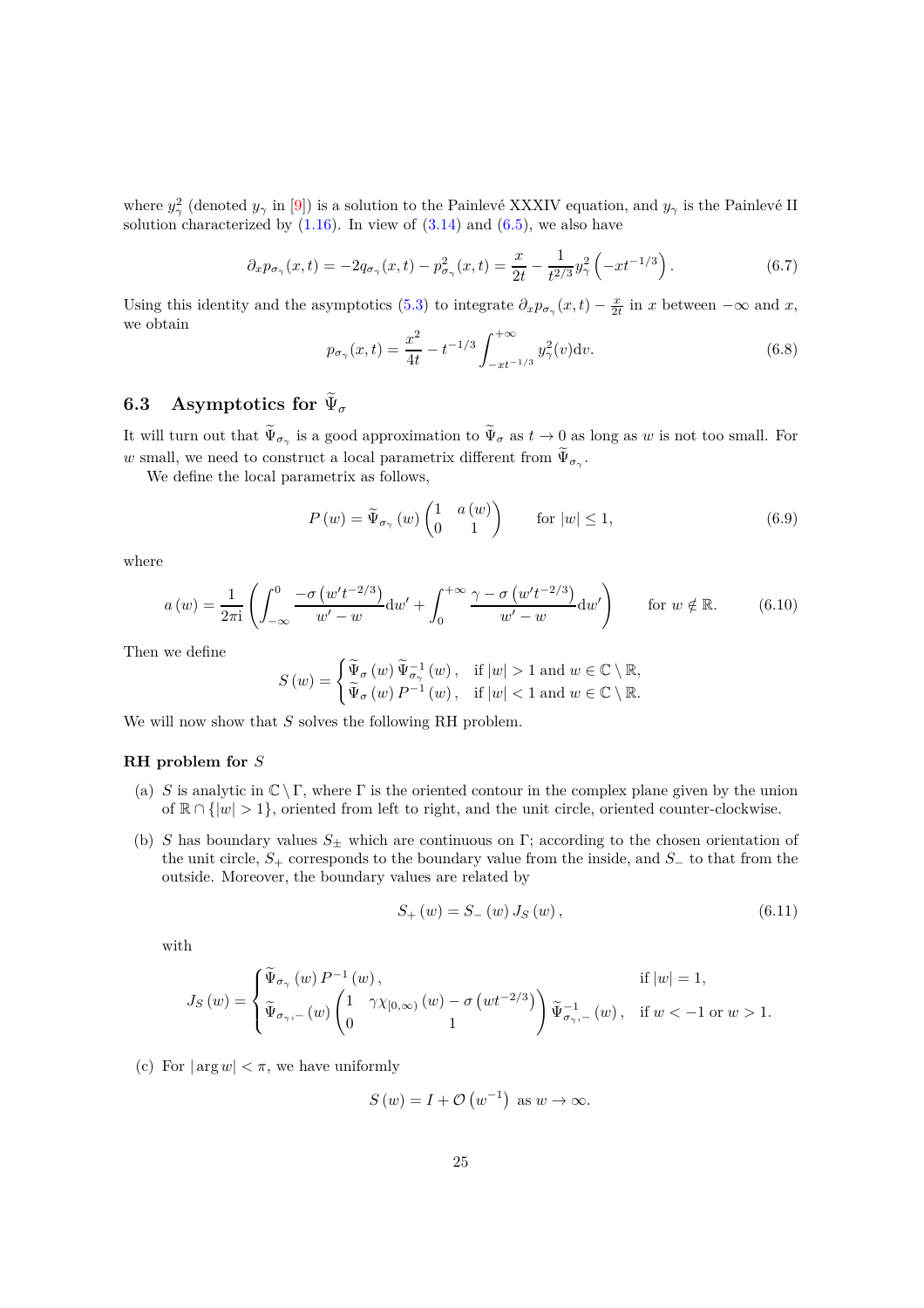

<span id="page-25-0"></span>Figure 2: The oriented jump contour Γ.

Since *S* is built out of functions that are analytic in *w* away from  $\mathbb{R} \cup \{|w| = 1\}$ , it is clear that *S* is analytic in this domain. We now show that, in addition, *S* extends analytically across  $w \in (-1, 1)$ . To see this, let us first note the relation

$$
a_{+}(w) - a_{-}(w) = \gamma \chi_{[0,\infty)}(w) - \sigma \left(wt^{-2/3}\right)
$$
\n(6.12)

for all  $w \in \mathbb{R}$ ; this is a consequence of the Plemelj formula applied to the singular integral [\(6.10\)](#page-24-1). Then, for all  $w \in (-1, 1)$ , we have

$$
S_{+}(w) = \tilde{\Psi}_{\sigma,+}(w) P_{0,+}^{-1}(w) = \tilde{\Psi}_{\sigma,+}(w) \begin{pmatrix} 1 & -a_{+}(w) \\ 0 & 1 \end{pmatrix} \tilde{\Psi}_{\sigma_{\gamma},+}^{-1}(w)
$$
  
\n
$$
= \tilde{\Psi}_{\sigma,-}(w) \begin{pmatrix} 1 & 1 - \sigma (wt^{-2/3}) \\ 0 & 1 \end{pmatrix} \begin{pmatrix} 1 & -a_{+}(w) \\ 0 & 1 \end{pmatrix} \begin{pmatrix} 1 & \gamma \chi_{[0,\infty)}(w) \\ 0 & 1 \end{pmatrix} \tilde{\Psi}_{\sigma_{\gamma},-}^{-1}(w)
$$
  
\n
$$
= \tilde{\Psi}_{\sigma,-}(w) \begin{pmatrix} 1 & -a_{-}(w) \\ 0 & 1 \end{pmatrix} \tilde{\Psi}_{\sigma_{\gamma},-}^{-1}(w) = \tilde{\Psi}_{\sigma,-}(w) P_{0,-}^{-1}(w) = S_{-}(w), \qquad (6.13)
$$

which proves that *S* is meromorphic with possibly isolated singularities at the points  $w = t^{2/3}r_j$  and  $w = 0$ . Moreover, near any of the points  $w = t^{2/3} r_j$  we have the representation (as in [\(4.5\)](#page-19-4))

$$
\widetilde{\Psi}_{\sigma}(w) = E_j(w) \begin{pmatrix} 1 & \frac{m_j}{2\pi i} \log \left( t^{-2/3} w - r_j \right) \\ 0 & 1 \end{pmatrix}, \qquad m_j = \lim_{\epsilon \to 0_+} \left( \sigma \left( r_j + \epsilon \right) - \sigma \left( r_j - \epsilon \right) \right), \tag{6.14}
$$

for a locally holomorphic function  $E_j$  in the neighborhood of  $w = t^{2/3}r_j$  and therefore

$$
S(w) = I + \widetilde{\Psi}_{\sigma}(w) \begin{pmatrix} 0 & -a(w) \\ 0 & 0 \end{pmatrix} \widetilde{\Psi}_{\sigma_{\gamma}}^{-1}(w) = I + E_j(w) \begin{pmatrix} 0 & -a(w) \\ 0 & 0 \end{pmatrix} \widetilde{\Psi}_{\sigma_{\gamma}}^{-1}(w) \tag{6.15}
$$

which is holomorphic near  $w = t^{2/3}r_j$ ; a similar argument shows that also  $w = 0$  is a removable singularity of *S*, and this proves (a).

To prove (b), note that the continuity of  $S_{\pm}$  on  $\Gamma$  follows from the analogous condition for  $\Psi_{\sigma}$ , since the points  $t^{2/3}r_1, \ldots, t^{2/3}r_k$  will be inside the unit disk as soon as t is small enough; the jump relation follows from the computations

$$
S_{+}(w) = \widetilde{\Psi}_{\sigma}(w) P^{-1}(w) = \widetilde{\Psi}_{\sigma}(w) \widetilde{\Psi}_{\sigma_{\gamma}}^{-1}(w) \widetilde{\Psi}_{\sigma_{\gamma}}(w) P^{-1}(w) = S_{-}(w) \widetilde{\Psi}_{\sigma_{\gamma}}(w) P^{-1}(w) \qquad (6.16)
$$

for  $|w|=1$ , and

$$
S_{+}(w) = \widetilde{\Psi}_{\sigma,+}(w) \widetilde{\Psi}_{\sigma,+}^{-1}(w) = \widetilde{\Psi}_{\sigma,-}(w) \begin{pmatrix} 1 & \gamma \chi_{[0,\infty)}(w) - \sigma \left( wt^{-2/3} \right) \\ 0 & 1 \end{pmatrix} \widetilde{\Psi}_{\sigma,-}^{-1}(w) \tag{6.17}
$$

$$
= S_{-}(w) \widetilde{\Psi}_{\sigma_{\gamma},-}(w) \begin{pmatrix} 1 & \gamma \chi_{[0,\infty)}(w) - \sigma \left( wt^{-2/3} \right) \\ 0 & 1 \end{pmatrix} \widetilde{\Psi}_{\sigma_{\gamma},-}^{-1}(w) \tag{6.18}
$$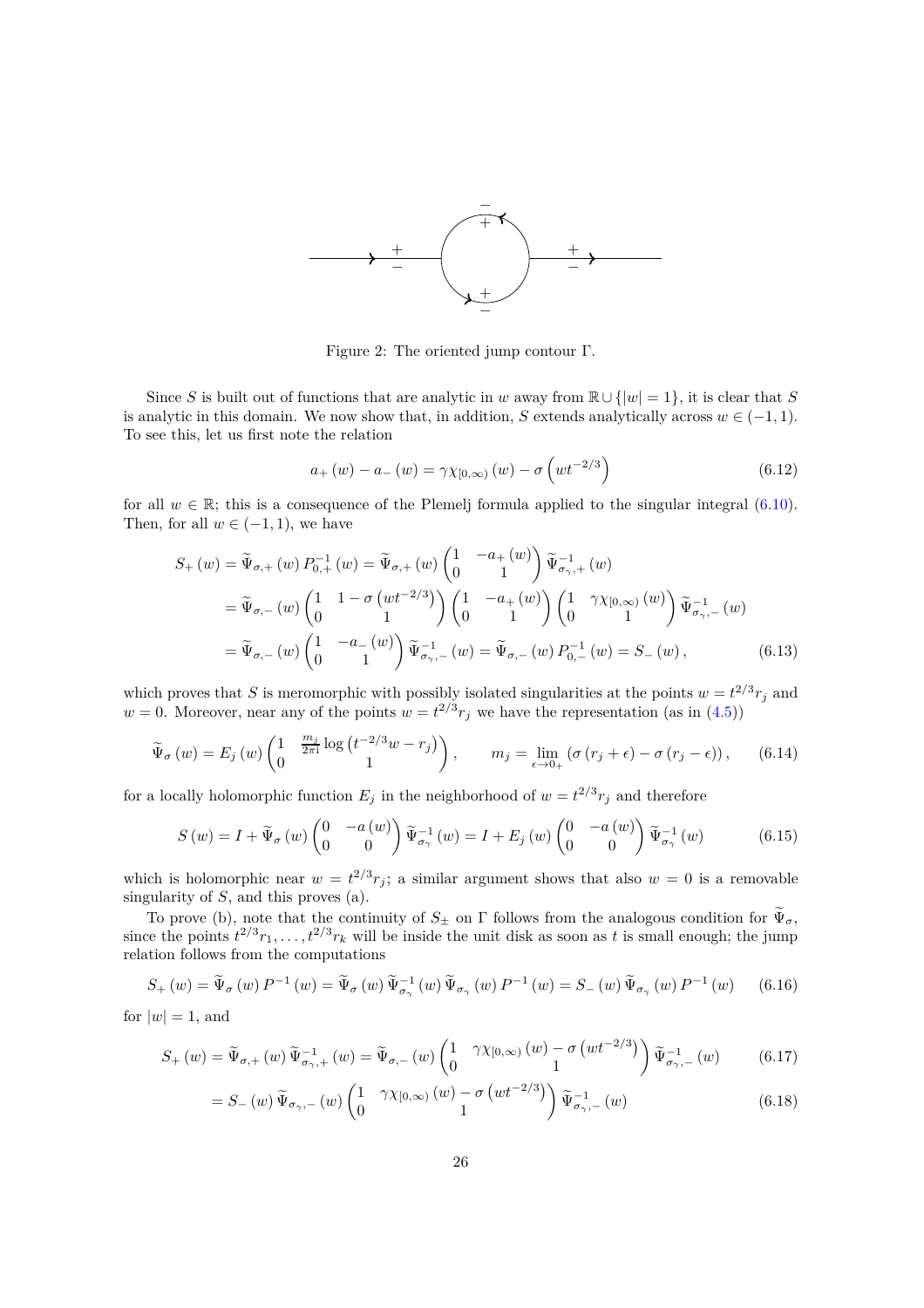for  $w < -1$  or  $w > 1$ . Finally, condition (c) follows from the corresponding condition in the RH problem for  $\Psi_{\sigma}$ .

We now show that the jump matrix  $J<sub>S</sub>$  is small in the relevant regime, provided that  $\sigma$  also satisfies the decay conditions  $(1.21)$  and  $(1.22)$ .

<span id="page-26-0"></span>**Lemma 6.1.** *There exists*  $\epsilon > 0$  *such that for any*  $M > 0$  *the following estimates hold true uniformly*  $in \ 0 < t < \epsilon, |x| \leq M t^{1/3};$ 

$$
||J_S - I||_1 = \mathcal{O}\left(t^{2/3}\right), \quad ||J_S - I||_2 = \mathcal{O}\left(t^{2/3}\right), \quad ||J_S - I||_{\infty} = \mathcal{O}\left(t^{2/3}\right),
$$

*where*  $\|\cdot\|_1$ ,  $\|\cdot\|_2$ , and  $\|\cdot\|_{\infty}$  denote the maximum of the entrywise  $L^1(\Gamma)$ -,  $L^2(\Gamma)$ - and  $L^{\infty}(\Gamma)$ -norms, *respectively.*

*Proof.* On the unit circle  $|w|=1$  we have

$$
J_{S}\left(w\right)-I=a\left(w\right)\widetilde{\Psi}_{\sigma_{\gamma}}\left(w\right)\begin{pmatrix}0&1\\0&0\end{pmatrix}\widetilde{\Psi}_{\sigma_{\gamma}}^{-1}\left(w\right).
$$

As  $t \to 0$ , and uniformly on  $|w| = 1$ , we have  $\Psi_{\sigma_\gamma}(w) = \mathcal{O}(1)$ , because the variable *w* and parameter  $\tau = -xt^{-1/3}$  of the matrix  $\Psi_0$  in [\(6.6\)](#page-23-2) remain bounded (in particular,  $\tau \in (-M, 0)$ ) because of our assumptions). Hence, on the unit circle  $|w|=1$ ,

$$
J_{S}\left(w\right)-I=a\left(w\right)\mathcal{O}\left(1\right).
$$

To estimate *a* we rewrite  $(6.10)$  by the change of variable  $z' = w't^{-2/3}$  to obtain

<span id="page-26-1"></span>
$$
|a(w)| \le \frac{t^{2/3}}{2\pi} \int_{\mathbb{R}} \frac{|\sigma_{\gamma}(z') - \sigma(z')|}{|t^{2/3}z' - w|} dz' \le t^{2/3} \frac{c_1}{|\text{Im } w|} \int_{\mathbb{R}} e^{-c_2|z'|} dz' \le \frac{2c_1}{c_2 \delta} t^{2/3}
$$
(6.19)

assuming  $|\text{Im } w| \ge \delta$  and using [\(1.21\)](#page-6-2). This proves that  $a(w) = \mathcal{O}(t^{2/3})$  uniformly in  $|w| =$ 1,  $|\text{Im } w| \ge \delta > 0$ . However we can provide a similar estimate when  $|w| = 1$  and  $|\text{Im } w| < \delta$ ; by symmetry, we can focus only on the connected component containing  $w = -1$ , and write

$$
a(w) = \frac{t^{2/3}}{2\pi i} (I_1 + I_2),
$$

where

<span id="page-26-2"></span>
$$
I_1 := \int_{\left(-\infty, -2t^{-2/3}\right) \cup \left(-t^{-2/3}/2, \infty\right)} \frac{\sigma_\gamma(z') - \sigma(z')}{t^{2/3} z' - w} dz', \qquad I_2 := \int_{-2t^{-2/3}}^{-t^{-2/3}/2} \frac{-\sigma(z')}{t^{2/3} z' - w} dz'. \tag{6.20}
$$

To estimate  $I_1$ , note that for  $z' \in (-\infty, -2t^{-2/3}) \cup (-t^{-2/3}/2, \infty)$ , we have  $|t^{2/3}z' - w| \ge C$  for some  $C = C(\delta) > 0$ , so

$$
|I_1| \leq \frac{1}{C} \int_{\left(-\infty, -2t^{-2/3}\right) \cup \left(-t^{-2/3}/2, \infty\right)} |\sigma_\gamma(z') - \sigma(z')| \mathrm{d} z' \leq \frac{1}{C} \int_{\mathbb{R}} |\sigma_\gamma(z') - \sigma(z')| \mathrm{d} z'.
$$

To estimate  $I_2$ , observe that for  $|w| = 1$ ,  $|\text{Im } w| < \delta$  and for  $z' \in [-2t^{-2/3}, -t^{-2/3}/2]$ , we have  $|t^{2/3}z' - w| \ge |t^{2/3}z' + 1|$ , such that

$$
|I_2| \leq \left| \int_{-2t^{-2/3}}^{-t^{-2/3}/2} \frac{\sigma(-t^{-2/3})}{t^{2/3}z' - w} dz' \right| + \int_{-2t^{-2/3}}^{-t^{-2/3}/2} \left| \frac{\sigma(-t^{-2/3}) - \sigma(z')}{t^{2/3}z' + 1} \right| dz',
$$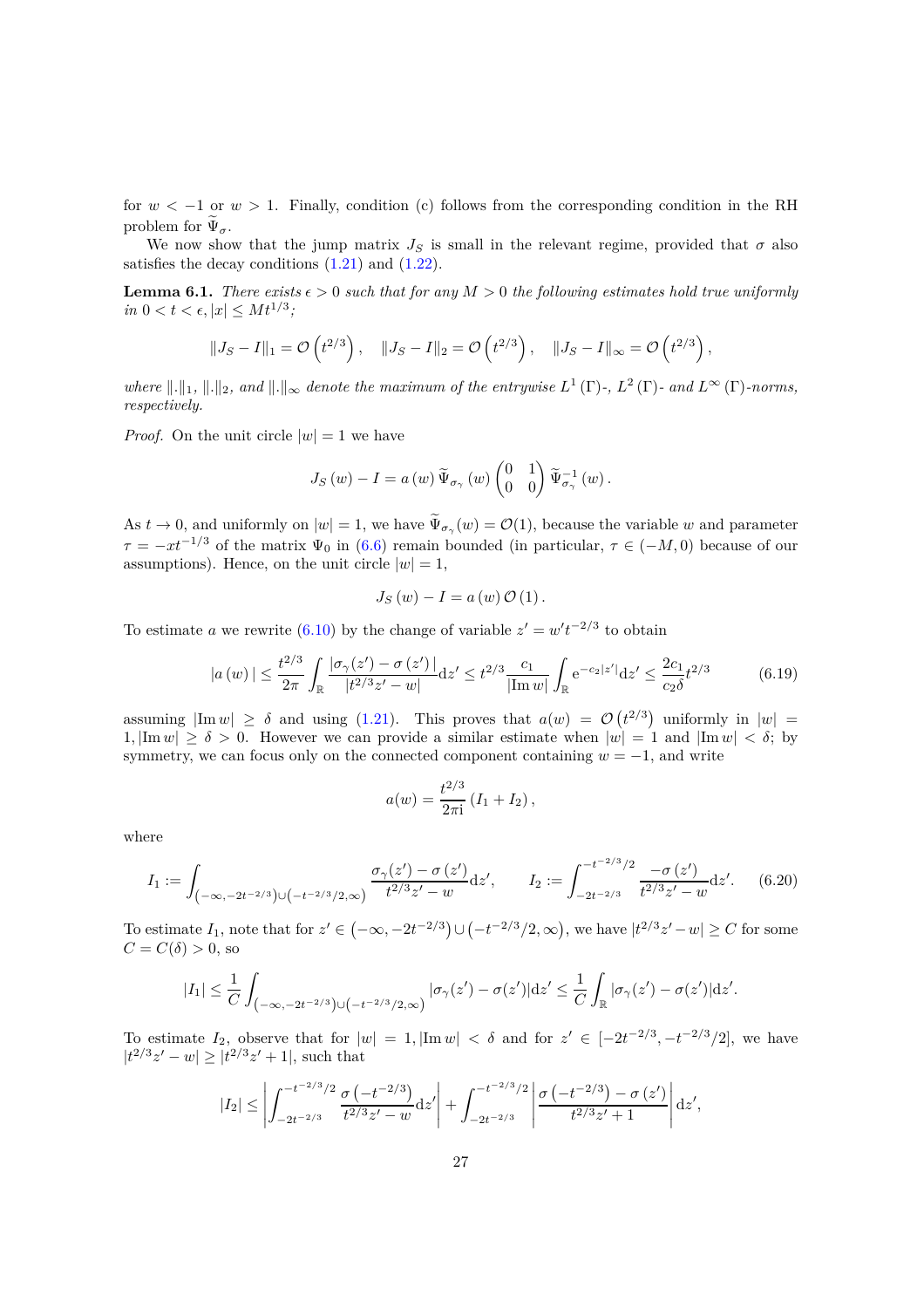and the first term is  $t^{-2/3}\sigma(-t^{-2/3})$  $\int_{-2}^{-1/2} \frac{dw'}{w'-w'}$ *w*′−*w*  $= o(1)$  uniformly in the set of values of *w* considered here (and in the sense of the boundary values at  $w = -1$ ), while the second term is estimated by  $(1.22)$  as

<span id="page-27-1"></span>
$$
\int_{-2t^{-2/3}}^{-t^{-2/3}/2} \left| \frac{\sigma \left( -t^{-2/3} \right) - \sigma \left( z' \right)}{t^{2/3} z' + 1} \right| dz' \leq t^{-2/3} \int_{-2t^{-2/3}}^{-t^{-2/3}/2} \sup_{\xi < -t^{-2/3}/2} |\sigma'(\xi)| dz' = \frac{3}{2} c_3 \tag{6.21}
$$

uniformly in  $0 < t < \epsilon$ , with  $\epsilon$  sufficiently small, such that  $\epsilon^{-2/3}/2 > C$ , with *C* as in [\(1.22\)](#page-6-3).

With similar estimates we take care of the limit  $w \to 1$  as well, and therefore we conclude that  $a(w) = \mathcal{O}(t^{2/3})$  uniformly on the whole unit circle  $\{|w| = 1\}$ . Summarizing, we have thus shown that

$$
||J_S - I||_{L^1(\{|w|=1\})} = \mathcal{O}\left(t^{2/3}\right), \quad ||J_S - I||_{L^2(\{|w|=1\})} = \mathcal{O}\left(t^{2/3}\right), \quad ||J_S - I||_{L^\infty(\{|w|=1\})} = \mathcal{O}\left(t^{2/3}\right),
$$

uniformly in  $0 < t < \epsilon$  (for any  $\epsilon$  sufficiently small as detailed above) and in  $x < Mt^{1/3}$ , for any constant  $M > 0$ ; here the norms denote the maximum of the entrywise  $L^1$ -,  $L^2$ -, and  $L^{\infty}$ -norms.

On the other hand, for  $w < -1$  or  $w > 1$ ,

$$
J_S(w) - I = \left(\gamma \chi_{[0,\infty)}(w) - \sigma\left(wt^{-2/3}\right)\right) \widetilde{\Psi}_{\sigma_\gamma,-}(w) \begin{pmatrix} 0 & 1 \\ 0 & 0 \end{pmatrix} \widetilde{\Psi}_{\sigma_\gamma,-}^{-1}(w),
$$

and using  $(1.21)$  we have

$$
J_S(w) - I = \mathcal{O}\left(e^{-c_2 t^{-2/3}|w| - \frac{4}{3}w^{3/2} + 2xt^{-1/3}w^{1/2}}|w|^{1/4}\right) = \mathcal{O}\left(e^{-c_2 t^{-2/3}|w| - \frac{4}{3}w^{3/2} + 2Mw^{1/2}}|w|^{1/4}\right),
$$

showing that the contribution from the rest of the contour  $\Gamma$  is  $o(t^{2/3})$  in the relevant regime. П

<span id="page-27-0"></span>**Remark 6.2.** *If*  $\sigma$  *has the property*  $\sigma(-z) = 1 - \sigma(z)$  *and if*  $\sigma'(z)$  *satisfies*  $|\sigma'(z)| \leq c_3 |z|^{-3}$  *for*  $|z| > C$  *instead of just* [\(1.22\)](#page-6-3)*, the error terms of the lemma can be strengthened to*  $\mathcal{O}(t^{4/3})$ *. This is clear in* [\(6.19\)](#page-26-1)*, and for the limits as*  $w \to \pm 1$  *one can estimate*  $I_1$  *in* [\(6.20\)](#page-26-2) *as* 

$$
I_1 = \int_{-t^{-2/3}/2}^{t^{-2/3}/2} \frac{\sigma_1(z') - \sigma(z')}{t^{2/3}z' - w} dz' + \int_{(-\infty, -2t^{-2/3}) \cup (t^{2/3}/2, +\infty)} \frac{\sigma_1(z') - \sigma(z')}{t^{2/3}z' - w} dz' = \mathcal{O}(t^{2/3}),
$$

*by the aforementioned antisymmetry for the first term and by the exponential decay* [\(1.21\)](#page-6-2) *of σ for the second term, and for*  $I_2$  *one can proceed as in* [\(6.21\)](#page-27-1)*, and the stronger decay*  $|\sigma'(z)| \leq c_3 |z|^{-3}$ *for*  $|z| > C$  *implies that*  $|I_2| \leq \frac{3}{2}c_3t^{2/3}$ *.* 

Therefore, the RH problem for *S* has jumps that are small in the appropriate norms, and in a similar manner as for *Y* in Section [5.2,](#page-21-0) we can use this to prove that

$$
||S_{-} - I||_2 \le ||(1 - C_{J_S})^{-1}||_2 ||C_{-}||_2 ||J_S - I||_{\infty}.
$$

Moreover,

$$
S(w) = I + S^{(1)}(x, t)w^{-1} + \mathcal{O}(w^{-2}),
$$

we have

$$
S^{(1)}(x,t) = \mathcal{O}(t^{2/3}), \qquad t \to 0_+,
$$

uniformly for  $|x| \leq Mt^{1/3}$ .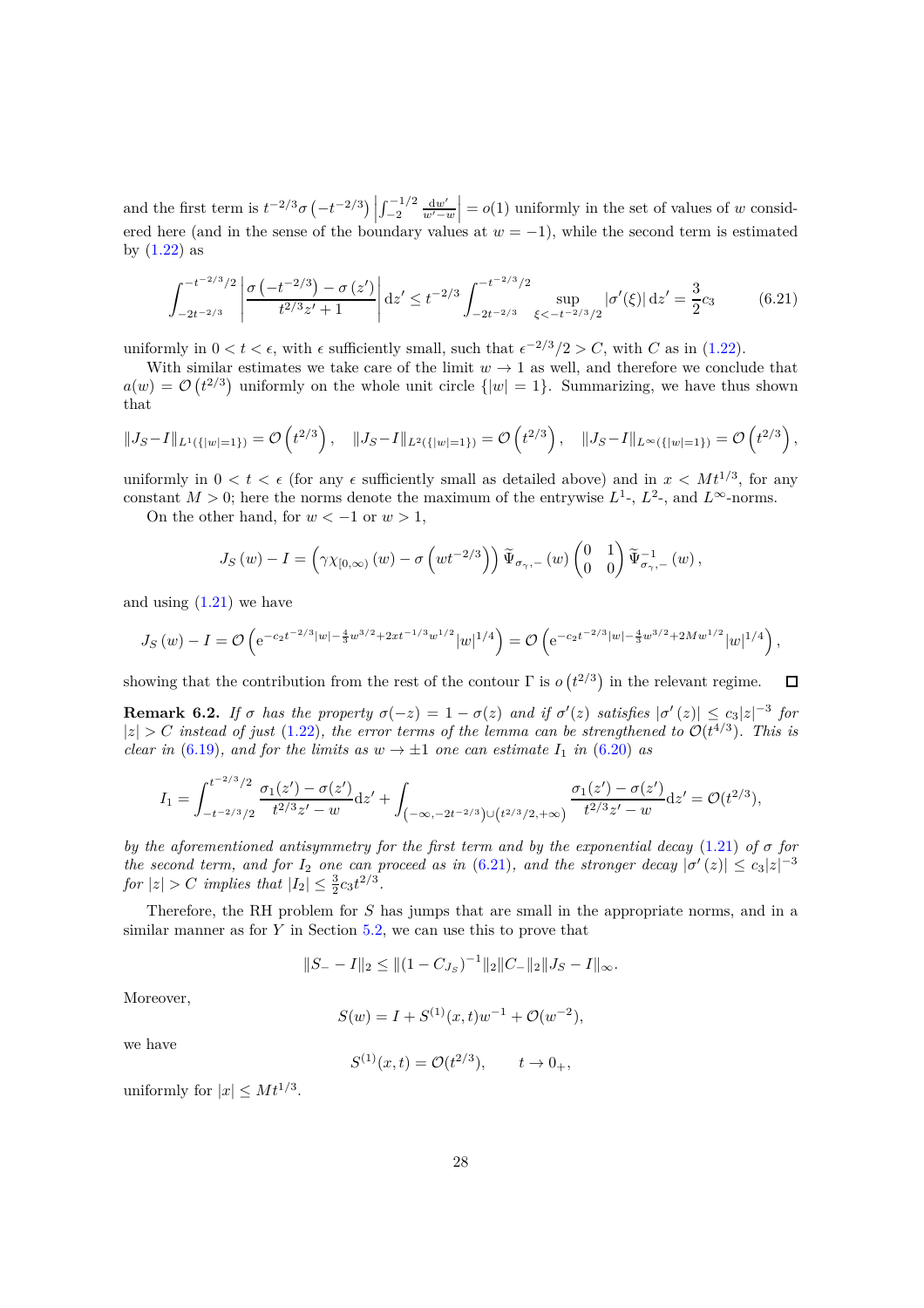### <span id="page-28-0"></span>**6.4** Asymptotics for  $u_{\sigma}$  and  $Q_{\sigma}$

The asymptotics for  $S^{(1)}(x,t)$  imply in particular, since  $\tilde{\Psi}_{\sigma}(w) = S(w)\tilde{\Psi}_{\sigma_{\gamma}}(w)$  for  $|w| > 1$  and by  $(6.4)$  that

$$
q_{\sigma}(x,t) = q_{\sigma_{\gamma}}(x,t) + \mathcal{O}(1),
$$
  
\n
$$
p_{\sigma}(x,t) = p_{\sigma_{\gamma}}(x,t) + \mathcal{O}(t^{1/3}) = \frac{x^2}{4t} - t^{-1/3} \int_{-xt^{-1/3}}^{+\infty} y_{\gamma}^2(v) dv + \mathcal{O}(t^{1/3})
$$

*,*

where we used [\(6.8\)](#page-24-2) on the last line. Integrating [\(5.2\)](#page-22-2) in  $x = x'$  between  $-\delta$  and  $x$  and using (5.2), we obtain

$$
\log Q_{\sigma}(x,t) = \log Q_{\sigma}(-\delta, t) - t^{-1/3} \int_{-\delta}^{x} \int_{-x't^{-1/3}}^{+\infty} y_{\gamma}^{2}(v) dv dx' + \mathcal{O}(t)
$$
  
=  $\log Q_{\sigma}(-\delta, t) - \int_{-xt^{-1/3}}^{\delta t^{-1/3}} \int_{-x't^{-1/3}}^{+\infty} y_{\gamma}^{2}(v) dv dx' + \mathcal{O}(t^{1/3})$   
=  $\log F_{\text{TW}}(-xt^{-1/3}; \gamma) + \mathcal{O}(t^{1/3}).$ 

This proves part *(ii)* of Theorem [1.14.](#page-8-0) Using [\(3.14\)](#page-17-3), [\(6.5\)](#page-23-1), [\(6.7\)](#page-24-3), and the fact that  $y_\gamma(-xt^{-1/3})$  is bounded for  $|x|t^{-1/3} \leq M$ , we also obtain

$$
u_{\sigma}(x,t) = \partial_x p_{\sigma}(x,t) = -p_{\sigma}^2(x,t) - 2q_{\sigma}(x,t) = \frac{x}{2t} - \frac{1}{t^{2/3}}y_{\gamma}^2(-xt^{-1/3}) + \mathcal{O}(1),
$$

which proves part *(ii)* of Theorem [1.8.](#page-6-1)

# <span id="page-28-1"></span>**7** Small time asymptotics when  $Mt^{1/3} \leq x \leq K$

In this section, we assume once more that  $\sigma$  satisfies Assumptions [1.1,](#page-2-0) and that there are constants  $c_1, c_2, c_3, C > 0$  such that [\(1.21\)](#page-6-2) and [\(1.22\)](#page-6-3) hold. In contrast with the discussion until this point, we now restrict to the case  $\gamma = 1$ ; let us note that  $\sigma_{KPZ}(r) = (1 + \exp(-r))^{-1}$  satisfies this assumption. We denote  $\sigma_1 = \chi_{(0, +\infty)}$ , in agreement with the notation  $\sigma_\gamma$  used before. For a sufficiently large positive constant *M*, we assume that  $x \geq Mt^{1/3}$ , and we also assume that *x* remains bounded, say  $x \leq K$  for an arbitrarily large *K*. Our objective in this section is again to derive small *t* asymptotics for  $\Psi_{\sigma}$ , this time uniform in  $Mt^{1/3} \leq x \leq K$ . It turns out that it will still be convenient to work in the variable  $w = t^{2/3}z$  introduced in Section [6.1.](#page-22-1) However, we need to construct a local parametrix near  $w = 0$ , different from that employed in the analysis of the previous section.

#### <span id="page-28-2"></span>**7.1 Model RH problem needed for the local parametrix**

For the construction of a local parametrix near  $w = 0$ , we will rely on the following model RH problem, depending on a parameter *ξ*.

As a side note, we mention that this RH problem is obtained by the formal substitution  $(x, t) \mapsto$  $(\xi, 0)$  in the RH problem for  $\Psi_{\sigma}$ .

### **RH problem for** Φ*<sup>σ</sup>*

(a)  $\Phi_{\sigma}$  is analytic in  $\mathbb{C} \setminus \mathbb{R}$ .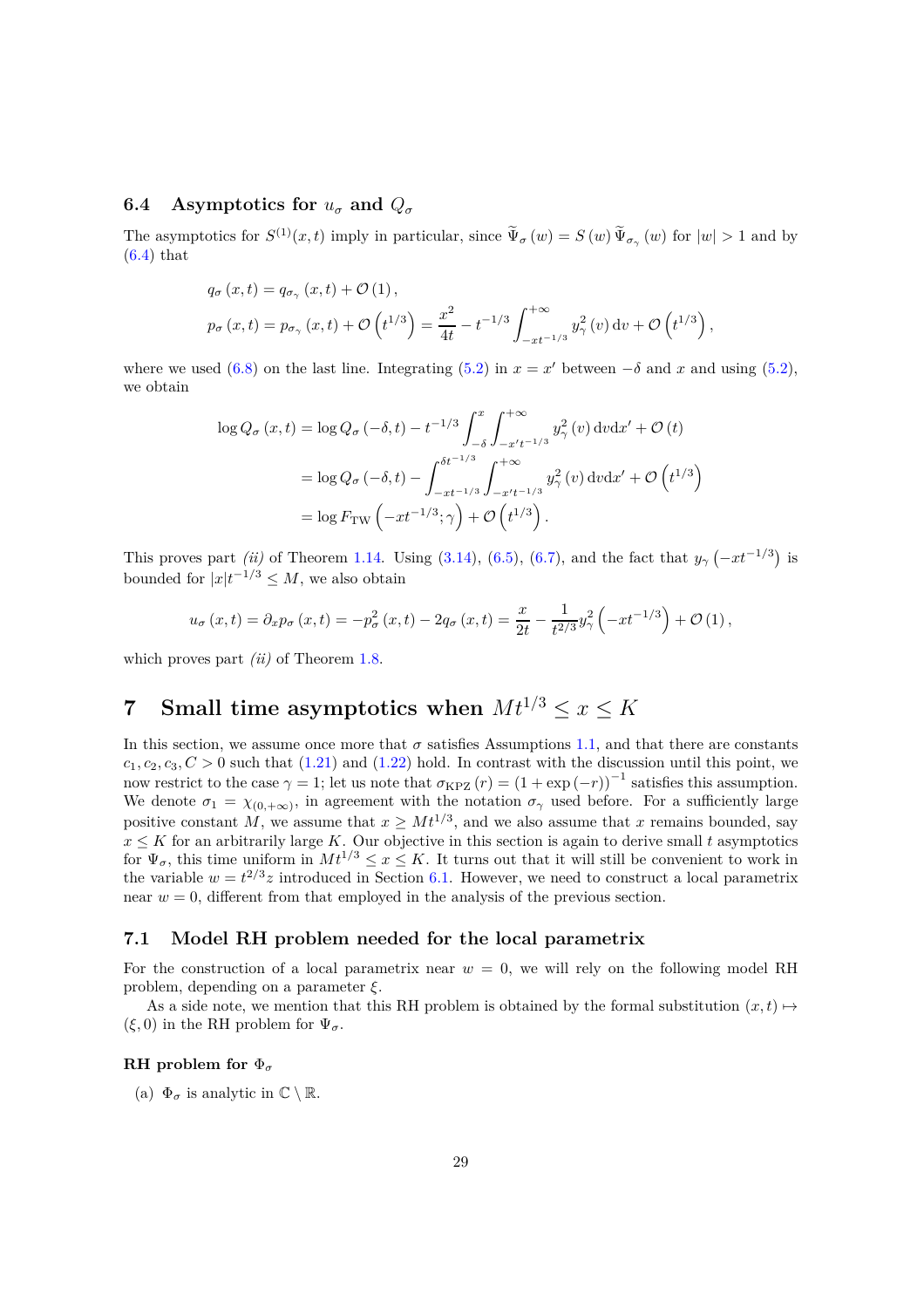(b)  $\Phi_{\sigma}$  has boundary values  $\Phi_{\sigma,\pm}$  which are  $L^2$  on any compact real set, and which are continuous on the real line except at the points  $r_1, \ldots, r_k$ , and they are related by

<span id="page-29-0"></span>
$$
\Phi_{\sigma,+}(z) = \Phi_{\sigma,-}(z) \begin{pmatrix} 1 & 1 - \sigma(z) \\ 0 & 1 \end{pmatrix}.
$$
\n(7.1)

(c) As  $z \to \infty$  there exist functions  $p^0_\sigma = p^0_\sigma(\xi), q^0_\sigma = q^0_\sigma(\xi)$  and  $r^0_\sigma = r^0_\sigma(\xi)$  such that  $\Phi_\sigma$  has the asymptotic behavior

$$
\Phi_{\sigma}(z) = \left(I + \frac{1}{z} \begin{pmatrix} q_{\sigma}^{0} & -\mathrm{i}r_{\sigma}^{0} \\ \mathrm{i}p_{\sigma}^{0} & -q_{\sigma}^{0} \end{pmatrix} + \mathcal{O}\left(\frac{1}{z^{2}}\right)\right) z^{\frac{1}{4}\sigma_{3}} A^{-1} e^{\xi z^{1/2}\sigma_{3}} \times \begin{cases} I, & |\arg z| < \pi - \delta, \\ \begin{pmatrix} 1 & 0 \\ \mp 1 & 1 \end{pmatrix}, & \pi - \delta < \pm \arg z < \pi, \end{cases} (7.2)
$$

for any  $0 < \delta < \pi/2$ ; here the principal branches of  $z^{\frac{1}{4}\sigma_3}$  and  $z^{1/2}$  are taken, analytic in  $\mathbb{C} \setminus (-\infty, 0]$  and positive for  $z > 0$ .

The proof that this RH problem admits a solution  $\Phi_{\sigma}$  for all  $\xi > 0$  is based on a *vanishing lemma*. It contains rather classical but technical arguments, and for that reason we defer it to Appendix [A.](#page-38-0) For now, we continue assuming that there exists a solution  $\Phi_{\sigma}$ , and we note that uniqueness of the solution then follows from standard arguments, completely similar to those used before for the uniqueness of  $\Psi_{\sigma}$ . Let us also mention a fact which will be useful below and which follows from standard RH theory: for any point  $\xi_0 > 0$  there exists an open disk in the complex plane centered at  $\xi_0$  such  $\Phi_\sigma(z;\xi)$  exists for all  $\xi$  in this disk and the asymptotic relation [\(7.2\)](#page-29-0) is uniform for  $\xi$  in this disk.

Let us note that when  $\sigma = \sigma_1 = \chi_{(0, +\infty)}$ , the RH problem for  $\Phi_{\sigma}$  is (a variant of) the Bessel model RH problem, and then we can construct the matrix  $\Phi_{\sigma_1}$  explicitly in terms of Bessel functions (see  $(7.6)$  below): let

<span id="page-29-1"></span>
$$
\Phi_{\text{Be}}(\eta) := \begin{pmatrix} 1 & \frac{3i}{8} \\ 0 & 1 \end{pmatrix} \begin{pmatrix} \sqrt{\pi \eta} \, I_1(\sqrt{\eta}) & -i\sqrt{\frac{\eta}{\pi}} \, K_1(\sqrt{\eta}) \\ -i\sqrt{\pi} \, I_0(\sqrt{\eta}) & \frac{1}{\sqrt{\pi}} \, K_0(\sqrt{\eta}) \end{pmatrix}, \quad \eta \in \mathbb{C} \setminus (-\infty, 0], \tag{7.3}
$$

with principal branches of the square roots, then it is well known that  $\Phi_{\text{Be}}$  satisfies the following RH problem (see e.g. [\[26\]](#page-41-12)).

### **RH** problem for  $\Phi_{\text{Be}}$

- (a)  $\Phi_{\text{Be}}$  is analytic in  $\mathbb{C} \setminus (-\infty, 0]$ .
- (b)  $\Phi_{\text{Be}}$  has continuous boundary values on  $(-\infty, 0)$ , and

<span id="page-29-2"></span>
$$
\Phi_{\text{Be},+} = \Phi_{\text{Be},-} \begin{pmatrix} 1 & 1 \\ 0 & 1 \end{pmatrix} . \tag{7.4}
$$

(c) As  $\eta \to \infty$ ,  $\Phi_{\text{Be}}$  has the asymptotic behavior

$$
\Phi_{\text{Be}}(\eta) = \left( I + \frac{1}{\eta} \begin{pmatrix} -\frac{9}{128} & -\frac{39i}{512} \\ -\frac{i}{8} & \frac{9}{128} \end{pmatrix} + \mathcal{O}\left(\frac{1}{\eta^2}\right) \right) \times \eta^{\sigma_3/4} A^{-1} e^{\eta^{1/2} \sigma_3} \times \begin{cases} I, & |\arg z| < \pi - \delta, \\ \begin{pmatrix} 1 & 0 \\ \mp 1 & 1 \end{pmatrix}, & \pi - \delta < \pm \arg z < \pi, \end{cases} (7.5)
$$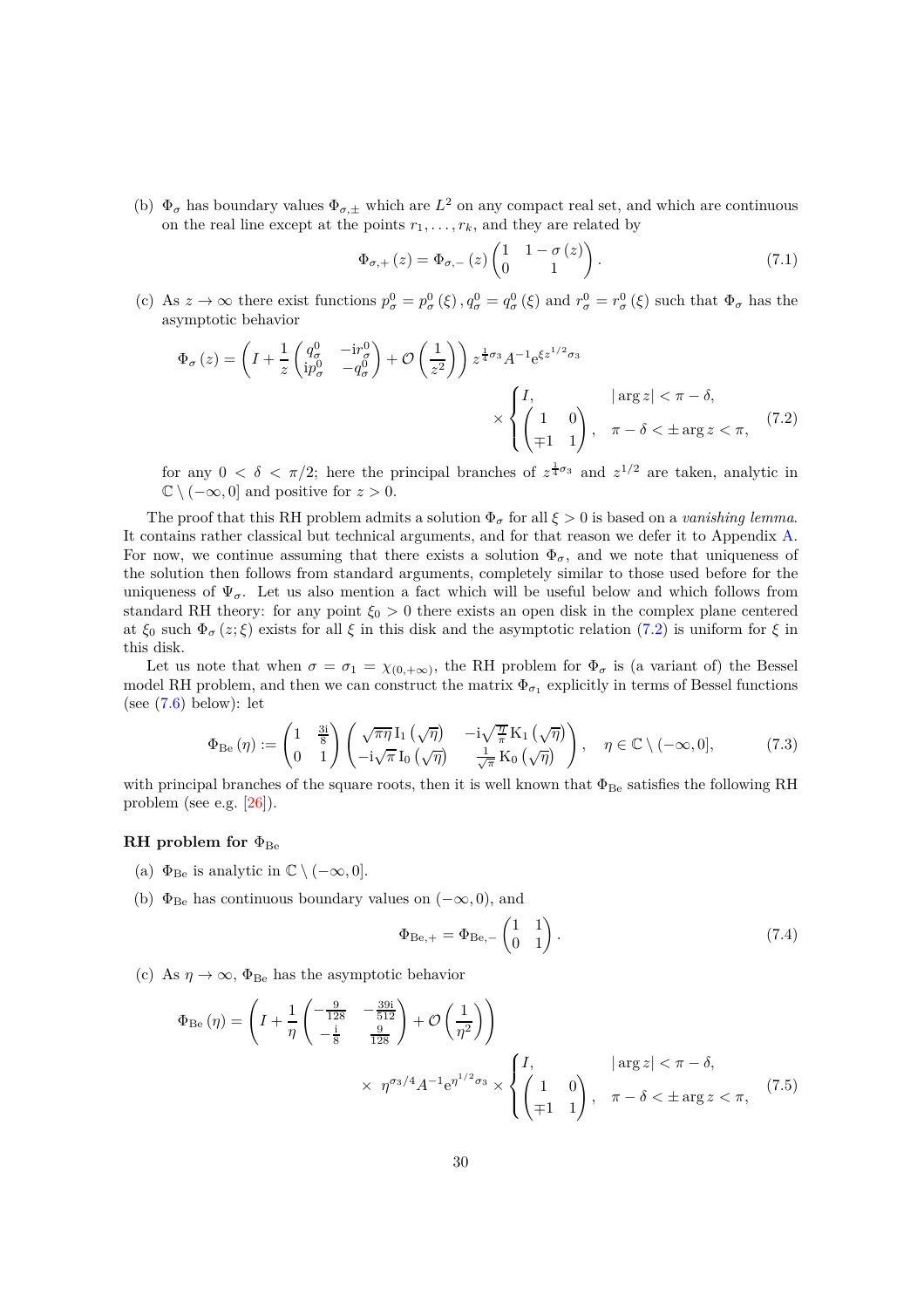for any  $0 < \delta < \pi/2$ ; here the principal branches of  $\eta^{\frac{1}{4}\sigma_3}$  and  $\eta^{1/2}$  are taken, analytic in  $\mathbb{C} \setminus (-\infty, 0]$  and positive for  $\eta > 0$ .

(d) As  $\eta \to 0$ , we have  $\Phi_{\text{Be}}(\eta) = \mathcal{O}(\log \eta)$ .

It is then straightforward to verify that for all  $\xi > 0$  we have

<span id="page-30-1"></span>
$$
\Phi_{\sigma_1}(z;\xi) = \xi^{-\frac{1}{2}\sigma_3} \Phi_{\text{Be}}(\xi^2 z) \,. \tag{7.6}
$$

### <span id="page-30-0"></span>**7.2 Small** *ξ* **asymptotics for the model RH problem**

For later use, we need to understand the behavior of  $\Phi_{\sigma}(z;\xi)$  as  $\xi \to 0$ . To this end we use an argument parallel to that employed in Section [6.](#page-22-0) More precisely, consider the variable  $\xi^2 z = \eta$  and set

<span id="page-30-2"></span>
$$
\Xi_{\sigma}(\eta) = \xi^{\frac{1}{2}\sigma_3} \Phi_{\sigma}(\xi^{-2}\eta), \qquad (7.7)
$$

which satisfies the following RH conditions, all of which are consequences of the corresponding conditions for  $\Phi_{\sigma}$ .

### **RH problem for** Ξ*<sup>σ</sup>*

- (a)  $\Xi_{\sigma}$  is analytic in  $\mathbb{C}\setminus\mathbb{R}$ .
- (b)  $\Xi_{\sigma}$  has boundary values  $\Xi_{\sigma,\pm}$  on R which are  $L^2$  on any compact real set, and which are continuous on the real line except at the points  $\xi^2 r_1, \ldots, \xi^2 r_k$ , and they are related by

$$
\Xi_{\sigma,+}(\eta) = \Xi_{\sigma,-}(z) \begin{pmatrix} 1 & 1 - \sigma \left( \xi^{-2} \eta \right) \\ 0 & 1 \end{pmatrix}.
$$
 (7.8)

(c) As  $z \to \infty$  there exist functions  $p^0_\sigma = p^0_\sigma(\xi), q^0_\sigma = q^0_\sigma(\xi)$  and  $r^0_\sigma = r^0_\sigma(\xi)$  such that  $\Phi_\sigma$  has the asymptotic behavior

$$
\Xi_{\sigma}(\eta) = \left( I + \frac{1}{\eta} \begin{pmatrix} \xi^2 q_{\sigma}^0 & -i\xi^3 r_{\sigma}^0 \\ i\xi p_{\sigma}^0 & -\xi^2 q_{\sigma}^0 \end{pmatrix} + \mathcal{O}\left(\frac{1}{\eta^2}\right) \right) \times \eta^{\frac{1}{4}\sigma_3} A^{-1} e^{\eta^{1/2} \sigma_3} \times \begin{cases} I, & |\arg \eta| < \pi - \delta, \\ \begin{pmatrix} 1 & 0 \\ \mp 1 & 1 \end{pmatrix}, & \pi - \delta < \pm \arg \eta < \pi, \end{cases}
$$

for any  $0 < \delta < \pi/2$ ; here the principal branches of  $\eta^{\frac{1}{4}\sigma_3}$  and  $\eta^{1/2}$  are taken, analytic in  $\mathbb{C} \setminus (-\infty, 0]$  and positive for  $\eta > 0$ .

The fact that  $\sigma(\xi^{-2}\eta) \to \sigma_1(\eta) = \chi_{(0, +\infty)}(\eta)$  as  $\xi \to 0_+$ , uniformly away from  $\xi = 0$ , suggests, as in Section [6,](#page-22-0) to approximate  $\Xi_{\sigma}(\eta)$  by

$$
\Xi_{\sigma_{1}}\left( \eta\right) =\Phi_{\mathrm{Be}}\left( \eta\right)
$$

for, say,  $|\eta| > 1$ ;  $\Phi_{\text{Be}}$  is the Bessel parametrix in [\(7.3\)](#page-29-1). For  $|\eta| < 1$  we consider, in analogy with [\(6.9\)](#page-24-4), the following local parametrix,

$$
L(\eta) = \Phi_{\text{Be}}(\eta) \begin{pmatrix} 1 & b(\eta) \\ 0 & 1 \end{pmatrix}
$$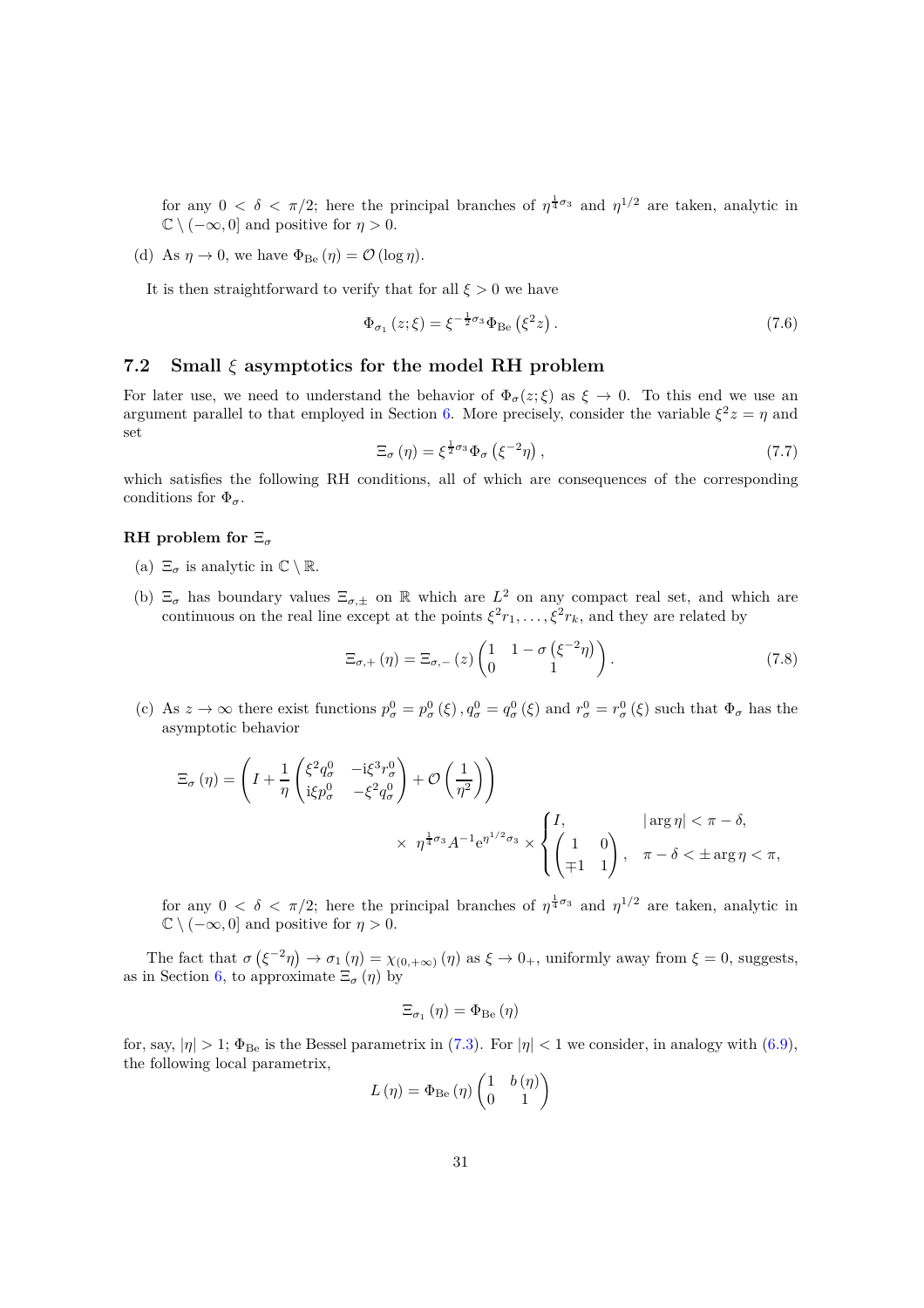with

<span id="page-31-0"></span>
$$
b(\eta) = \frac{1}{2\pi i} \left( \int_{-\infty}^{0} \frac{-\sigma \left( \eta' \xi^{-2} \right)}{\eta' - \eta} d\eta' + \int_{0}^{+\infty} \frac{1 - \sigma \left( \eta' \xi^{-2} \right)}{\eta' - \eta} d\eta' \right). \tag{7.9}
$$

Then we define

<span id="page-31-1"></span>
$$
W(\eta) = \begin{cases} \Xi_{\sigma}(\eta) \, \Phi_{\text{Be}}^{-1}(\eta), \text{ if } |\eta| > 1 \text{ and } \eta \in \mathbb{C} \setminus \mathbb{R}, \\ \Xi_{\sigma}(\eta) \, L^{-1}(\eta), \text{ if } |\eta| < 1. \end{cases}
$$
\n
$$
(7.10)
$$

Then *W* solves the following RH problem. The proof is parallel to the proof of the RH conditions for *S* in Section [6,](#page-22-0) and we omit it.

#### **RH problem for** *W*

- (a) *W* is analytic in  $\mathbb{C}\setminus\Gamma$ , where  $\Gamma$  is the oriented contour in the complex plane given by the union of  $\mathbb{R} \cap \{|\eta| > 1\}$  and  $\{|\eta| = 1\}$ , the latter oriented counter-clockwise. See Figure [2.](#page-25-0)
- (b) *W* has boundary values *W*<sup>±</sup> which are continuous on Γ; according to the chosen orientation of  $\{|\eta| = 1\}$ ,  $W_+$  corresponds to the boundary value in  $|\eta| < 1$ , and  $W_-$  to that in  $|\eta| > 1$ . Moreover, the boundary values are related by

$$
W_{+}(\eta) = W_{-}(\eta) J_W(\eta) ,
$$

with

$$
J_W(\eta) = \begin{cases} \Phi_{\text{Be}}(\eta) L^{-1}(\eta), & \text{if } |\eta| = 1, \\ \Phi_{\text{Be},-}(\eta) \begin{pmatrix} 1 & \chi_{[0,\infty)}(\eta) - \sigma(\eta \xi^{-2}) \\ 0 & 1 \end{pmatrix} \Phi_{\text{Be},-}^{-1}(\eta), & \text{if } \eta < -1 \text{ or } \eta > 1. \end{cases}
$$

(c) As  $\eta \to \infty$ , *W* has the asymptotic behavior, uniformly in  $\eta$ ,

$$
W(\eta) = I + \mathcal{O}(\eta^{-1}). \tag{7.11}
$$

We now show that the jump matrix  $J_W$  is small in the relevant regime, provided that  $\sigma$  satisfies, in addition to Assumptions [1.1,](#page-2-0) the decay conditions conditions  $(1.21)$  and  $(1.22)$ . The following lemma is the analogue of Lemma [6.1.](#page-26-0)

**Lemma 7.1.** *There exists*  $\epsilon > 0$  *such that the following estimates hold true uniformly in*  $0 < \xi < \epsilon$ ;

$$
||J_W - I||_1 = \mathcal{O}(\xi^2), \quad ||J_W - I||_2 = \mathcal{O}(\xi^2), \quad ||J_W - I||_{\infty} = \mathcal{O}(\xi^2),
$$

*where*  $\|\cdot\|_1$ ,  $\|\cdot\|_2$ , and  $\|\cdot\|_{\infty}$  denote the maximum of the entrywise  $L^1(\Gamma)$ -,  $L^2(\Gamma)$ -, and  $L^{\infty}(\Gamma)$ -norms, *respectively.*

*Proof.* On the unit circle  $|\eta| = 1$  we have

$$
J_W\left(\eta\right) - I = b\left(\eta\right)\Phi_{\text{Be}}\left(\eta\right)\begin{pmatrix} 0 & 1 \\ 0 & 0 \end{pmatrix}\Phi_{\text{Be}}^{-1}\left(\eta\right).
$$

Since  $\Phi_{\text{Be}}(\eta) = \mathcal{O}(1)$  on the unit circle  $|\eta| = 1$ , we have

$$
J_W(\eta) - I = b(\eta) \mathcal{O}(1).
$$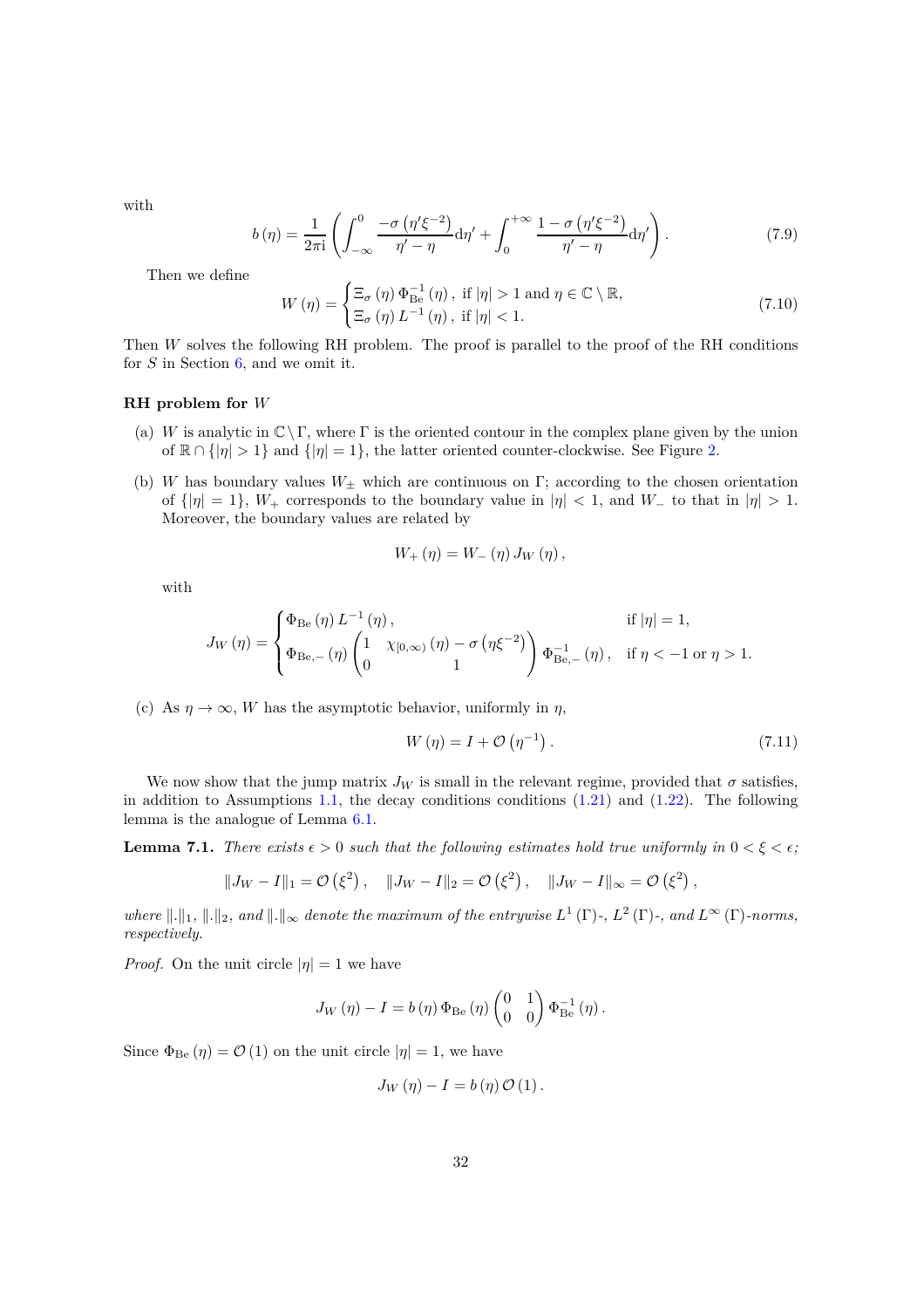Then we rewrite *b* by the change of variable  $z' = \eta' \xi^{-2}$  in [\(7.9\)](#page-31-0), to obtain

$$
|b(\eta)| \leq \frac{\xi^2}{2\pi} \int_{\mathbb{R}} \frac{|\sigma_{\gamma}(z') - \sigma(z')|}{|\xi^2 z' - \eta|} dz' \leq \xi^2 \frac{c_1}{|\text{Im}\,\eta|} \int_{\mathbb{R}} e^{-c_2|z'|} dz' = \frac{2c_1}{c_2\delta} \xi^2
$$

assuming  $|\text{Im }\eta| \ge \delta$  and using [\(1.21\)](#page-6-2). This proves that  $b(\eta) = \mathcal{O}(\xi^2)$  uniformly in  $|\eta| = 1$ ,  $|\text{Im }\eta| \ge$  $\delta > 0$ . However, we can take the limit  $\eta \to \pm 1$ , repeating for  $b(\eta)$  the argument explained after  $(6.19)$  for the analogous singular integral  $a(w)$ ; as above, we use at this point the condition  $(1.22)$ . We conclude therefore that  $b(\eta) = \mathcal{O}(\xi^2)$  uniformly on the whole unit circle  $\{|\eta| = 1\}$ . This implies

$$
||J_W - I||_{L^1({|w|=1})} = \mathcal{O}(\xi^2), \quad ||J_W - I||_{L^2({|w|=1})} = \mathcal{O}(\xi^2), \quad ||J_W - I||_{L^\infty({|w|=1})} = \mathcal{O}(\xi^2),
$$

where the norms are the maxima over the matrix entries of the  $L^1$ -,  $L^2$ -, and  $L^{\infty}$ -norms.

On the other hand, for  $\eta < -1$  and for  $\eta > 1$ ,

$$
J_W(\eta) - I = (\chi_{[0,\infty)}(\eta) - \sigma(\eta \xi^{-2})) \Phi_{\text{Be},-}(\eta) \begin{pmatrix} 0 & 1 \\ 0 & 0 \end{pmatrix} \Phi_{\text{Be},-}^{-1}(\eta)
$$

and using  $(7.5)$  and  $(1.21)$  we have

$$
J_W - I = \mathcal{O}\left(e^{-c_2\xi^{-2}|\eta| + \eta^{1/2}}|\eta|^{1/4}\right)
$$

showing that the contribution from the rest of the contour  $\Gamma$  is  $o(\xi^2)$  as  $\xi \to 0_+$ .

Similarly as in the previous sections for *Y* and *S*, writing  $W(\eta) = I + W^{(1)}(\xi)\eta^{-1} + \mathcal{O}(\eta^{-2})$  as  $\eta \to \infty$ , we have as a consequence of the previous lemma that

$$
W^{(1)}(\xi) = \mathcal{O}(\xi^2), \qquad \xi \to \infty.
$$

Moreover, we can explicitly compute the sub-leading asymptotic term in the asymptotic expansion for  $W^{(1)}$  as  $\xi \to 0$ . For  $|\eta| = 1$  we have  $J_W(\eta) = I + \xi^2 J_W^{(1)}(\eta) + \mathcal{O}(\xi^4)$ , where

$$
J_W^{(1)}(\eta) = \frac{I_\sigma}{2\pi i\eta} \Phi_{\text{Be}}(\eta) \begin{pmatrix} 0 & 1 \\ 0 & 0 \end{pmatrix} \Phi_{\text{Be}}^{-1}(\eta), \qquad I_\sigma := \int_{\mathbb{R}} \left(\sigma_1(r) - \sigma(r)\right) dr.
$$

On the other parts of the jump contour we have

$$
J_W(\eta) = I + \mathcal{O}(\xi^4).
$$

Using similar arguments as the ones for *Y* in Section [5.2,](#page-21-0) we can show that

$$
W(\eta) = I + W_1(\eta)\xi^2 + \mathcal{O}(\xi^4/(|\eta|+1)),\tag{7.12}
$$

*.*

uniformly in  $\eta \in \mathbb{C} \setminus \Gamma$  as  $\xi \to \infty$ , with (substitute the above in the jump relation  $W_+ = W_- J_W$ )

$$
W_{1,+} = W_{1,-} + J_W^{(1)},
$$

which implies the identity

$$
W_1(\eta) = \frac{1}{2\pi i} \oint_{|\eta'|=1} \frac{J_W^{(1)}(\eta')}{\eta'-\eta} d\eta'
$$

In particular, when  $|\eta| > 1$ , a residue computation  $(J_W^{(1)}(\eta))$  is a meromorphic function of  $\eta \in \mathbb{C}$  with a simple pole at  $\eta = 0$  only) gives

$$
W_1(\eta) = -\frac{I_\sigma}{2\pi i\eta} \Phi_{\text{Be}}(0) \begin{pmatrix} 0 & 1\\ 0 & 0 \end{pmatrix} \Phi_{\text{Be}}^{-1}(0) = \frac{I_\sigma}{\eta} \begin{pmatrix} -\frac{3}{16} & \frac{9i}{128} \\ \frac{i}{2} & \frac{3}{16} \end{pmatrix} . \tag{7.13}
$$

 $\Box$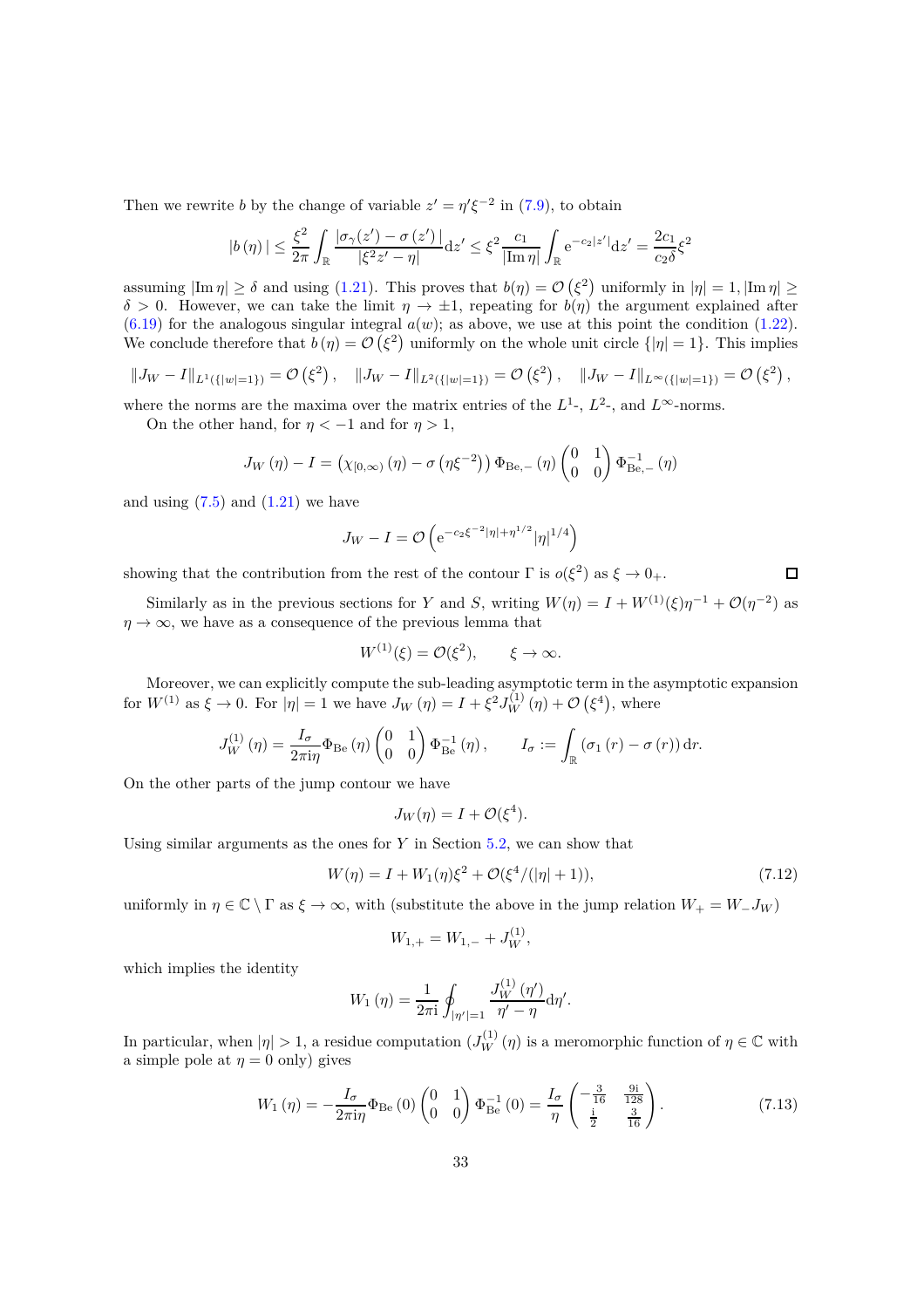Summarizing,

<span id="page-33-1"></span>
$$
W(\eta) = I + \frac{I_{\sigma} \xi^2}{\eta} \begin{pmatrix} -\frac{3}{16} & \frac{9i}{128} \\ \frac{i}{2} & \frac{3}{16} \end{pmatrix} + \mathcal{O}(\xi^4/\eta) \tag{7.14}
$$

uniformly in in  $|\eta| > 1$ ,  $\xi \in (0, \epsilon]$  for all  $\epsilon > 0$ . Using  $\Xi_{\sigma}(\eta) = W(\eta) \Phi_{\text{Be}}(\eta)$  for  $|\eta| > 1$ , we obtain from the  $\eta \rightarrow \infty$  expansion that

<span id="page-33-2"></span>
$$
q_{\sigma}^{0}(\xi) = -\frac{9}{128\xi^{2}} - \frac{3I_{\sigma}}{16} + \mathcal{O}(\xi^{2}), \qquad p_{\sigma}^{0}(\xi) = -\frac{1}{8\xi} + \frac{I_{\sigma}\xi}{2} + \mathcal{O}(\xi^{3}), \qquad \xi \to 0,
$$
 (7.15)

such that

<span id="page-33-3"></span>
$$
v_{\sigma}(\xi) := -p_{\sigma}^{0}(\xi)^{2} - 2q_{\sigma}^{0}(\xi) = \frac{1}{8\xi^{2}} + \frac{I_{\sigma}}{2} + \mathcal{O}(\xi^{2}), \qquad \xi \to 0,
$$
\n(7.16)

which proves  $(1.27)$  in Theorem [1.12.](#page-7-0)

# <span id="page-33-0"></span>**7.3** Asymptotics for  $\Psi_{\sigma}$

Let us now come back to the main goal of this section, which is to establish asymptotics for the matrix  $\widetilde{\Psi}_{\sigma}(w)$ , introduced in [\(6.2\)](#page-22-3), in the regime  $Mt^{1/3} \leq x \leq K$ . To this end we shall now define suitable global and local parametrices for  $\tilde{\Psi}_{\sigma}(w)$ , which are different from those considered in the previous section.

We define the global parametrix  $U(w)$  by

$$
U(w) = w^{\sigma_3/4} A^{-1} e^{-\frac{2}{3}w^{3/2} + xt^{-1/3}w^{1/2}} \sigma_3.
$$

This function has the jump matrix  $\begin{pmatrix} 1 & 1 \\ 0 & 1 \end{pmatrix}$  on  $(-\infty, 0)$ , so it satisfies approximately the same RH conditions as  $\tilde{\Psi}_{\sigma}$  for *w* not too close to 0, and it will turn out to be a good approximation for  $\tilde{\Psi}_{\sigma}$ for *w* away from 0.

For  $w$  close to 0, we need to construct a local parametrix  $V$ , which satisfies the same jump conditions as  $\widetilde{\Psi}_{\sigma}$  and which matches with the global parametrix *U* on a circle of, say, radius 1 around the origin. To this end, we define  $V(w)$  for  $|w| < 1$  as

$$
V(w) = t^{\frac{1}{6}\sigma_3} \Phi_\sigma \left( t^{-2/3} w; x - \frac{2}{3} w t^{1/3} \right). \tag{7.17}
$$

We note here that for  $\Phi_{\sigma}(\eta;\xi)$  to be defined, we must have that  $\xi = x - \frac{2}{3}wt^{1/3}$  lies sufficiently close to the real axis  $\xi > 0$ ; to this end we recall that we are assuming  $t \to 0$  and  $Mt^{1/3} \le x \le K$ . We now define

$$
R(w) = \begin{cases} (xt^{-1/3})^{\sigma_3/2} \tilde{\Psi}_{\sigma}(w) U^{-1}(w) (xt^{-1/3})^{-\sigma_3/2} & \text{for } |w| > 1, \\ (xt^{-1/3})^{\sigma_3/2} \tilde{\Psi}_{\sigma}(w) V^{-1}(w) (xt^{-1/3})^{-\sigma_3/2} & \text{for } |w| < 1. \end{cases}
$$
(7.18)

We will now show that *R* solves the following RH problem.

### **RH problem for** *R*

(a) *R* is analytic in  $\mathbb{C} \setminus \Gamma$ , where  $\Gamma$  is the oriented contour in the complex plane given by the union of  $\mathbb{R} \cap \{|w| > 1\}$ , oriented from left to right, and the unit circle, oriented counter-clockwise. See Figure [2.](#page-25-0)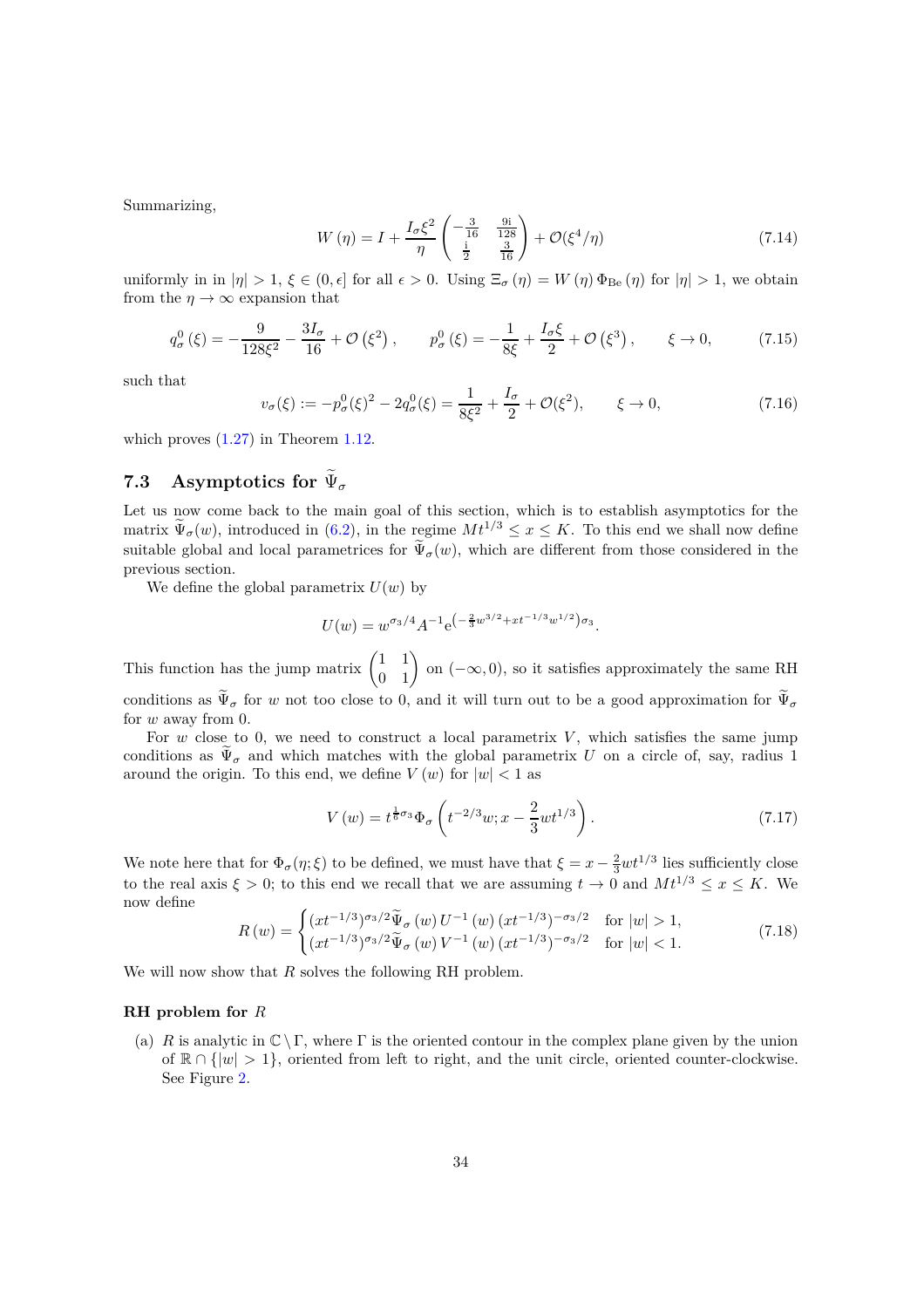(b) *R* has boundary values  $R_{\pm}$  which are continuous on Γ; according to the chosen orientation of  $\{|w| = 1\}$ ,  $R_+$  corresponds to the boundary value in  $|w| < 1$ , and  $R_-$  to that in  $|w| > 1$ . Moreover, the boundary values are related by

$$
R_{+}(w) = R_{-}(w) J_{R}(w), \qquad (7.19)
$$

with

$$
J_R(w) = \begin{cases} (xt^{-1/3})^{\sigma_3/2} U(w) V^{-1}(w) (xt^{-1/3})^{-\sigma_3/2}, & \text{if } |w| = 1, \\ (xt^{-1/3})^{\sigma_3/2} U_{-}(w) \begin{pmatrix} 1 & \chi_{[0,\infty)}(w) - \sigma(wt^{-2/3}) \\ 0 & 1 \end{pmatrix} & \text{if } w < -1 \text{ or } w > 1. \end{cases}
$$
(7.20)

(c) For  $|\arg w| < \pi$ , we have uniformly

$$
R(w) = I + \mathcal{O}(w^{-1}) \text{ as } w \to \infty.
$$

Condition (a) above follows from the fact that, by definition,  $R$  is an analytic function of  $w$  away from  $\mathbb{R} \cup \{|w|=1\}$ ; it is also easily checked that *V* and  $\widetilde{\Psi}_{\sigma}$  have the same jump on  $\mathbb{R}$ , and so *R* extends analytically across  $w \in (-1, 1)$  (with an argument similar to the one used for *S* to show that the points  $w = t^{2/3} r_j$  and  $w = 0$  are removable singularities). To prove (b), note that the continuity of  $R_{\pm}$  on  $\Gamma$  follows from the analogous condition for  $\Psi_{\sigma}$ , since the points  $t^{2/3}r_1, \ldots, t^{2/3}r_k$  will be inside the disk  $|w| < 1$  as soon as t is small enough; the jump relation follows from the computations

$$
R_{+}(w) = (xt^{-1/3})^{\sigma_{3}/2} \widetilde{\Psi}_{\sigma}(w) V^{-1}(w) (xt^{-1/3})^{-\sigma_{3}/2}
$$
  
=  $(xt^{-1/3})^{\sigma_{3}/2} \widetilde{\Psi}_{\sigma}(w) U^{-1}(w) U(w) V^{-1}(w) (xt^{-1/3})^{-\sigma_{3}/2}$   
=  $R_{-}(w) (xt^{-1/3})^{\sigma_{3}/2} U(w) V^{-1}(w) (xt^{-1/3})^{-\sigma_{3}/2}$ 

for  $|w|=1$ , and

$$
R_{+}(w) = (xt^{-1/3})^{\sigma_{3}/2} \widetilde{\Psi}_{\sigma,+}(w) U_{+}^{-1}(w) (xt^{-1/3})^{-\sigma_{3}/2}
$$
  
\n
$$
= (xt^{-1/3})^{\sigma_{3}/2} \widetilde{\Psi}_{\sigma,-}(w) \begin{pmatrix} 1 & \chi_{[0,\infty)}(w) - \sigma (wt^{-2/3}) \\ 0 & 1 \end{pmatrix} U_{-}^{-1}(w) (xt^{-1/3})^{-\sigma_{3}/2}
$$
  
\n
$$
= R_{-}(w) (xt^{-1/3})^{\sigma_{3}/2} U_{-}(w) \begin{pmatrix} 1 & \chi_{[0,\infty)}(w) - \sigma (wt^{-2/3}) \\ 0 & 1 \end{pmatrix} U_{-}^{-1}(w) (xt^{-1/3})^{-\sigma_{3}/2}
$$

for  $w < -1$  and  $w > 1$ .

Finally, condition (c) follows from the analogous condition in the RH problem for  $\tilde{\Psi}_{\sigma}$ .

<span id="page-34-0"></span>**Lemma 7.2.** *As*  $t \to 0$  *we have, uniformly for*  $Mt^{1/3} \leq x \leq K$  *with*  $M > 0$  *large enough, for any*  $K > 0$ ,

$$
||J_R - I||_1 = \mathcal{O}\left(x^{-2}t^{2/3}\right), \quad ||J_R - I||_2 = \mathcal{O}\left(x^{-2}t^{2/3}\right), \quad ||J_R - I||_{\infty} = \mathcal{O}\left(x^{-2}t^{2/3}\right),
$$

*where*  $\|\cdot\|_1$ ,  $\|\cdot\|_2$ , and  $\|\cdot\|_{\infty}$  denote the maximum of the entrywise  $L^1(\Gamma)$ -,  $L^2(\Gamma)$ -, and  $L^{\infty}(\Gamma)$ -norms. *Proof.* Let us first look at the jump matrix for  $w < -1$  and  $w > 1$ . We have

$$
J_R(w) - I = \left(\chi_{[0,\infty)}(w) - \sigma\left(wt^{-2/3}\right)\right) (xt^{-1/3})^{\sigma_3/2} U_{-}(w) \begin{pmatrix} 0 & 1 \\ 0 & 0 \end{pmatrix} U_{-}^{-1}(w) (xt^{-1/3})^{-\sigma_3/2}
$$
  
=  $e^{-c_2t^{-2/3}|w| - \frac{4}{3}w_{-}^{3/2} + 2xt^{-1/3}w_{-}^{1/2} \mathcal{O}\left(xt^{-1/3}w^{1/4}\right) = \mathcal{O}\left(e^{-\left(c_2 - 2Kt^{1/3}\right)t^{-2/3}|w|}xt^{-1/3}w^{1/4}\right).$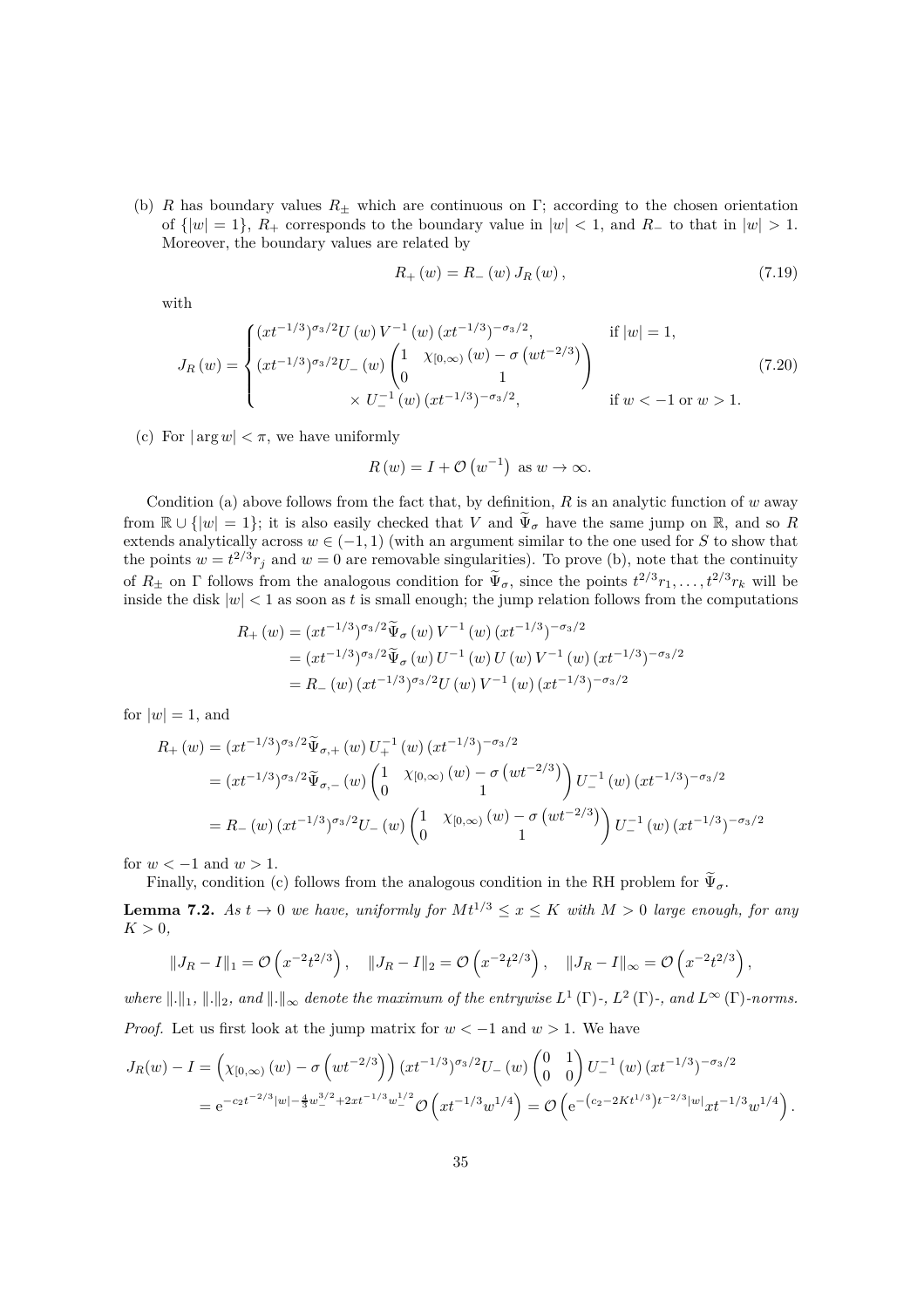This implies that the contributions to the  $L^1$ -,  $L^2$ -, and  $L^{\infty}$ -norms from this part of  $\Gamma$  are of exponentially small order as  $t \to 0$ .

Next, we look at the jump for *R* on the circle  $|w| = 1$ . Here, we need to distinguish two cases: first,  $\delta \leq x \leq K$  for some arbitrarily small  $\delta > 0$ , and secondly  $Mt^{1/3} \leq x \leq \delta$ . In the first case,  $\xi = x - \frac{2}{3}wt^{1/3}$  tends to  $x \ge \delta$  as  $t \to 0_+$ , such that we can use condition (c), see [\(7.2\)](#page-29-0), in the RH problem for  $\Phi_{\sigma}$  (which holds uniformly for  $\xi$  in a small neighborhood of *x*, by standard RH theory) to obtain

$$
J_R(w) = (xt^{-1/3})^{\sigma_3/2} U(w) V^{-1}(w) (xt^{-1/3})^{-\sigma_3/2}
$$
  
=  $(xt^{-1/3})^{\sigma_3/2} w^{\sigma_3/4} A^{-1} e^{-\frac{2}{3}w^{3/2} + xt^{-1/3}w^{1/2}} \sigma_3 \Phi_{\sigma}^{-1} (t^{-2/3}w; \xi) t^{-\frac{1}{6}\sigma_3} (xt^{-1/3})^{-\sigma_3/2}$   
=  $x^{\sigma_3/2} \left(I - \frac{t^{2/3}}{w} \begin{pmatrix} q^0_{\sigma}(\xi) & -ir^0_{\sigma}(\xi) \\ ip^0_{\sigma}(\xi) & -q^0_{\sigma}(\xi) \end{pmatrix} + \mathcal{O} \begin{pmatrix} t^{4/3} \\ t^{4/3} \end{pmatrix} \right) x^{-\sigma_3/2}$  (7.21)

as  $t \to 0$ . The corresponding result for the  $L^1$ ,  $L^2$ -, and  $L^\infty$ - norms now follows easily.

In the case  $Mt^{1/3} \le x \le \delta$ ,  $\xi = x - \frac{2}{3}wt^{1/3}$  tends to 0 as  $t \to 0$  and we are not allowed to use [\(7.2\)](#page-29-0) because these asymptotics are not valid uniformly as  $\xi \to 0$ . Instead, we now use the small  $\xi$ asymptotics for  $\Phi_{\sigma}(z;\xi)$ . By [\(7.7\)](#page-30-2) and [\(7.10\)](#page-31-1), we have

$$
\Phi_{\sigma}(t^{-2/3}w;\xi) = \xi^{-\sigma_3/2}W(\xi^2 t^{-2/3}w)\Phi_{\text{Be}}(\xi^2 t^{-2/3}w), \qquad |\xi^2 t^{-2/3}w| > 1,
$$

and moreover, from [\(7.14\)](#page-33-1) we know that

<span id="page-35-0"></span>
$$
W(\eta) = I + \frac{\xi^2 I_{\sigma}}{\eta} \begin{pmatrix} -\frac{3}{16} & \frac{9i}{128} \\ \frac{i}{2} & \frac{3}{16} \end{pmatrix} + \mathcal{O}(\xi^4/\eta),
$$

as  $\xi \to 0$ , uniformly for  $\eta$  sufficiently large. We now observe that for  $|w| = 1$ ,  $x > Mt^{1/3}$ , and *t* sufficiently small,  $|\xi^2 t^{-2/3} w| > M/2$ , hence we can use the asymptotics [\(7.5\)](#page-29-2) and obtain

$$
\Phi_{\sigma}(t^{-2/3}w;\xi) = \xi^{-\sigma_3/2} \left( I + \frac{t^{2/3} I_{\sigma}}{w} \left( -\frac{3}{16} - \frac{9i}{128} \right) + \mathcal{O}(t^{4/3}) \right) \times \left( I + \frac{\xi^{-2} t^{2/3}}{w} \left( -\frac{9}{128} - \frac{39i}{512} \right) + \mathcal{O}(\xi^{-4} t^{4/3}) \right) \xi^{\sigma_3/2} t^{-\sigma_3/6} w^{\sigma_3/4} A^{-1} e^{\xi t^{-1/3} w^{1/2} \sigma_3},
$$

as  $t \to 0$ , uniformly in  $Mt^{1/3} \leq x \leq \delta$ . We obtain

$$
J_R(w) = (xt^{-1/3})^{\sigma_3/2} U(w) V^{-1}(w) (xt^{-1/3})^{-\sigma_3/2}
$$
  
=  $(xt^{-1/3})^{\sigma_3/2} w^{\sigma_3/4} A^{-1} e^{-\frac{2}{3}w^{3/2} + xt^{-1/3}w^{1/2}} \sigma_3 \Phi_{\sigma}^{-1} (t^{-2/3}w; \xi) x^{-\sigma_3/2}$   
=  $I - \frac{\xi^{-2} t^{2/3}}{w} \left( -\frac{\frac{9}{3}}{\frac{128}{8}} - \frac{\frac{391}{512} \xi}{\frac{9}{128}} \right) - \frac{t^{2/3} I_{\sigma}}{w} \left( -\frac{\frac{3}{3}}{\frac{1}{2} \frac{\xi}{x}} - \frac{\frac{91}{312} \xi}{\frac{16}{8}} \right) + \mathcal{O}(x^{-4} t^{4/3}).$  (7.22)

We have proven that the contribution of the circle  $|w| = 1$  to the norm of  $J_R - I$  is also of order  $\mathcal{O}(x^{-2}t^{2/3})$ , and this completes the proof.  $\mathcal{O}(x^{-2}t^{2/3})$ , and this completes the proof.

Similarly as before for *Y* and for *S*, we obtain the following result for *R* (which can be proven using the arguments from Section [5.2\)](#page-21-0): we have  $R(w) = I + R^{(1)}(x, t)w^{-1} + \mathcal{O}(w^{-2})$  as  $w \to \infty$ , with

<span id="page-35-1"></span>
$$
R^{(1)} = \frac{1}{2\pi i} \int_{\Gamma} (J_R(w) - I) \, dw.
$$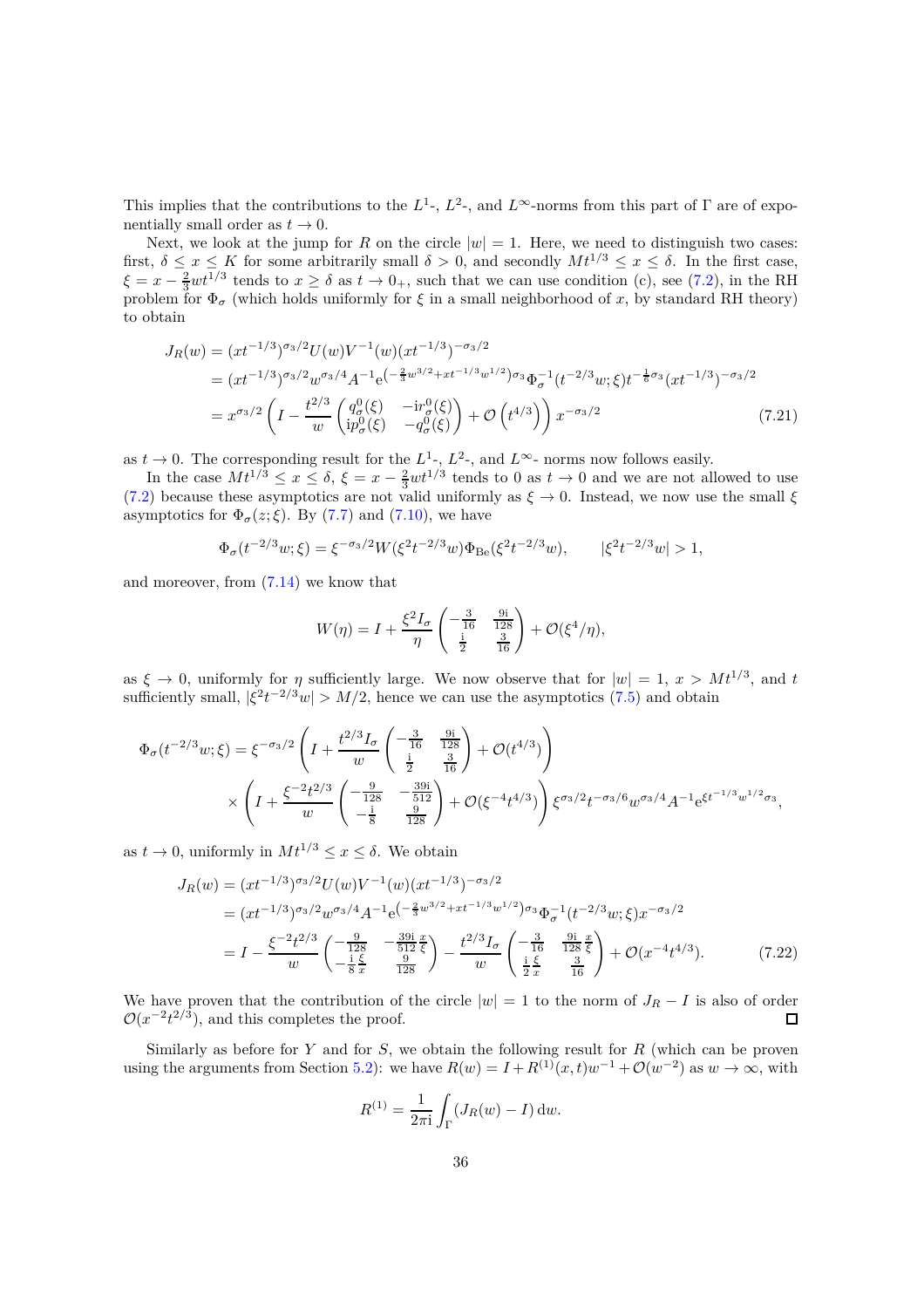A closer inspection of the proof of Lemma [7.2](#page-34-0) shows that the contribution to this integral of <sup>R</sup>\[−1*,* 1] is exponentially small in *t* as  $t \to 0$ , such that the main contribution comes from the circle  $|w| = 1$ . By  $(7.21)$ , we obtain

$$
R^{(1)}(x,t) = \frac{1}{2\pi i} x^{\sigma_3/2} \left( t^{2/3} \begin{pmatrix} q_\sigma^0(\xi) & -i r_\sigma^0(\xi) \\ i p_\sigma^0(\xi) & -q_\sigma^0(\xi) \end{pmatrix} \int_{|w|=1} \frac{dw}{w} + \mathcal{O}(t^{4/3}) \right) x^{-\sigma_3/2}
$$
  
=  $t^{2/3} x^{\sigma_3/2} \left( \begin{pmatrix} q_\sigma^0(\xi) & -i r_\sigma^0(\xi) \\ i p_\sigma^0(\xi) & -q_\sigma^0(\xi) \end{pmatrix} + \mathcal{O}(t^{4/3}) \right) x^{-\sigma_3/2},$ 

as  $t \to 0$  with  $\delta \leq x \leq K$ , while by [\(7.22\)](#page-35-1), we have

$$
R^{(1)}(x,t) = \frac{1}{2\pi i} \xi^{-2} t^{2/3} \begin{pmatrix} -\frac{9}{128} & -\frac{39i}{512} \frac{x}{\xi} \\ -\frac{i}{8} \frac{\xi}{x} & \frac{9}{128} \end{pmatrix} \int_{|w|=1} \frac{dw}{w} + \frac{t^{2/3} I_{\sigma}}{2\pi i} \begin{pmatrix} -\frac{3}{16} & \frac{9i}{128} \frac{x}{\xi} \\ \frac{i}{2} \frac{\xi}{x} & \frac{3}{16} \end{pmatrix} \int_{|w|=1} \frac{dw}{w} + \mathcal{O}(x^{-4} t^{4/3})
$$
  
=  $\xi^{-2} t^{2/3} \begin{pmatrix} -\frac{9}{128} & -\frac{39i}{512} \frac{x}{\xi} \\ -\frac{i}{8} \frac{\xi}{x} & \frac{9}{128} \end{pmatrix} + t^{2/3} I_{\sigma} \begin{pmatrix} -\frac{3}{16} & \frac{9i}{128} \frac{x}{\xi} \\ \frac{i}{2} \frac{\xi}{x} & \frac{3}{16} \end{pmatrix} + \mathcal{O}(x^{-4} t^{4/3})$ 

for  $Mt^{1/3} \le x \le \delta$ . Using the asymptotics for  $p^0_\sigma, q^0_\sigma$  given in [\(7.15\)](#page-33-2), we can write this at once as

$$
R^{(1)}(x,t) = t^{2/3} x^{\sigma_3/2} \left( \begin{pmatrix} q^0_{\sigma}(\xi) & \star \\ ip^0_{\sigma}(\xi) & -q^0_{\sigma}(\xi) \end{pmatrix} + \mathcal{O}(x^{-4} t^{4/3}) \right) x^{-\sigma_3/2},
$$

where  $\star$  denotes an unimportant entry.

## <span id="page-36-0"></span>**7.4** Asymptotics for  $u_{\sigma}$  and  $Q_{\sigma}$

Plugging the above large  $w$  and small  $t$  asymptotics for  $R$  into the identity

$$
\widetilde{\Psi}_{\sigma}(w) = (xt^{-1/3})^{-\sigma_3/2} R(w) U(w) (xt^{-1/3})^{\sigma_3/2},
$$

valid for  $|w| > 1$ , using [\(6.4\)](#page-23-3), and comparing term by term in the large *w* expansions we obtain

$$
q_{\sigma}(x,t) = q_{\sigma}^{0}(\xi) + \mathcal{O}\left(x^{-4}t^{2/3}\right), \qquad p_{\sigma}(x,t) = p_{\sigma}^{0}(\xi)\frac{x}{\xi} + \mathcal{O}\left(x^{-3}t^{2/3}\right),
$$

implying

$$
u_{\sigma}(x,t) = -p_{\sigma}^{2}(x,t) - 2q_{\sigma}(x,t) = -p_{\sigma}^{0}(x)^{2} - 2q_{\sigma}^{0}(x) + \mathcal{O}\left(x^{-3}t^{1/3}\right) = v_{\sigma}(x)\left(1 + \mathcal{O}\left(x^{-1}t^{1/3}\right)\right),\tag{7.23}
$$

uniformly in  $Mt^{1/3} \le x \le K$  as  $t \to 0$ . Here we denoted

$$
v_{\sigma}(x) = -p_{\sigma}^{0}(x)^{2} - 2q_{\sigma}^{0}(x),
$$

as in [\(7.16\)](#page-33-3); the properties of  $v_{\sigma}(x)$  will be further studied in Section [7.5.](#page-37-0)

To obtain asymptotics for  $Q_{\sigma}(x, t)$ , we integrate the identity [\(5.2\)](#page-22-2) in *x* between  $rt^{1/3}$  and *x*, with  $r > M$ . This gives

$$
\log Q_{\sigma}(x,t) = \log Q_{\sigma}(rt^{1/3},t) + \int_{rt^{1/3}}^{x} \left( p_{\sigma}(\xi,t) - \frac{\xi^{2}}{4t} \right) d\xi.
$$

Now we use part *(ii)* of Theorem [1.14](#page-8-0) and the above asymptotics for  $p_{\sigma}$  to obtain

$$
\log Q_{\sigma}(x,t) = \log F_{\rm TW}(-r;1) + \int_{rt^{1/3}}^x \left( p_{\sigma}^0(\xi) - \frac{\xi^2}{4t} + \mathcal{O}(\xi^{-2}t^{1/3}) \right) d\xi + \mathcal{O}(t^{1/3}),
$$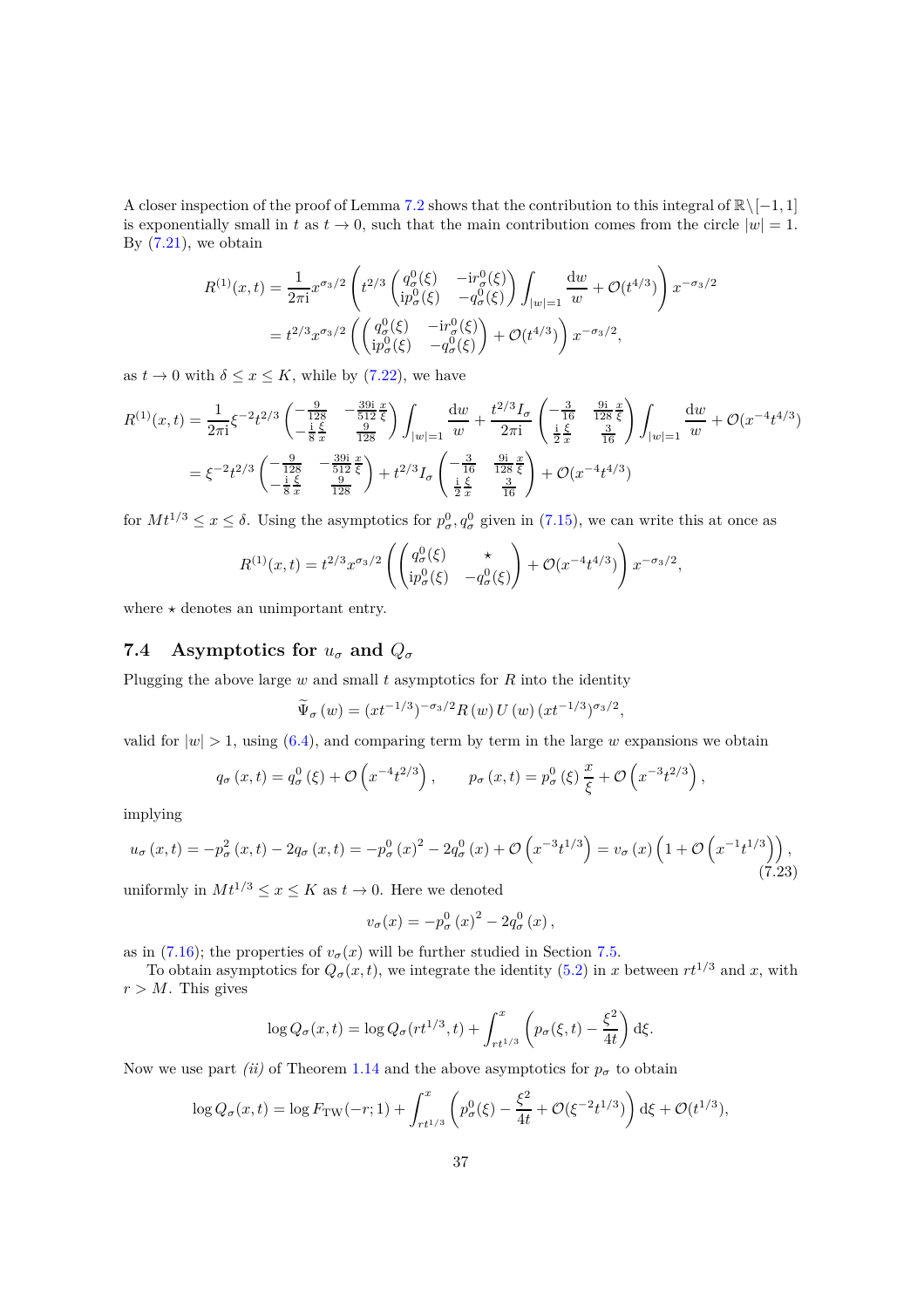and after a straightforward computation, it follows that we have uniformly for *r* and *xt*−1*/*<sup>3</sup> sufficiently large,

$$
\log Q_{\sigma}(x,t) = \log F_{\rm TW}(-r;1) + \frac{r^3}{12} + \frac{1}{8} \log r
$$
  

$$
- \frac{x^3}{12t} - \frac{1}{8} \log(xt^{-1/3}) + \int_{rt^{1/3}}^x \left( p_{\sigma}^0(\xi) + \frac{1}{8\xi} \right) d\xi + \mathcal{O}(x^{-1}t^{1/3}) + \mathcal{O}(r^{-1}).
$$

Now, we can rely on the known large gap asymptotics for the Tracy-Widom distribution: from [\[22,](#page-41-15) [4\]](#page-40-15), we know that

$$
\lim_{r \to +\infty} \left( \log F_{\rm TW}(-r; 1) + \frac{r^3}{12} + \frac{1}{8} \log r \right) = \frac{\log 2}{24} + \log \zeta'(-1),
$$

where  $\zeta'$  is the derivative of Riemann's zeta function. Hence, if we let  $r \to \infty$  slow enough such that  $rt^{1/3} \rightarrow 0$ , we obtain

$$
\log Q_{\sigma}(x,t) = -\frac{x^3}{12t} - \frac{1}{8}\log(xt^{-1/3}) + \frac{\log 2}{24} + \log \zeta'(-1) + \int_0^x \left(p_\sigma^0(\xi) + \frac{1}{8\xi}\right) d\xi + \mathcal{O}(x^{-1}t^{1/3}).
$$

For this, we also used the asymptotics  $(7.15)$  for  $p^0_\sigma$ . The integral in this expression is uniformly bounded for  $x \leq K$ , for any  $K > 0$ . Using the identity  $\partial_{\xi} p_{\sigma}^{0}(\xi) = v_{\sigma}(\xi)$ , which we will prove below (see  $(7.24)$ ), we can also write this as

$$
\log Q_{\sigma}(x,t) = -\frac{x^3}{12t} - \frac{1}{8}\log(xt^{-1/3}) + \frac{\log 2}{24} + \log\zeta'(-1) + \int_0^x (x-\xi)\left(v_{\sigma}(\xi) - \frac{1}{8\xi^2}\right) d\xi + \mathcal{O}(x^{-1}t^{1/3}),
$$

as  $t \to 0$  with  $Mt^{1/3} \leq x \leq K$ .

### <span id="page-37-0"></span>**7.5 Proof of Theorem [1.12](#page-7-0)**

We first note that [\(1.27\)](#page-7-4) has already been proven above, see [\(7.16\)](#page-33-3), as a consequence of the small  $\xi$ asymptotics for the model parametrix  $\Phi_{\sigma}$ .

The proof of the remaining properties of  $v_{\sigma}$  is parallel to the proof of [\(1.8\)](#page-3-0)–[\(1.11\)](#page-3-8) in Theorem [1.3.](#page-3-1) By operator theoretic methods analogous to those used in Section [3,](#page-14-0) one can prove that  $\Phi_{\sigma}$ is differentiable in  $\xi$  and that the asymptotics of  $\partial_{\xi} \Phi_{\sigma}(z)$  for large *z* can be obtained by formally differentiating [\(7.2\)](#page-29-0). It is then easy to show that  $B_0(z;\xi) := (\partial_x \Phi_\sigma(z;\xi)) \Phi_\sigma^{-1}(z;\xi)$  is a linear function of *z*;

$$
\widetilde{B}_0(z;\xi) = \begin{pmatrix} p_\sigma^0(\xi) & i z + 2i q_\sigma^0(\xi) \\ -i & -p_\sigma^0(\xi) \end{pmatrix},
$$

where  $p^0_{\sigma}$ ,  $q^0_{\sigma}$ ,  $r^0_{\sigma}$  are as in [\(7.2\)](#page-29-0). It also follows that  $\text{Res}_{z=0}\widetilde{B}_0(z;\xi) = \text{Res}_{z=0}(\partial_x\Phi_{\sigma}(z;\xi))\Phi_{\sigma}^{-1}(z;\xi) =$ 0; the  $(2,1)$ -entry of this identity implies

<span id="page-37-1"></span>
$$
v_{\sigma}(\xi) = \partial_{\xi} p_{\sigma}^{0}(\xi) = -p_{\sigma}^{0}(\xi)^{2} - 2q_{\sigma}^{0}(\xi),
$$
\n(7.24)

in complete analogy with [\(3.14\)](#page-17-3).

Setting

<span id="page-37-2"></span>
$$
\Theta_0(z;\xi) = e^{i\pi\sigma_3/4} \begin{pmatrix} 1 & -ip_\sigma^0(\xi) \\ 0 & 1 \end{pmatrix} \Phi_\sigma(z;\xi) e^{-i\pi\sigma_3/4}
$$
(7.25)

we have, exactly as in Proposition [3.4,](#page-17-5)

$$
\partial_{\xi} \Theta_0(z;\xi) = B_0(z;\xi) \Theta_0(z;\xi),
$$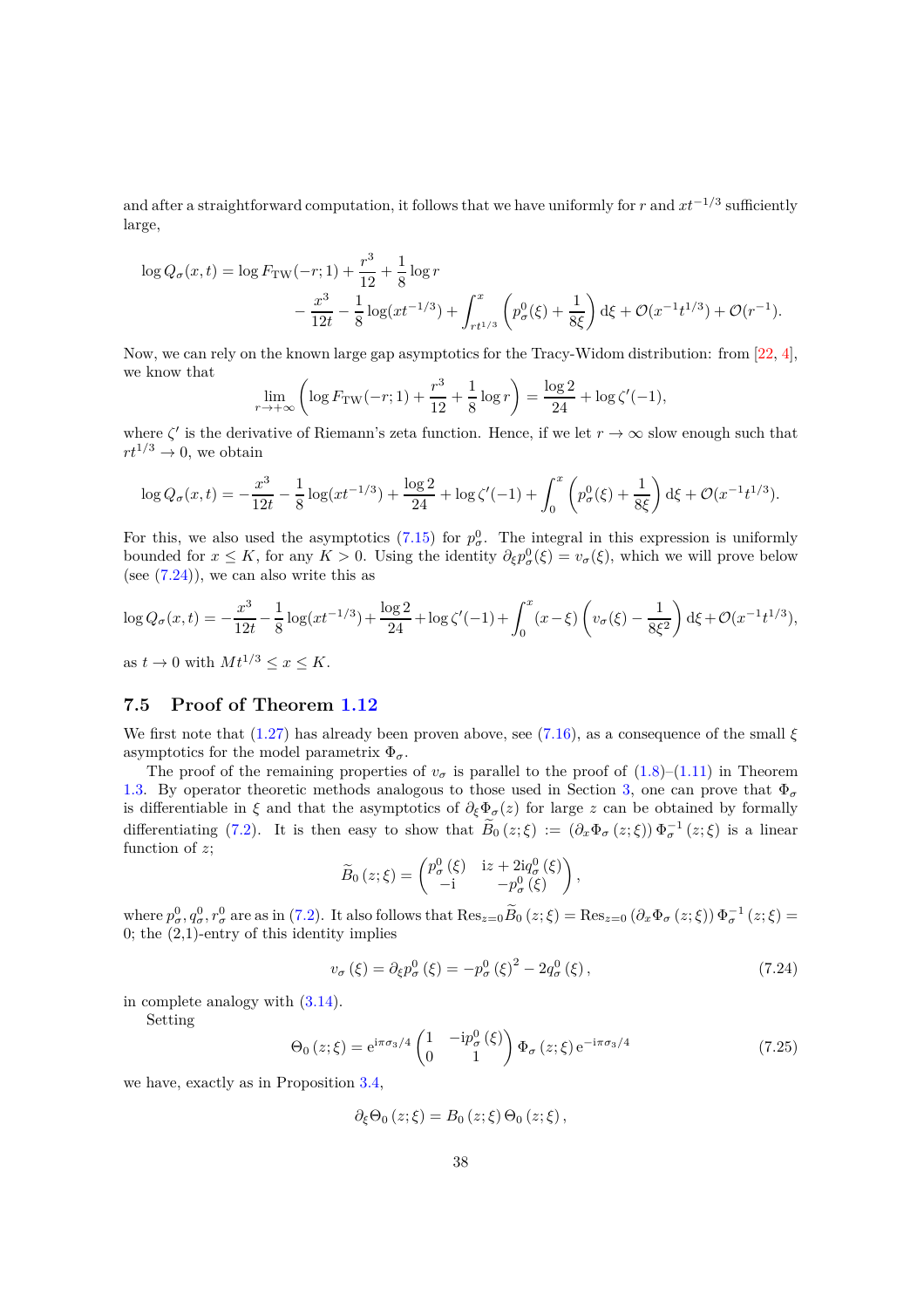with

$$
B_0(z;\xi) = \begin{pmatrix} 0 & -z + \partial_{\xi} p_{\sigma}^0(\xi) - p_{\sigma}^0(\xi)^2 - 2q_{\sigma}^0(\xi) \\ 1 & 0 \end{pmatrix} = \begin{pmatrix} 0 & -z + 2v_{\sigma}(\xi) \\ 1 & 0 \end{pmatrix}
$$

Therefore we can write

<span id="page-38-1"></span>
$$
\Theta_0(z;\xi) = \sqrt{2\pi} \begin{pmatrix} \partial_{\xi} \psi(z;\xi) & -\partial_{\xi} \widetilde{\psi}(z;\xi) \\ -\psi(z;\xi) & \widetilde{\psi}(z;\xi) \end{pmatrix}
$$
(7.26)

*.*

where  $\psi = \psi_{\sigma}$  and  $\widetilde{\psi} = \widetilde{\psi}_{\sigma}$  solve the Schrödinger equation

$$
\partial_{\xi}^{2}\left(\frac{\psi(z;\xi)}{\widetilde{\psi}(z;\xi)}\right)=(z-2v(\xi))\left(\frac{\psi(z;\xi)}{\widetilde{\psi}(z;\xi)}\right),
$$

proving in particular  $(1.29)$ . The asymptotic relation  $(1.31)$  follows from

$$
-\sqrt{2\pi}\psi(z;\xi) = (\Theta_0)_{2,1}(z;\xi) \sim -\frac{e^{\xi z^{1/2}}}{\sqrt{2}z^{1/4}} \sim -\sqrt{\pi\xi} I_0(\xi\sqrt{z}), \quad |\arg z| < \pi - \delta,
$$

where we used first the asymptotics for  $\Phi_{\sigma}$  in [\(7.2\)](#page-29-0) and [\(7.25\)](#page-37-2), and then the asymptotics I<sub>0</sub>( $\zeta$ ) ∼ e *ζ*  $\frac{e^{\zeta}}{(2\pi\zeta)^{1/2}}$  of the Bessel function for  $\zeta \to \infty$  within  $|\arg \zeta| < \frac{\pi-\delta}{2}$ , for all  $\delta > 0$ .

Finally, by a residue computation similar to that in the proof of Proposition  $4.1$ , we have

$$
\frac{1}{2\pi i} \int_{\mathbb{R}} \Theta_0(z;\xi) \begin{pmatrix} 0 & -i \\ 0 & 0 \end{pmatrix} \Theta_0^{-1}(z;\xi) d\sigma(r) = \text{Res}_{z=\infty} \partial_z \Theta_0 \Theta_0^{-1}.
$$

Using [\(7.26\)](#page-38-1) and computing the residue at infinity by [\(7.2\)](#page-29-0), the (2*,* 1)-entry of this identity gives

$$
\int_{\mathbb{R}} \psi^2(r;\xi) d\sigma(r) = \frac{\xi}{2},
$$

which proves  $(1.30)$ . Moreover, differentiating it twice and using the Schrödinger equation, we get

$$
0 = \frac{1}{2} \int_{\mathbb{R}} \partial_{\xi}^{2} (\psi^{2}(r;\xi)) d\sigma(r) = \int_{\mathbb{R}} \left[ (\partial_{\xi} \psi(r;\xi))^{2} + \psi(r;\xi) \partial_{\xi}^{2} \psi(r;\xi) \right] d\sigma(r)
$$
  
= 
$$
\int_{\mathbb{R}} \left[ (\partial_{\xi} \psi(r;\xi))^{2} + (r - 2v(\xi)) \psi^{2}(r;\xi) \right] d\sigma(r) = \int_{\mathbb{R}} \left[ (\partial_{\xi} \psi(r;\xi))^{2} + r \psi^{2}(r;\xi) \right] d\sigma(r) - \xi v(\xi),
$$

which proves  $(1.28)$ .

# <span id="page-38-0"></span>**A** Solvability of the model RH problem for  $\Phi_{\sigma}$

We now establish the existence of the solution to the RH problem for  $\Phi_{\sigma}$ ; to this end we rely on the following *vanishing lemma*, which shows that there are no nontrivial solutions to the *homogeneous* version of the RH problem for  $\Phi_{\sigma}$ .

<span id="page-38-3"></span>**Lemma A.1** (Vanishing lemma)**.** *Let H be a* 2×2 *matrix function satisfying the following conditions.*

- *(a) H is analytic in*  $\mathbb{C} \setminus \mathbb{R}$ *.*
- *(b) H has boundary values*  $H_{\pm}$  *on*  $\mathbb{R}$  *which are*  $L^2$  *on any compact real set, and which are continuous on the real line except at the points*  $r_1, \ldots, r_k$ *, and they are related by*

<span id="page-38-2"></span>
$$
H_{+}(z) = H_{-}(z) \begin{pmatrix} 1 & 1 - \sigma(z) \\ 0 & 1 \end{pmatrix}.
$$
 (A.1)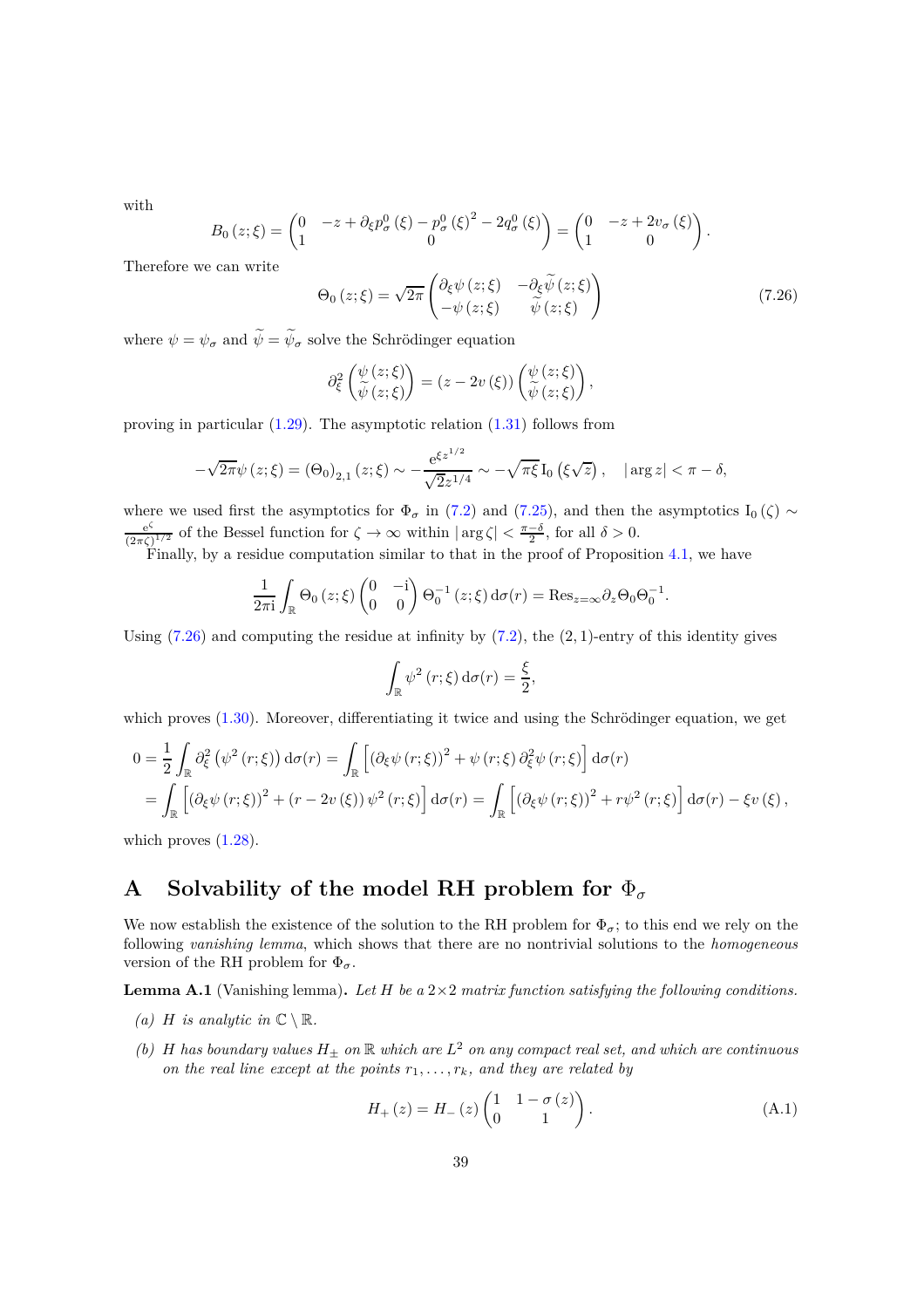*(c)* For  $|\arg z| < \pi$ , we have uniformly

<span id="page-39-0"></span>
$$
H(z) = \mathcal{O}\left(|z|^{-3/4}\right) e^{xz^{1/2}\sigma_3} \text{ as } z \to \infty.
$$
 (A.2)

*Then*  $H(z) = 0$  *identically in z.* 

*Proof.* The proof follows standard arguments, see for example [\[24\]](#page-41-16). Set

$$
M(z) = H(z) \begin{pmatrix} 0 & -1 \\ 1 & 0 \end{pmatrix} H^{\dagger}(\overline{z}),
$$

where  $H^{\dagger}$  denotes the conjugate transpose of *H*. Then  $M(z)$  is an analytic function of  $z \in \mathbb{C} \setminus \mathbb{R}$ , and as  $z \to \infty$  we have, from [\(A.2\)](#page-39-0),  $M(z) = \mathcal{O}(|z|^{-3/2})$ . Therefore by Cauchy's theorem we have

$$
\int_{\mathbb{R}} M_{+}(z) dz = \int_{\mathbb{R}} H_{+}(z) \begin{pmatrix} 0 & -1 \\ 1 & 0 \end{pmatrix} H_{-}^{\dagger}(z) dz = 0
$$

implying

<span id="page-39-1"></span>
$$
\int_{-\infty}^{+\infty} H_{-}(z) \begin{pmatrix} 1 & 1 - \sigma(z) \\ 0 & 1 \end{pmatrix} \begin{pmatrix} 0 & -1 \\ 1 & 0 \end{pmatrix} H_{-}^{\dagger}(z) dz = \int_{-\infty}^{+\infty} H_{-}(z) \begin{pmatrix} 1 - \sigma(z) & -1 \\ 1 & 0 \end{pmatrix} H_{-}^{\dagger}(z) dz = 0.
$$
\n(A.3)

Adding  $(A.3)$  and its adjoint we obtain

$$
\int_{-\infty}^{+\infty} H_{-}(z) \begin{pmatrix} 1 - \sigma(z) & 0 \\ 0 & 0 \end{pmatrix} H_{-}^{\dagger}(z) dz
$$
  
= 
$$
\int_{-\infty}^{+\infty} (1 - \sigma(z)) \begin{pmatrix} |H_{11,-}(z)|^{2} & H_{11,-}(z) \overline{H}_{21,-}(z) \\ \overline{H}_{11,-}(z) H_{21,-}(z) & |H_{21,-}(z)|^{2} \end{pmatrix} dz = 0,
$$

implying  $(1 - \sigma(z)) H_{11,-}(z) = 0$  and  $(1 - \sigma(z)) H_{21,-}(z) = 0$  identically for *z* on the real line; it follows that

$$
H_{+}(z) - H_{-}(z) = H_{-}(z) \begin{pmatrix} 0 & 1 - \sigma(z) \\ 0 & 0 \end{pmatrix} = \begin{pmatrix} 0 & (1 - \sigma(z)) H_{11,-}(z) \\ 0 & (1 - \sigma(z)) H_{21,-}(z) \end{pmatrix} = 0, \quad z \in \mathbb{R},
$$

and so, by the Schwartz reflection principle,  $H(z)$  is analytic throughout the whole complex plane (possible poles at  $r_1, \ldots, r_k$  are ruled out by the  $L^2$  condition on the boundary values of *H*). Therefore  $H_{11}(z)$  and  $H_{21}(z)$  vanish identically, because they are entire and they vanish along some nonzero interval of R. It follows from this together with the jump condition  $(A.1)$  that  $H_{12}(z)$  and  $H_{22}(z)$  are entire functions, which by [\(A.2\)](#page-39-0) behave as  $\mathcal{O}\left(z^{-3/4}e^{-xz^{1/2}}\right)$  when  $z \to \infty$  uniformly in all directions of the complex plane; because of our choice of branch for the square root, one concludes from the Liouville theorem that also  $H_{12}(z)$  and  $H_{22}(z)$  vanish identically.  $\square$ 

Finally we follow the standard argument to infer that the solution to the RH problem for  $\Phi_{\sigma}$ exists; indeed, it is known that  $\Phi_{\sigma}$  exists if and only if a certain Fredholm operator of index zero is invertible, and it is easy to see that the kernel of this operator is nontrivial if and only there exists a matrix *H* with the properties listed in Lemma [A.1.](#page-38-3) We refer to  $[35, App. A]$  for a detailed explanation of this argument; in this respect we point out that the RH problem for  $\Phi_{\sigma}$  can be transformed by elementary, though lengthy, transformations into an *umbilical RH problem* in the sense of [\[35\]](#page-42-17).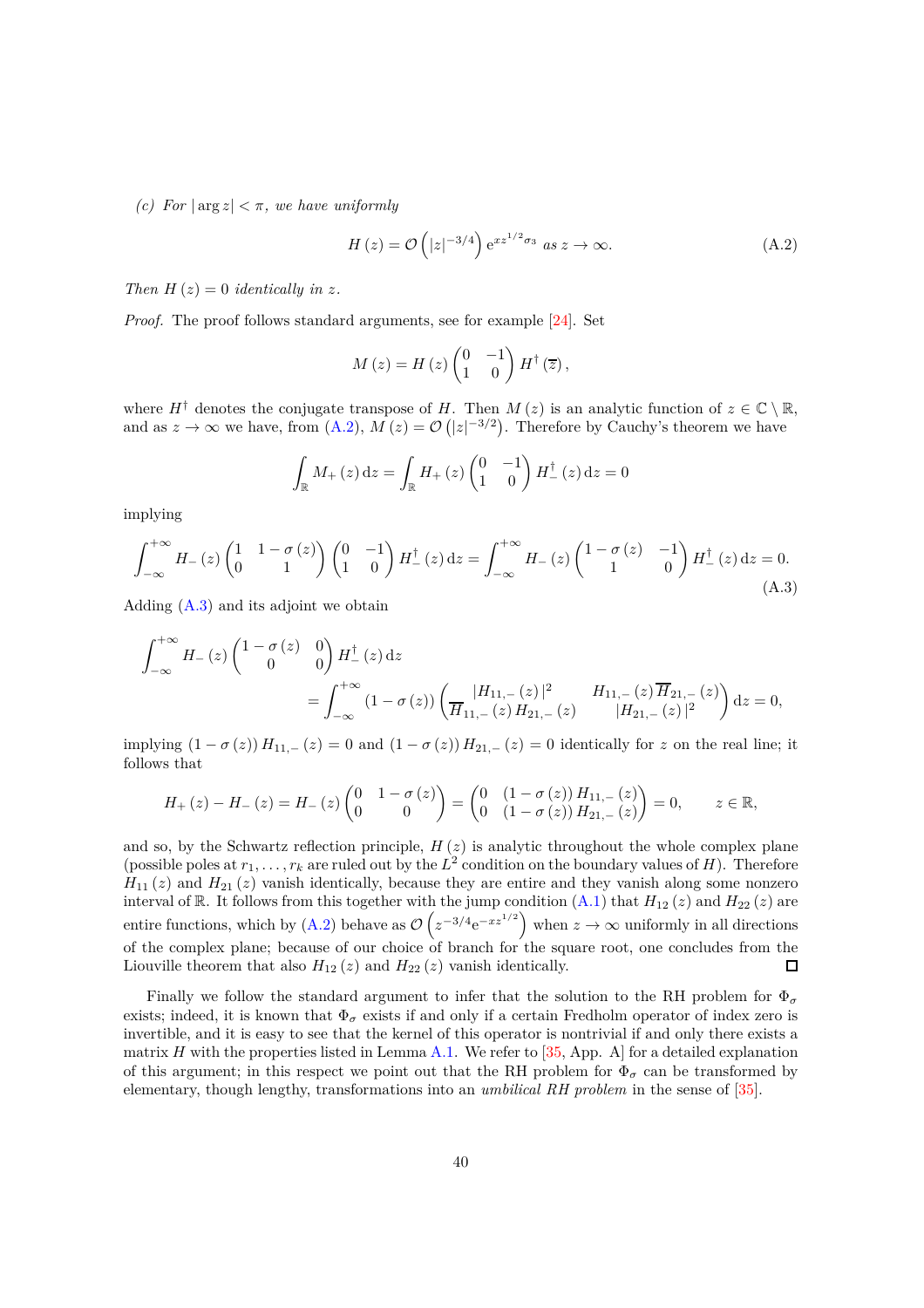**Acknowledgements.** T.C. and G.R. were supported by the Fonds de la Recherche Scientifique-FNRS under EOS project O013018F. M.C. was supported by the European Union Horizon 2020 research and innovation program under the Marie Sk bodowska-Curie RISE 2017 grant agreement no. 778010 IPaDEGAN. The authors are grateful to Alexander Its for useful discussions.

# <span id="page-40-3"></span>**References**

- <span id="page-40-10"></span>[1] Ablowitz, M. J., & Segur, H. "Exact linearization of a Painlev´e transcendent". *Phys. Rev. Lett.* 38, no. 20, 1103–1106, (1977).
- [2] Adler, M., Shiota, T., & van Moerbeke, P. "Random matrices, Virasoro algebras, and noncommutative KP". *Duke Math. J.* 94, no. 2, 379–431 (1998).
- <span id="page-40-0"></span>[3] Amir, G., Corwin, I., & Quastel, J. "Probability distribution of the free energy of the continuum directed random polymer in 1+ 1 dimensions". *Comm. Pure Appl. Math.*, 64(4), 466–537 (2011).
- <span id="page-40-15"></span>[4] Baik, J., Buckingham, R., & DiFranco, J. "Asymptotics of Tracy-Widom distributions and the total integral of a Painlevé II function". *Comm. Math. Phys.*,  $280(2)$ ,  $463-497$  (2008).
- <span id="page-40-2"></span>[5] Baik, J., Deift, P., & Johansson, K. "On the distribution of the length of the longest increasing subsequence of random permutations". *J. Amer. Math. Soc.* 12, no. 4, 1119–1178, (1999).
- <span id="page-40-9"></span>[6] Baik, J., Liu, Z., & Silva, G. L. F. "Limiting one-point distribution of periodic TASEP". [arXiv:2008.07024](http://arxiv.org/abs/2008.07024) (2020).
- <span id="page-40-12"></span>[7] Bertola, M., & Cafasso, M. "The transition between the gap probabilities from the Pearcey to the Airy process–a Riemann–Hilbert approach". *Int. Math. Res. Not. IMRN*, 2012(7), 1519-1568 (2012).
- <span id="page-40-7"></span>[8] Betea, D., & Bouttier, J. "The periodic Schur process and free fermions at finite temperature". *Math. Phys. Anal. Geom.*, 22(1), 3 (2019).
- <span id="page-40-14"></span>[9] Bogatskiy, A., Claeys, T. & Its, A. "Hankel determinant and orthogonal polynomials for a Gaussian weight with a discontinuity at the edge". *Comm. Math. Phys.*, 347(1), 127–162 (2016).
- <span id="page-40-8"></span>[10] Borodin, A. "Stochastic higher spin six vertex model and Macdonald measures". *J. Math. Phys.*, 59(2), 023301 (2018).
- <span id="page-40-5"></span>[11] Borodin, A., & Gorin, V. "Moments Match between the KPZ Equation and the Airy Point Process". *SIGMA Symmetry Integrability Geom. Methods Appl.*, 12, (2016).
- <span id="page-40-13"></span>[12] Bothner, T. "On the origins of Riemann-Hilbert problems in mathematics". To appear in *Nonlinearity*. [arXiv:2003.14374](http://arxiv.org/abs/2003.14374) (2020).
- <span id="page-40-1"></span>[13] Bothner, T., Cafasso, M. & Tarricone, S. "Momenta spacing distributions in anharmonic oscillators and the higher order finite temperature Airy kernel". [arXiv:2101.03557](http://arxiv.org/abs/2101.03557) (2021).
- <span id="page-40-11"></span>[14] Cafasso, M., & Claeys, T. "A Riemann-Hilbert approach to the lower tail of the KPZ equation". To appear in *Comm. Pure Appl. Math.* [arXiv:1910.02493](http://arxiv.org/abs/1910.02493) (2019).
- <span id="page-40-6"></span>[15] Calabrese, P., Le Doussal, P., & Rosso, A. "Free-energy distribution of the directed polymer at high temperature". EPL (Europhysics Letters),  $90(2)$ ,  $20002$  (2010).
- <span id="page-40-4"></span>[16] Charlier, C., & Claeys, T. "Large gap asymptotics for Airy kernel determinants with discontinuities." *Commun. Math. Phys.* https://doi.org/10.1007/s00220-019-03538-w (2019).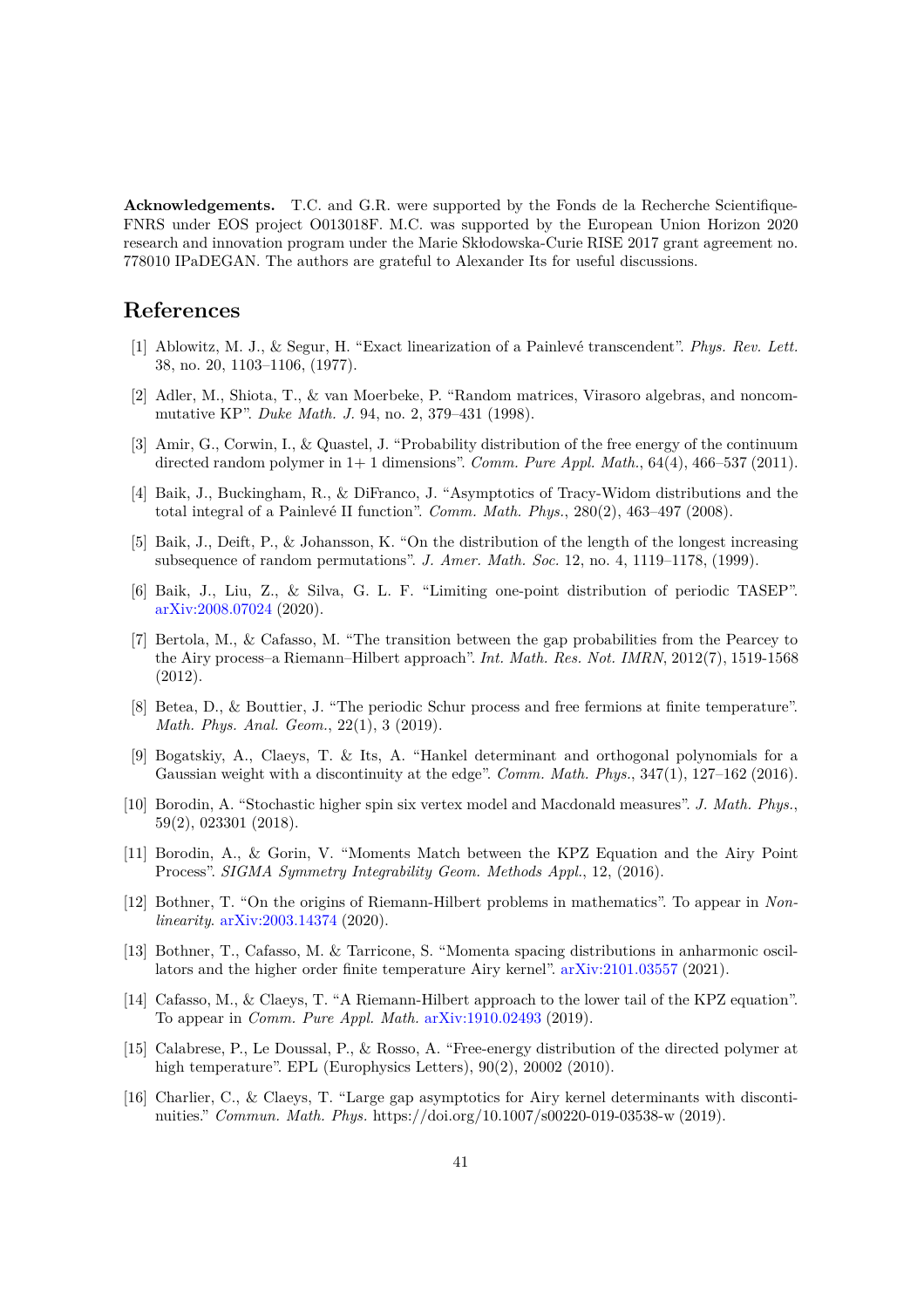- <span id="page-41-7"></span>[17] Charlier, C., & Doeraene, A., "The generating function for the Bessel point process and a system of coupled Painlev´e V equations." *Random Matrices Theory Appl.* 8.03, 1950008 (2019).
- <span id="page-41-1"></span>[18] Claeys, T., & Doeraene, A. "The generating function for the Airy point process and a system of coupled Painlev´e II equations". *Stud. Appl. Math.*, 140(4), 403–437 (2018).
- <span id="page-41-3"></span>[19] Corwin, I. "The Kardar–Parisi–Zhang equation and universality class". *Random Matrices Theory Appl.*, 1(01), 1130001, (2012).
- <span id="page-41-13"></span><span id="page-41-8"></span>[20] Corwin, I., & Ghosal, P. "Lower tail of the KPZ equation". *Duke Math. J.* 169, no. 7 (2020).
- [21] Deift, P. "Orthogonal polynomials and random matrices: a Riemann-Hilbert approach". Courant Lecture Notes in Mathematics, vol. 3, New York University, Courant Institute of Mathematical Sciences, New York; American Mathematical Society, Providence, RI (1999).
- <span id="page-41-15"></span>[22] Deift, P., Its, A., & Krasovsky, I. "Asymptotics of the Airy-kernel determinant". *Comm. Math. Phys.*, 278(3), 643–678 (2008).
- <span id="page-41-11"></span>[23] Deift, P., Its, A. R., & Zhou, X. "A Riemann-Hilbert approach to asymptotic problems arising in the theory of random matrix models, and also in the theory of integrable statistical mechanics". *Ann. of Math. (2)*, 146(1), 149–235 (1997).
- <span id="page-41-16"></span>[24] P. Deift, T. Kriecherbauer, K. T-R McLaughlin, S. Venakides, X. Zhou. Uniform asymptotics for polynomials orthogonal with respect to varying exponential weights and applications to universality questions in random matrix theory. *Comm. Pure Appl. Math.* 52, no. 11, 1335–1425 (1999).
- <span id="page-41-10"></span>[25] Deift, P., & Zhou, X. "A steepest descent method for oscillatory Riemann-Hilbert problems". *Bull. Amer. Math. Soc. (N.S.)*, 26(1), 119–123 (1992).
- <span id="page-41-12"></span>[26] "NIST Digital Library of Mathematical Functions". [http://dlmf.nist.gov/,](http://dlmf.nist.gov/) Release 1.0.27 of 2020- 06-15. F. W. J. Olver, A. B. Olde Daalhuis, D. W. Lozier, B. I. Schneider, R. F. Boisvert, C. W. Clark, B. R. Miller, B. V. Saunders, H. S. Cohl, and M. A. McClain, eds.
- <span id="page-41-2"></span>[27] Dotsenko, V. "Bethe ansatz derivation of the Tracy-Widom distribution for one-dimensional directed polymers". EPL (Europhysics Letters), 90, 20003 (2010).
- <span id="page-41-5"></span>[28] Dubrovin, B., & Minakov, A. "On a class of compact perturbations of the special pole-free joint solution of KdV and  $P_2^{\{I\}}$ <sup>2</sup>. [arXiv:1901.07470](http://arxiv.org/abs/1901.07470) (2019).
- <span id="page-41-14"></span>[29] Forrester, P. J. "Log-gases and random matrices". London Mathematical Society Monographs Series, 34. *Princeton University Press, Princeton, NJ* (2010).
- <span id="page-41-0"></span>[30] Hastings, S. P., & McLeod, J. B. "A boundary value problem associated with the second Painlevé transcendent and the Korteweg-de Vries equation". *Arch. Rational Mech. Anal.* 73 , no. 1, 31–51, (1980).
- <span id="page-41-4"></span>[31] Imamura, T., & Sasamoto, T. "Determinantal structures in the O'Connell–Yor directed random polymer model". *J. Stat. Phys.*, 163, 675–713 (2016).
- <span id="page-41-9"></span>[32] Its, A. R., Izergin, A. G., Korepin, V. E., & Slavnov, N. A. "Differential equations for quantum correlation functions". *Internat. J. Modern Phys. B*, 4(05), 1003–1037 (1990).
- <span id="page-41-6"></span>[33] Its, A. R., & Sukhanov, V. "Large time asymptotics for the cylindrical Korteweg-de Vries equation. I." *Nonlinearity*, 33, no.10 (2020).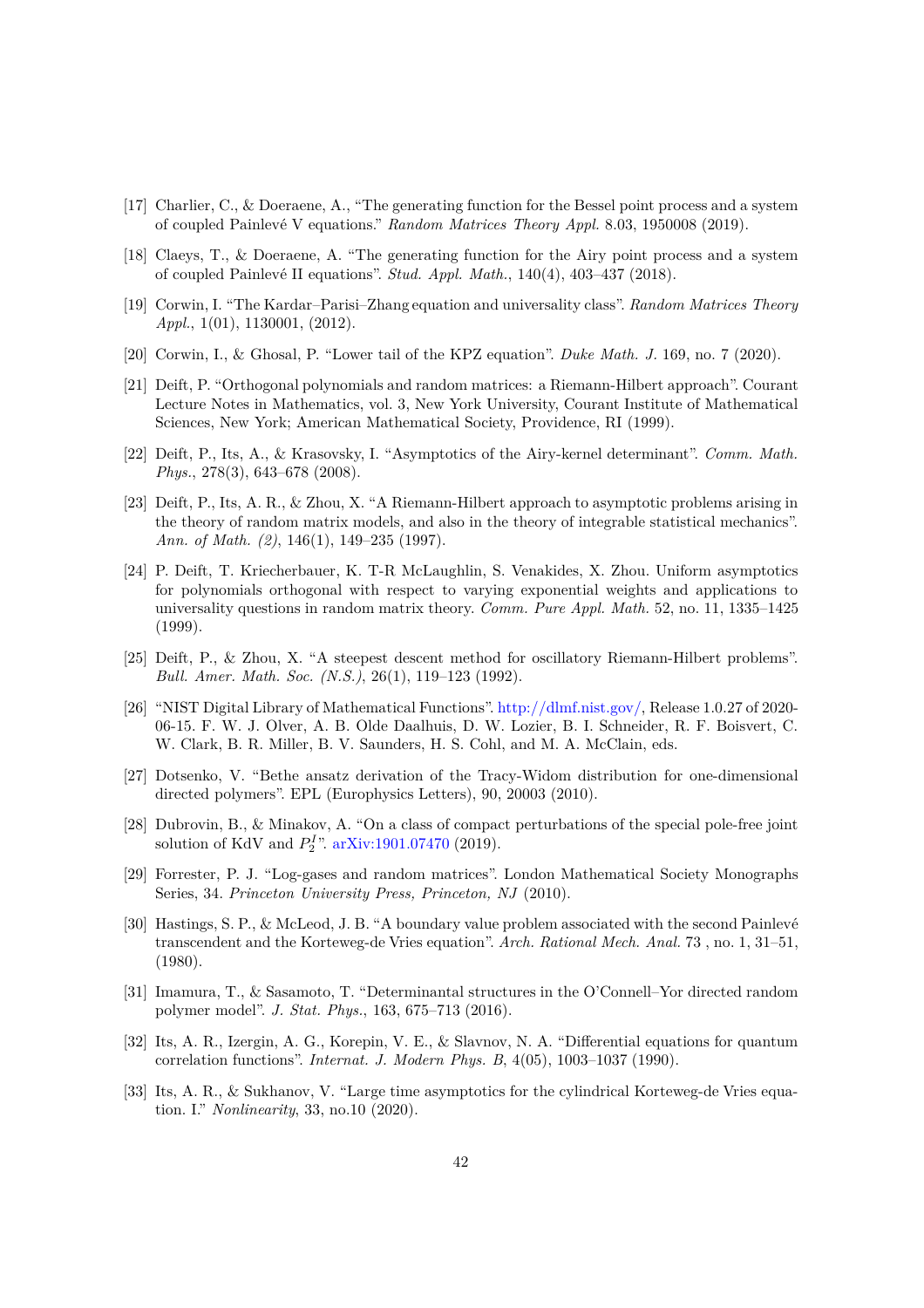- <span id="page-42-0"></span>[34] Johansson, K. "From Gumbel to Tracy-Widom". *Probab. Theory Related Fields*, 138(1-2), 75– 112 (2007).
- <span id="page-42-17"></span>[35] Kamvissis, S., McLaughlin, K. D. T.-R., Miller, P. D. "Semiclassical soliton ensembles for the focusing nonlinear Schrödinger equation". *Annals of Mathematics Studies*, 154. Princeton University Press, Princeton, NJ (2003).
- <span id="page-42-16"></span>[36] Krajenbrink, A. "From Painlevé to Zakharov-Shabat and beyond: Fredholm determinants and integro-differential hierarchies". [arXiv:2008.01509](http://arxiv.org/abs/2008.01509) (2020).
- <span id="page-42-14"></span>[37] Krajenbrink, A., & Le Doussal, P. "Simple derivation of the (−*λH*) 5*/*2 tail for the 1D KPZ equation". *J. Stat. Mech. Theory Exp.*, (2018): 063210.
- <span id="page-42-10"></span>[38] Le Doussal, P. "Large deviations for the Kardar–Parisi–Zhang equation from the Kadomtsev–Petviashvili equation". *J. Stat. Mech. Theory Exp.*, 2020.4 (2020): 043201.
- <span id="page-42-1"></span>[39] Lenard, A. "Correlation functions and the uniqueness of the state in classical statistical mechanics". *Comm. Math. Phys.*, 30, 35–44 (1973).
- <span id="page-42-2"></span>[40] Lenard, A. "States of classical statistical mechanical systems of infinitely many particles. I". *Arch. Rational Mech. Anal.*, 59, no. 3, 219–239 (1975).
- <span id="page-42-3"></span>[41] Lenard, A. "States of classical statistical mechanical systems of infinitely many particles. II. Characterization of correlation measures". *Arch. Rational Mech. Anal.*, 59, no. 3, 241–256 (1975).
- <span id="page-42-13"></span>[42] Liechty, K., Nguyen, G.B., & Remenik, D. "Airy process with wanderers, KPZ fluctuations, and a deformation of the Tracy–Widom GOE distribution". [arXiv:2009.07781](http://arxiv.org/abs/2009.07781) (2020).
- <span id="page-42-8"></span>[43] Liechty, K., & Wang, D. "Asymptotics of free fermions in a quadratic well at finite temperature and the Moshe-Neuberger-Shapiro random matrix model". Ann. Inst. Henri Poincaré Probab. *Statist.*, 56, no.2 (2020).
- <span id="page-42-6"></span>[44] Lyu, S., & Chen, Y. "Gaussian unitary ensemble with two jump discontinuities, PDEs and the coupled Painlevé II and IV systems". [arXiv:2006.07596](http://arxiv.org/abs/2006.07596) (2020).
- <span id="page-42-9"></span>[45] Moshe, M., Neuberger, H., & Shapiro, B. "Generalized ensemble of random matrices". *Phys. Rev. Lett.*, 73(11), 1497–1500 (1994).
- <span id="page-42-12"></span>[46] Pöppe, C., & Sattinger, D. H. "Fredholm Determinants and the  $\tau$  Function for the Kadomtsev-Petviashvili Hierarchy". *Publ. Res. Inst. Math. Sci.*, 24.4, 505–538 (1988).
- <span id="page-42-11"></span>[47] Quastel, J, & Remenik, D. "KP governs random growth off a one dimensional substrate". [arXiv:1908.10353](http://arxiv.org/abs/1908.10353) (2019).
- <span id="page-42-7"></span>[48] Sasamoto, T., & Spohn, H. "Exact height distributions for the KPZ equation with narrow wedge initial condition". *Nuclear Phys. B*, 834(3), 523–542 (2010).
- <span id="page-42-15"></span>[49] Sasorov, P., Meerson, B., & Prolhac, S. "Large deviations of surface height in the  $1 + 1$ dimensional Kardar–Parisi–Zhang equation: exact long-time results for *λH <* 0". *J. Stat. Mech. Theory Exp.*, 2017(6), 063203 (2017).
- <span id="page-42-5"></span><span id="page-42-4"></span>[50] Soshnikov, A. "Determinantal random point fields". *Russian Math. Surveys*, 55(5), 923 (2000).
- [51] Tracy, C. A., & Widom, H. "Level-spacing distributions and the Airy kernel". *Comm. Math. Phys.*, 159(1), 151–174 (1994).